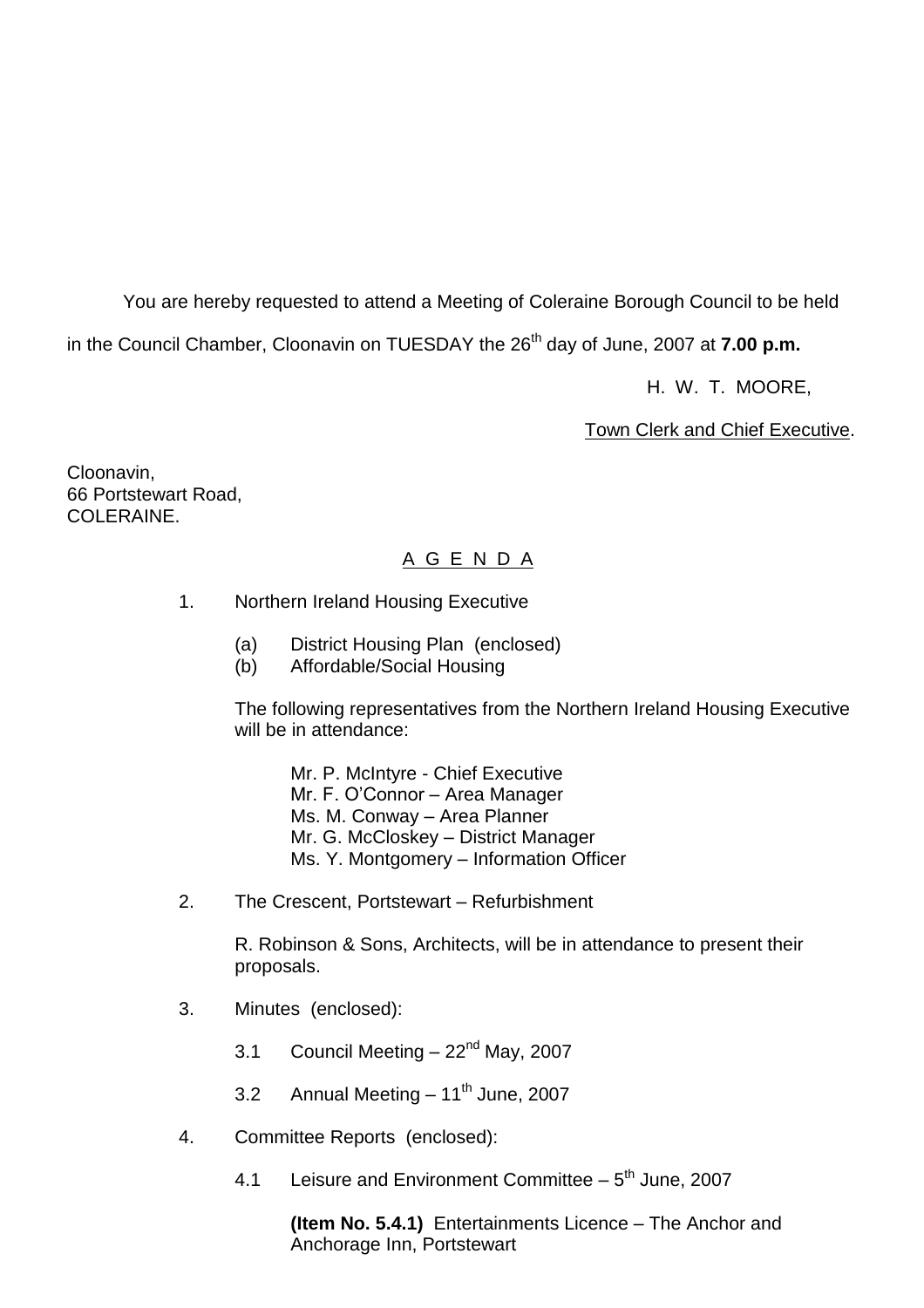- 4.2 Planning Committee  $-12^{th}$  June, 2007
- 4.3 Planning Committee  $-19<sup>th</sup>$  June, 2007
- 4.4 Policy and Development Committee  $-19<sup>th</sup>$  June, 2007
- 5. European Blue Flag Scheme Funding (Report enclosed)
- 6. River Bann Navigation Order (N.I.) 2002 (Report enclosed)
- 7. Portrush Regeneration Strategy (Executive Summary enclosed)

The Head of Development Services will be in attendance to present a report on the final strategy.

- 8. Correspondence
- 9. Documents for Sealing
- 10. Environmental Health Legal Proceedings**\*** (Report enclosed)

### **Enclosed for Information:**

- (i) Minutes of the Northern Health and Social Services Council dated 2<sup>nd</sup> May, 2007
- (ii) Northern Health and Social Care Trust Northern News Issue 2
- (iii) Housing Executive Rural Homes and People Rural Action Plan
- (iv) Help the Aged in Northern Ireland –Impact Report 1986 2007
- (v) Amnesty International Refugee Action Group –Forced to Flee: FAQs on Refugees and Asylum Seekers in Northern Ireland

# \* Recommended for consideration "In Committee".

# To: Each Member of Council. 22<sup>nd</sup> June, 2007.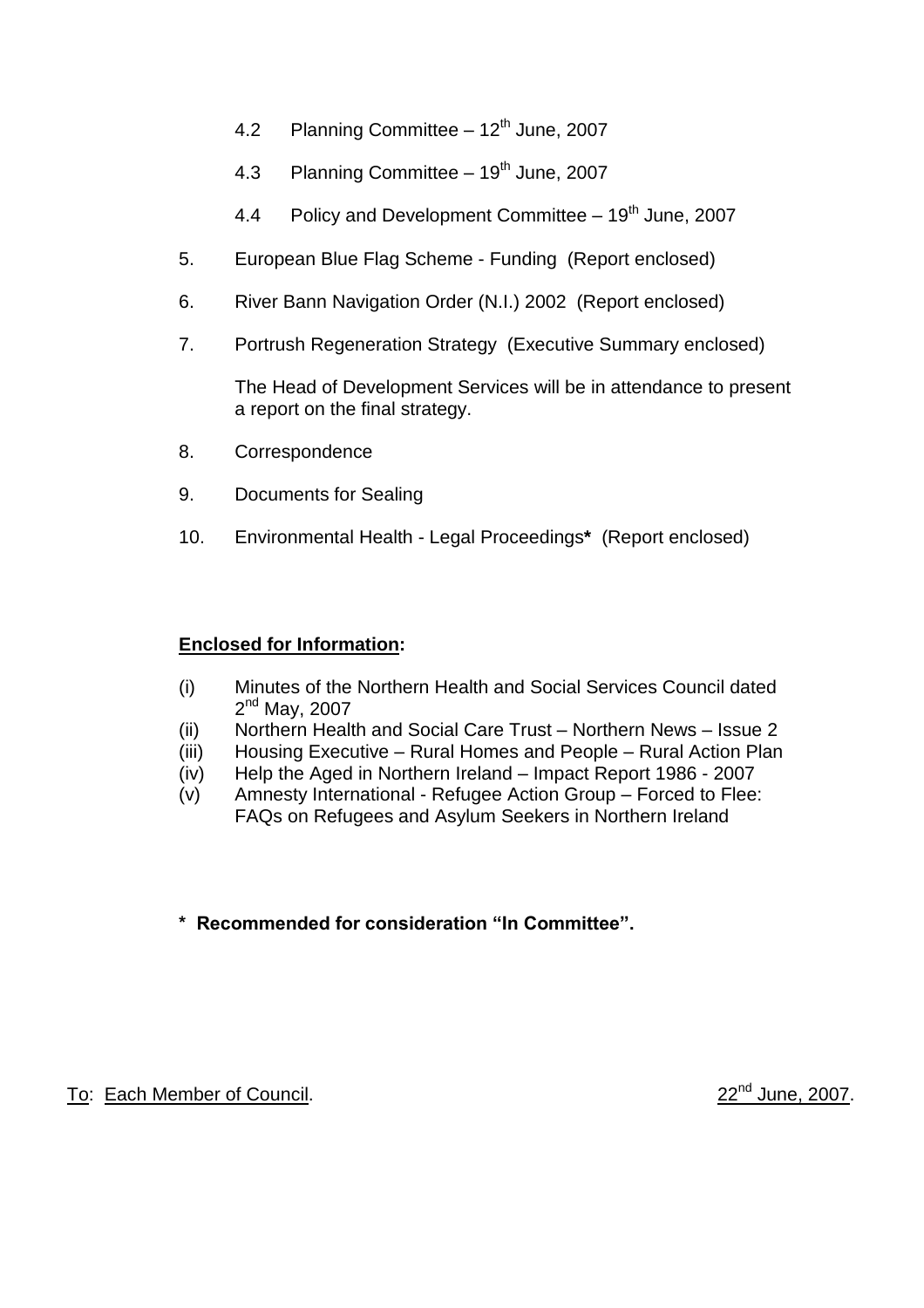#### **COUNCIL MEETING**

Minutes of proceedings of Coleraine Borough Council held in the Council Chamber, Cloonavin on Tuesday,  $22^{nd}$  May, 2007 at  $7.00$  p.m.

**Convened:** As per Notice attached

**Present:** The Mayor, Councillor W. A. King, in the Chair

The Deputy Mayor, Councillor E. P. Fielding (Mrs.)

#### **Aldermen**

E. T. Black (Mrs.) D. McClarty  $($ ltems 1.0 – 5.4.2) (Items 1.0 – 5.4.2) W. T. Creelman W. J. McClure M. T. Hickey (Mrs.)

#### **Councillors**

| C. S. Alexander (Ms.)  | T. J. Deans           |
|------------------------|-----------------------|
| (Items $1.0 - 5.4.2$ ) | <b>B.</b> Fitzpatrick |
| J. M. Bradley          | N. F. Hillis          |
| (Items $1.0 - 3.0$ )   | E. A. Johnston (Mrs.) |
| O. M. Church (Mrs.)    | <b>B.</b> Leonard     |
|                        | G. L. McLaughlin      |
|                        | R. A. McPherson       |
|                        |                       |

**Officers in** Attendance: Town Clerk & Chief Executive, Director of Technical Services, Director of Corporate Services, Leisure Services Officers, Head of Administrative Services, Principal Environmental Health Officer (Items  $1.0 - 3.0$ ), Finance Officer (Items  $1.0 -$ 3.0) and Administrative Assistant

**Apology:** Councillor Barbour

### **1.0 WELCOME**

The Mayor welcomed everyone to the meeting and extended a special welcome to Councillor McPherson who had suffered a foot injury.

### **2.0 CONGRATULATIONS**

The Mayor congratulated Ms. Hannah Shields from Kilrea who had recently climbed Mount Everest. He informed members that a letter of congratulations had already been forwarded and that a reception in her honour would be held in due course.

#### **3.0 ROADS SERVICE - NORTHERN DIVISION ROADS REPORT 2007/2008**

Mr. Jim Campbell and Mr. Roy Johnston were in attendance to present the Northern Division Roads Report 2007/2008 (previously supplied).

Mr. Campbell elaborated on the various issues in the report including: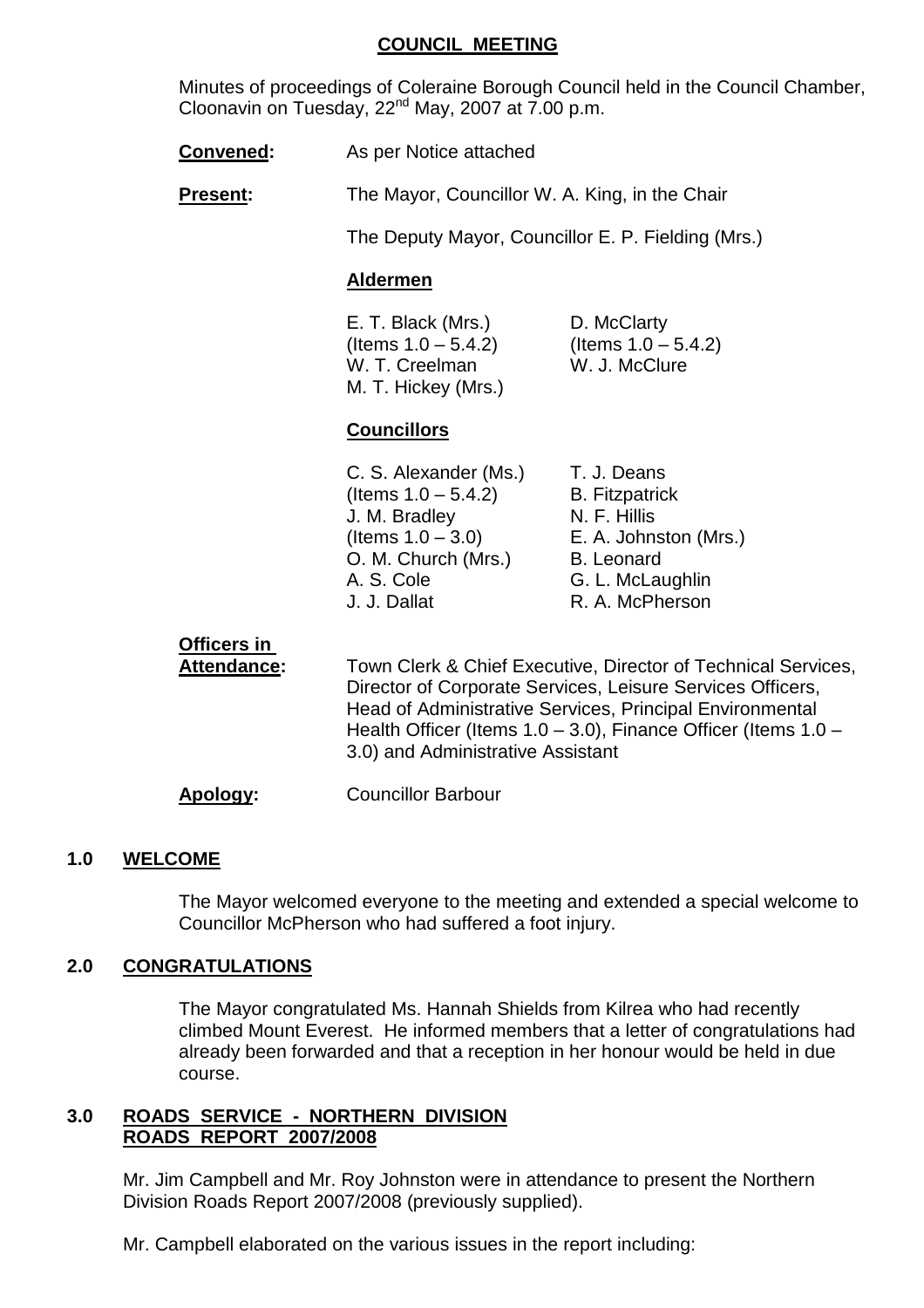- Maintenance of Roads and Structures;
- **Minor Works:**
- **Traffic Schemes:**
- **Street Lighting;**
- Strategic Road Improvements;
- Development Control.

Members' attention was drawn to the Request/Enquiry form enclosed with the Roads Report which should be used to forward specific queries to the Roads Service.

A period of discussion ensued during which the representatives answered various members' questions and noted comments.

The Mayor thanked the representatives for attending and presenting such a comprehensive and informative report.

# **4.0 MINUTES**

The minutes of the Special Meeting of 19<sup>th</sup> April, 2007 and Council Meeting of 24<sup>th</sup> April, 2007 were confirmed and signed.

# **5.0 COMMITTEE REPORTS**

| 5.1 | North West '200'<br>Committee | Councillor Mrs. Johnston moved the adoption<br>of the North West '200' Committee Report;<br>this was duly seconded by Councillor<br>McPherson. |
|-----|-------------------------------|------------------------------------------------------------------------------------------------------------------------------------------------|
|     | Matters arising:              |                                                                                                                                                |

| 5.1.1 <u>Apology</u> | Alderman Creelman asked that his apology |
|----------------------|------------------------------------------|
|                      | for missing the meeting be recorded.     |

The report was adopted subject to this amendment.

5.2 Leisure and Environment The Chairman, Councillor Deans moved the Committee **Committee** adoption of the Leisure and Environment Committee Report; this was duly seconded by Councillor Dallat.

### Matters arising:

5.2.1 Financial Councillor Deans proposed that Council reject Contributions the recommendation in point 4.1 of the Leisure and Environment Committee Meeting minutes and instead defer all four applications for consideration under the following quoted criteria:

### **"a. Affordability**

- i. Council's normal contribution to projects of this nature is 10% - what is proposed is around 20%;
- ii. Funding will be from our revenue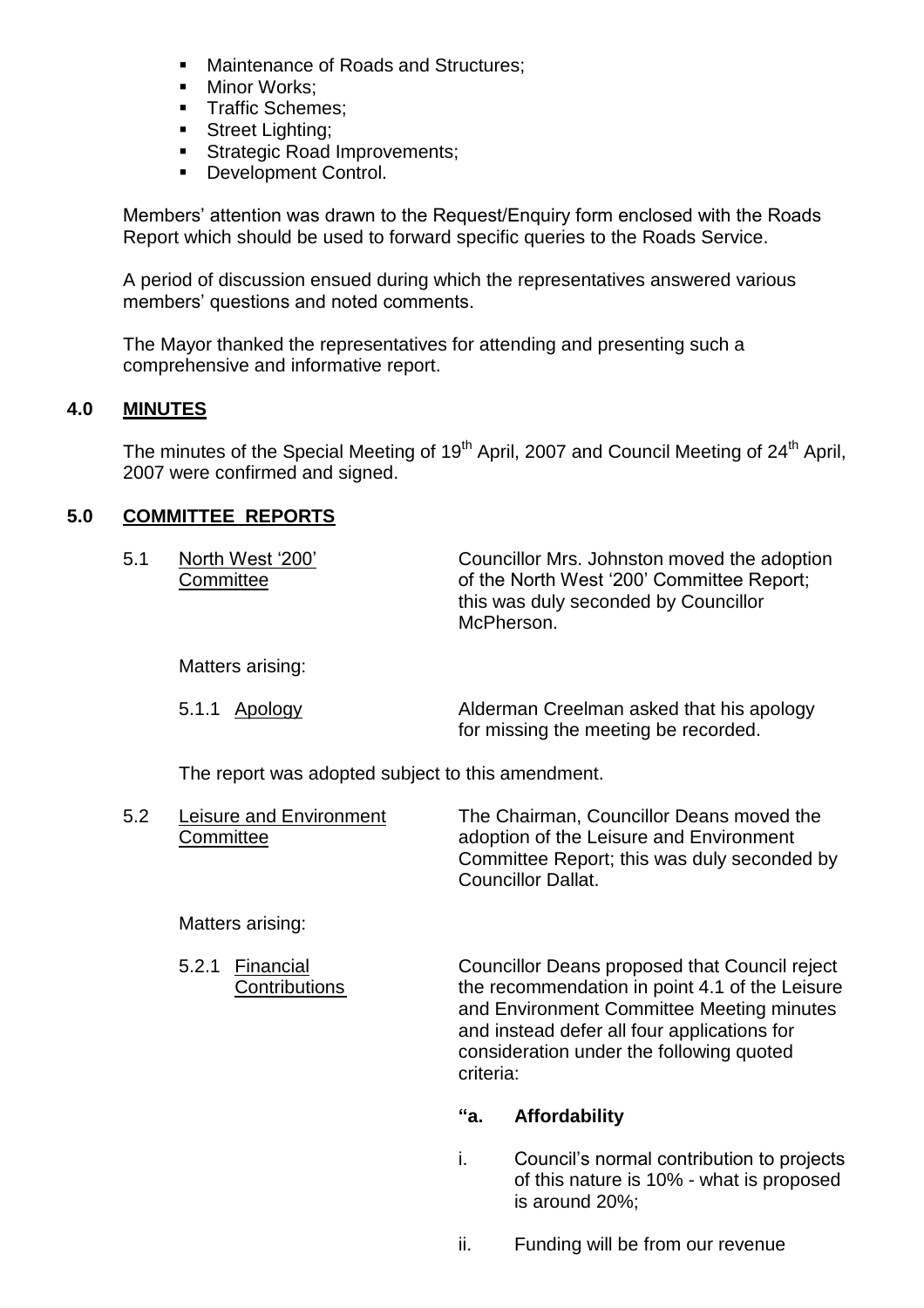account and not our capital account, therefore, having a direct impact on our ratepayers.

#### **b. Prematurity of the Decision**

i. We should wait until Council comes to a decision regarding its review of disposable assets to fund major capital projects. Council may decide at that stage to provide some of these facilities, therefore, having them in Council ownership.

# **c. Community Relations**

- i. Would the funding be in accordance with our Good Relations strategy;
- ii. Would it advance good community relations for all sections of the community.

### **d. Absence of a Corporate Policy**

i. Council should establish a Corporate Policy for all future funding applications."

The proposal was seconded by Alderman McClure.

Alderman McClarty expressed an interest in this item.

Following a lengthy discussion and subsequent request for a recorded vote, the members voted on Councillor Deans' proposal as follows:

- **For:** The Deputy Mayor, Aldermen McClure and Creelman, Councillors Cole, Deans, Hillis and McPherson (7)
- **Against:** The Mayor, Aldermen Mrs. Black, Mrs. Hickey and McClarty, Councillors Ms. Alexander, Mrs. Church, Dallat, Fitzpatrick, Mrs. Johnston, Leonard and McLaughlin (11)

The proposal was, therefore, lost by seven votes for and eleven votes against.

Councillor Leonard then proposed that the Committee Report be adopted and this was seconded by Councillor Ms. Alexander.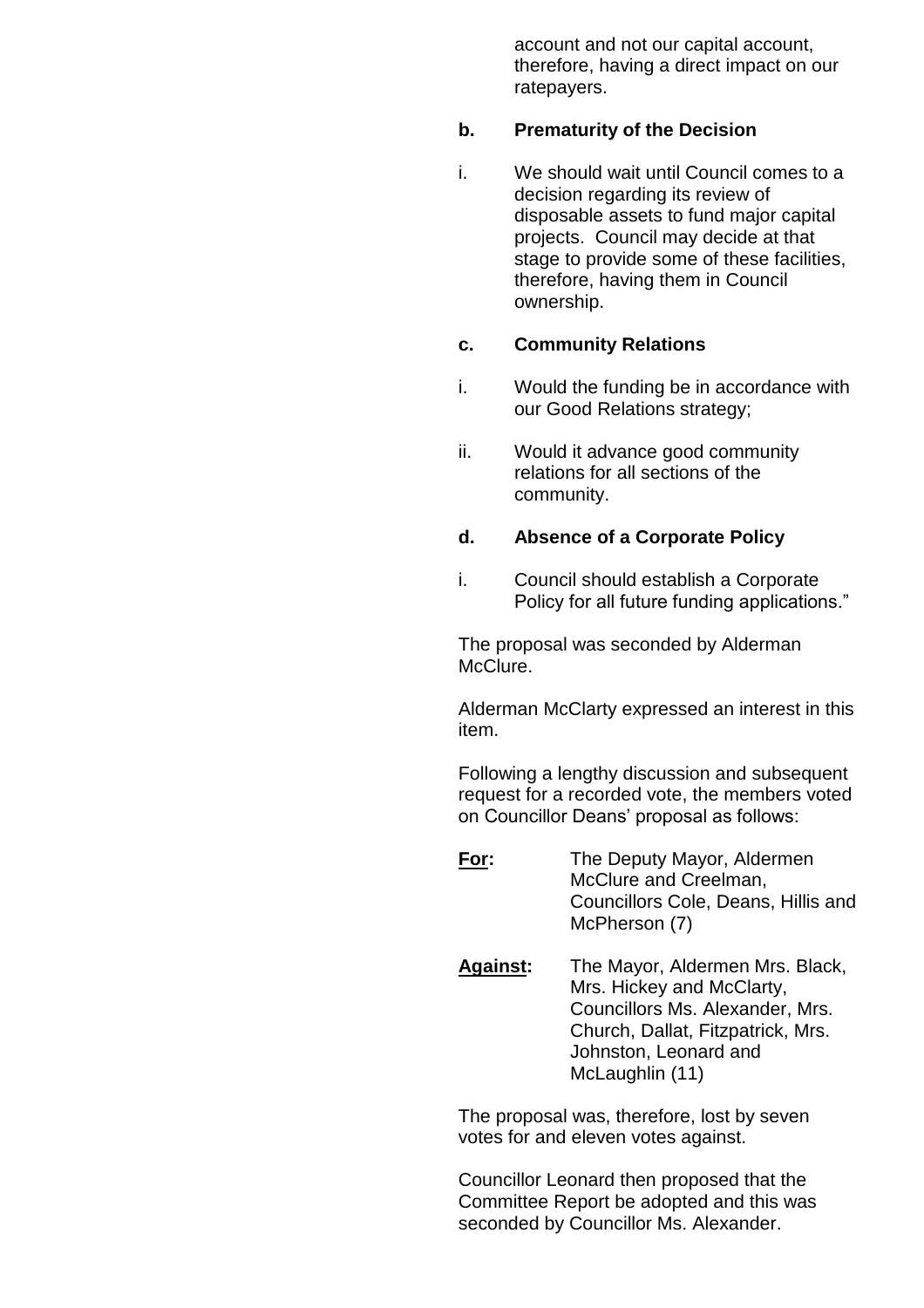The motion was then voted on and carried with nine votes for and five against.

The Committee Report was subsequently adopted.

Councillor Deans requested that his disappointment that the second vote was not a recorded vote be noted.

In response to a member's query, the Director of Corporate Services advised that the impact would be spread over up to five financial years under Council's Contributions Policy, but the actual impact each year would be up to £100,000 per annum depending on whether or not the C.A.I. project went ahead.

- 5.3 Planning Committee The Chairman, Councillor McLaughlin moved the adoption of the Planning Committee Report; this was duly seconded by Councillor Dallat and agreed.
- 5.4 Policy and Development The Chairman, Councillor Mrs. Johnston moved Committee **the adoption of the Policy and Development** Committee Report; this was duly seconded by Councillor Dallat.

Matters arising:

5.4.1 Alderman McClure Alderman McClure thanked members for attending his sister's funeral.

5.4.2 Annual Meeting **As requested at the Policy and Development** Committee meeting on  $15<sup>th</sup>$  May, 2007, the Town Clerk and Chief Executive provided a report (previously supplied) on the party representation for the current year in preparation for the nominations/appointments for the Annual Meeting.

> Following discussion it was noted that the decision now facing Council was the procedure for nominations rather than the nominations themselves.

The Town Clerk and Chief Executive then asked members which procedure they preferred to use for the 159 nominations:

- o Voting for each position individually at the Annual Meeting;
- $\circ$  Application of d'Hondt on a group by group basis (Option 2A) or;
- o Application of d'Hondt in a single allocation exercise (Option 2B).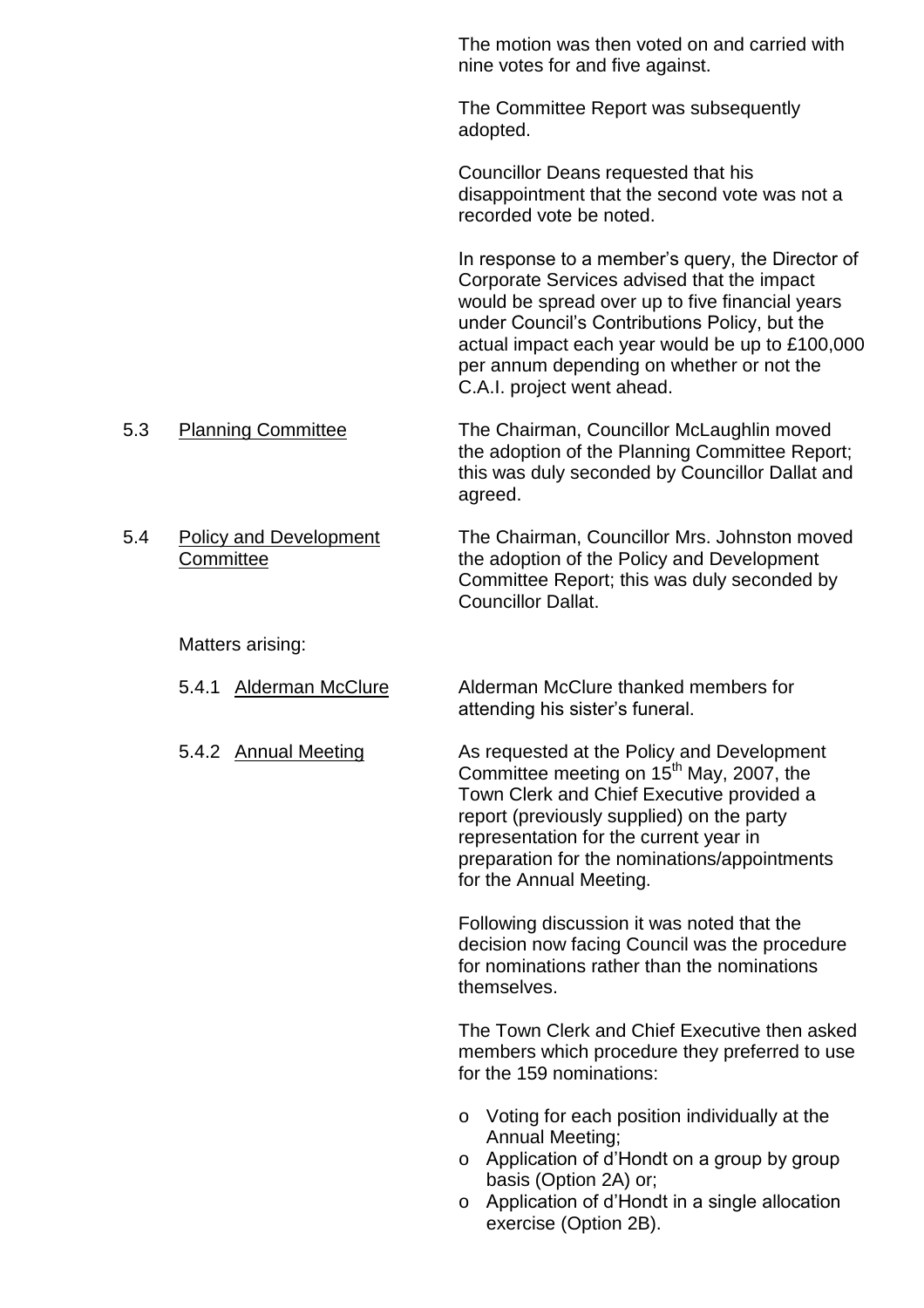It was proposed by Alderman McClure and seconded by Councillor Hillis:

> That the application of d'Hondt on a group by group basis be used (i.e. Option 2A).

As an amendment, it was proposed by Councillor Leonard and seconded by Alderman Mrs. Hickey:

> That the application of d'Hondt in a single allocation exercise be used (i.e. Option 2B).

On being put to the meeting, the amendment was lost by ten votes against and five votes for.

The proposal was then put to the meeting and was carried with five votes for and none against.

Internal Groups

Following discussion on the appointments to these groups which required at least crosscommunity representation, it was proposed by Councillor Leonard and seconded by Councillor Dallat:

> That there be an increase in membership of the internal groups so that all parties be included, raising the group size from five to eight.

On being put the meeting, the proposal was lost by six votes for and eight against.

In response to a member's request, a schedule of members' attendance at meetings over the past year would be made available at the Annual Meeting.

# **6.0 CONSULTATION LIST**

The following consultation papers had been received and were available for members who wished to consider making a response:

- 1. Council for Catholic Maintained Schools
	- (a) Disability Action Plan Consultation Document
	- (b) Report on Screening Policies Consultation Document

Comments due: 22<sup>nd</sup> June, 2007

2. Housing Executive – Draft Children and Young People's Policy Statement

Comments due: 30<sup>th</sup> June, 2007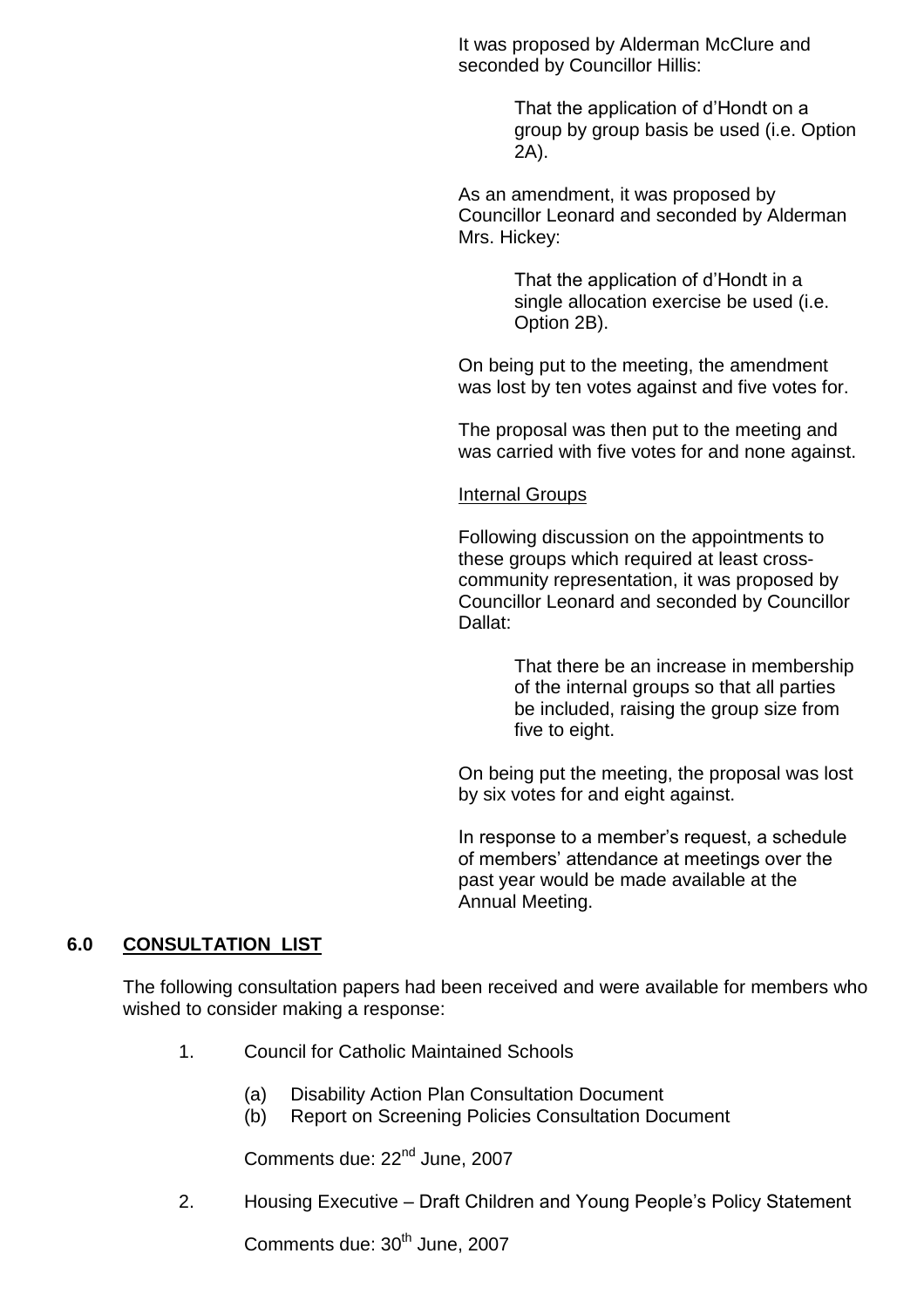3. Department for Regional Development – Proposed Airports (Designation) (Power to Detain and Sell Aircraft) Order (Northern Ireland) 2007

Comments due: 27<sup>th</sup> July, 2007

### **7.0 SOMME REMEMBRANCE PARADE AND SERVICE**

Read letter from Carrickfergus Borough Council inviting members to attend a Parade and Service at the Knockagh War Memorial, Monument Road, Carrickfergus on Sunday, 24<sup>th</sup> June, 2007 at 10.40 a.m.

Any member interested in attending the Parade was requested to contact the Administrative Officer.

### **8.0 DOCUMENTS FOR SEALING**

Resolved:

That the following documents be sealed:

- 1. Licence in Duplicate Council to Coleraine and District Motor Club Ltd.
- 

2. Cemetery Titles Grant of Right of Burial - Deeds Register Nos. 3318 –3324 (inclusive):

| Agherton    |   |
|-------------|---|
| Ballywillan | 1 |
| Coleraine   | З |
| Kilrea      | 1 |
| Portstewart | 2 |

Advanced Deed Register - No. 0177

| Agherton           |   |
|--------------------|---|
| <b>Ballywillan</b> |   |
| Coleraine          |   |
| Portstewart        | 1 |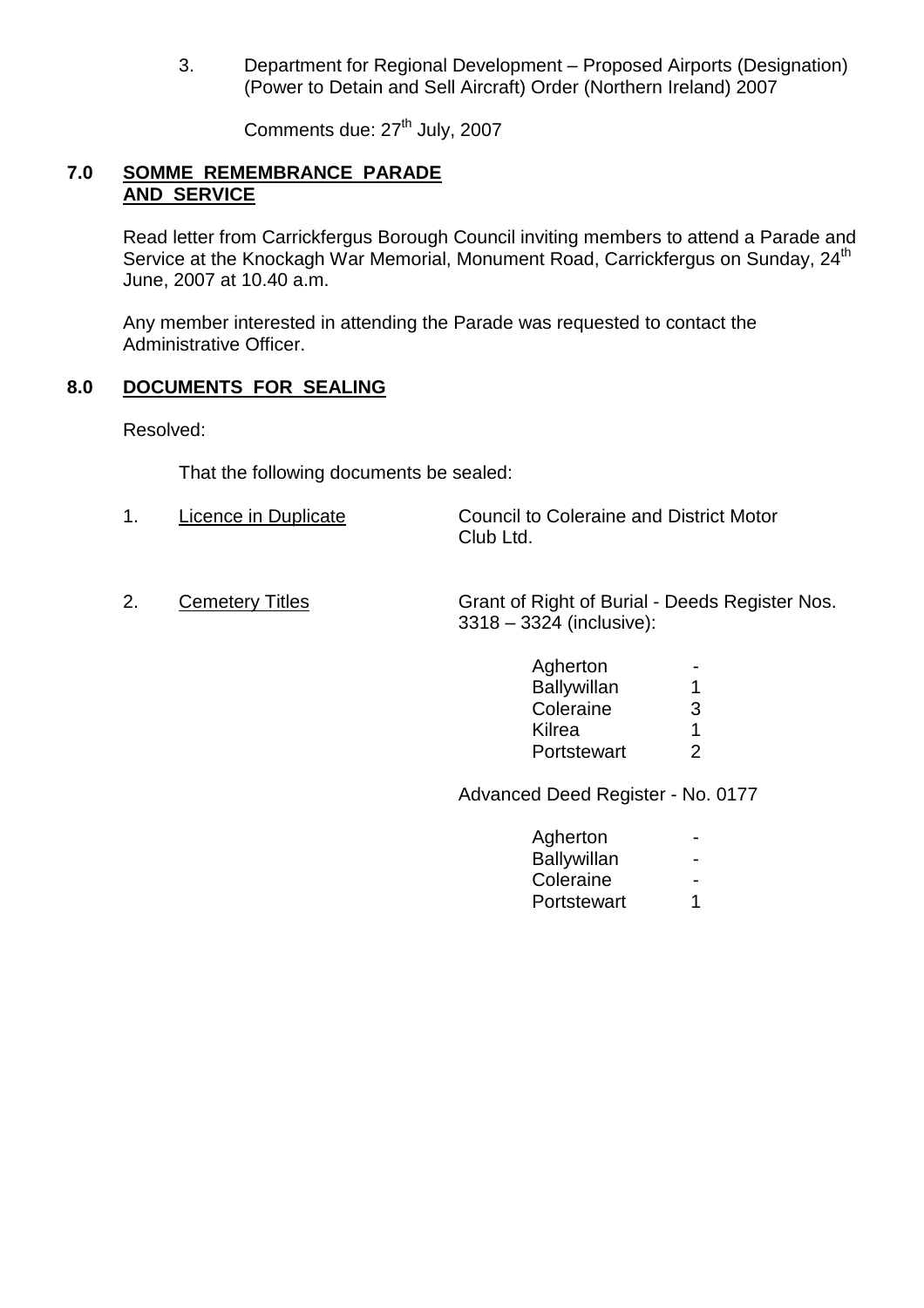#### **ANNUAL MEETING**

Minutes of proceedings of Coleraine Borough Council held in the Council Chamber, Cloonavin on Monday, 11<sup>th</sup> June, 2007 at 7.30 p.m.

**Convened:** As per Notice attached

**Present:** The Mayor, Councillor W. A. King, in the Chair

#### **Aldermen**

E. T. Black (Mrs.) D. McClarty<br>
W. T. Creelman M. J. McClure W. T. Creelman M. T. Hickey (Mrs.)

# **Councillors**

- C. S. Alexander (Ms.) B. Fitzpatrick (Items 1.0 –7.0) S. Gilkinson D. D. Barbour N. F. Hillis J. M. Bradley E. A. Johnston (Mrs.) O. M. Church (Mrs.) B. Leonard A. S. Cole G. L. McLaughlin J. J. Dallat R. A. McPherson T. J. Deans A. McQuillan E. P. Fielding (Mrs.)
- 

# **Officers in**

**Attendance:** Town Clerk and Chief Executive, Director of Technical Services, Director of Corporate Services (Items 1.0 –7.0), Head of Administrative Services, Administrative Officer and Administrative Assistants

# **1.0 MAYOR'S REMARKS**

The outgoing Mayor, Councillor King, welcomed members to the meeting.

Councillor King reflected on the highlights of his year in office and, in particular, commended those involved in caring roles within the Borough for their hard work and dedication. Councillor King expressed thanks to his party colleagues, the outgoing Deputy Mayor, fellow Councillors, Town Clerk and Chief Executive and Council staff for their help and support during his term of office.

Members paid tribute to Councillor King for the manner in which he had carried out his official duties.

# **2.0 MAYOR**

It was proposed by Alderman McClure, seconded by Councillor Mrs. Fielding and agreed, that Councillor Bradley be appointed Mayor for 2007/2008.

On taking the Chair, Councillor Bradley signed the formal acceptance of office and expressed his thanks to Council for their endorsement of him as Mayor.

Members congratulated Councillor Bradley on his appointment.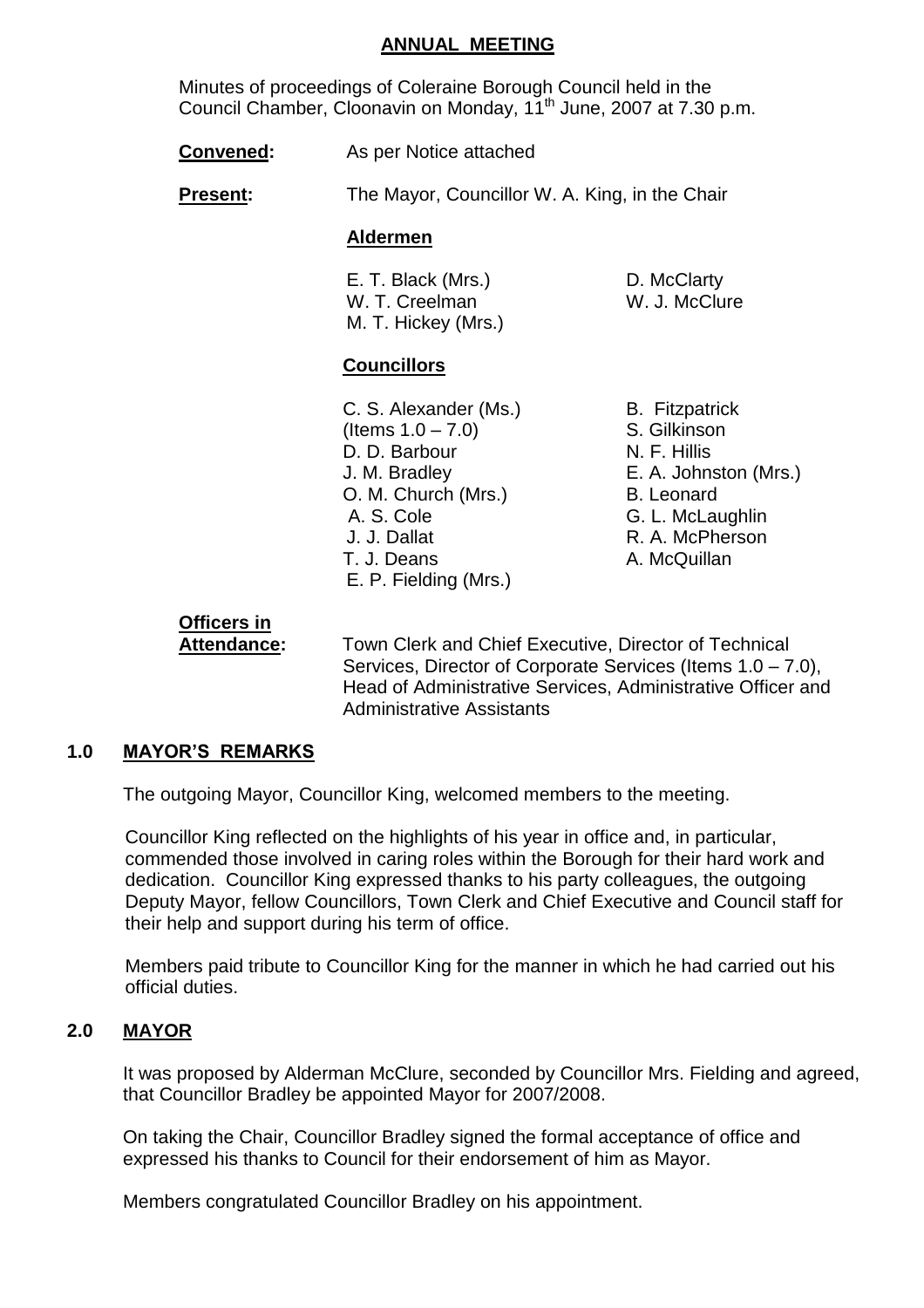### **3.0 DEPUTY MAYOR**

It was proposed by Alderman McClarty, seconded by Councillor Barbour and agreed, that Councillor Mrs. Johnston be appointed Deputy Mayor for 2007/2008.

The Mayor congratulated Councillor Mrs. Johnston on her appointment to the post of Deputy Mayor.

### **4.0 CHAIRMEN OF STANDING COMMITTEES**

| 4.1 | <b>Leisure and Environment</b><br>Committee | It was proposed by Alderman McClarty,<br>seconded by Alderman Mrs. Black and agreed,<br>that Councillor McPherson be appointed<br>Chairman of the Leisure and Environment<br>Committee for 2007/2008.      |
|-----|---------------------------------------------|------------------------------------------------------------------------------------------------------------------------------------------------------------------------------------------------------------|
| 4.2 | <b>Planning Committee</b>                   | It was proposed by Councillor Deans, seconded<br>by Alderman Creelman and agreed, that<br>Alderman McClure be appointed Chairman<br>of the Planning Committee for 2007/2008.                               |
| 4.3 | <b>Policy and Development</b><br>Committee  | It was proposed by Councillor Mrs. Johnston,<br>seconded by Councillor Mrs. Church and<br>agreed, that Councillor Hillis be appointed<br>Chairman of the Policy and Development<br>Committee for 2007/2008 |

# **5.0 COMMITTEES - STRUCTURE AND TIMETABLE**

Consideration was given to the Town Clerk and Chief Executive's Report on Committees - Structure and Timetable (previously supplied).

Following discussion it was agreed that the existing structure and timetable, as detailed, be applied at this time.

#### **6.0 REPRESENTATIVES - GROUPS REQUIRING BALANCED REPRESENTATION**

It was agreed that representatives, as undernoted, be nominated to serve on the following groups:

(a) Coleraine Borough Strategic Partnership

*The Mayor Alderman Mrs. Hickey Councillor Barbour.*

(b) Northern Ireland Local Government Association

*Aldermen McClure and Mrs. Hickey Councillors Deans, Mrs. Johnston and King.*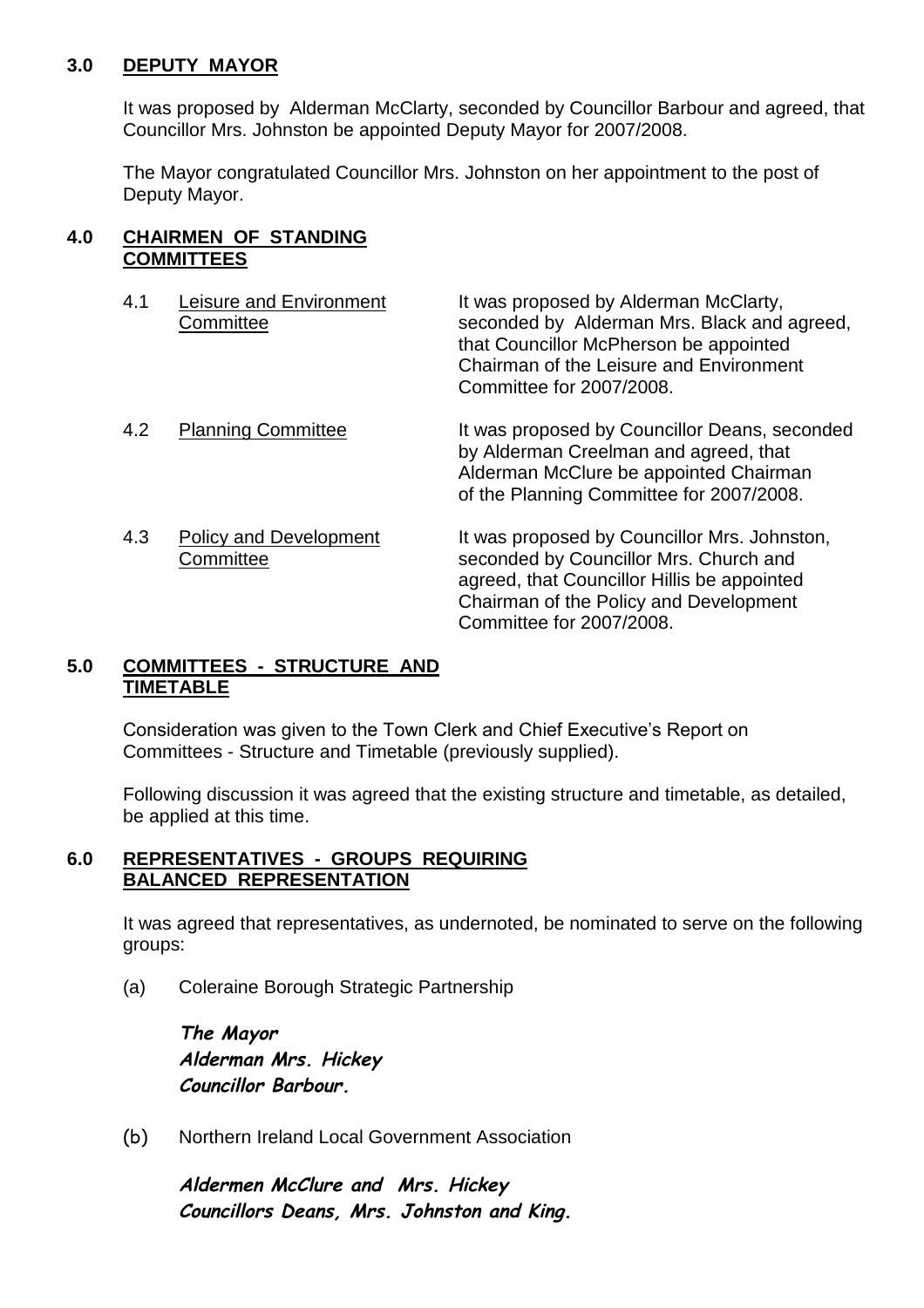Members noted that representation on the following groups should reflect party, community and gender representation, as appropriate.

(c) Audit Committee

It was proposed by Councillor McPherson and seconded by Councillor Deans:

That the members of the Audit Committee be re-elected.

An amendment proposed by Councillor Leonard was changed, following discussion. The revised amendment was then proposed by Councillor Dallat and seconded by Councillor Leonard:

That membership of groups  $(c) - (f)$  be increased to ten.

On being put to the meeting, the amendment was lost by twelve votes to five.

The proposal was then carried by thirteen votes to four, viz:

*Alderman Creelman Councillors Deans, Hillis, Mrs. Johnston and McLaughlin*

(d) Community Development Group

Councillor McQuillan agreed to withdraw from this group. Nominations were, therefore, agreed as follows:

*The Mayor Aldermen Mrs. Black and Mrs. Hickey Councillors Gilkinson and McPherson.*

(e) Equality Working Group

Councillor Dallat asked to withdraw from this group. Nominations were, therefore, agreed as follows:

*Alderman McClure Councillors Barbour, Mrs. Fielding, McLaughlin and McPherson.*

(f) Special Events Working Group

*Aldermen Mrs. Hickey and McClarty Councillors Mrs. Church, Cole and Mrs. Fielding*

# **7.0 REPRESENTATIVES - EXTERNAL AGENCIES AND PARTNERSHIPS**

The Town Clerk and Chief Executive reminded members that they had agreed to use the d'Hondt mechanism, on a group basis, to appoint the remaining groups. Members then withdrew into their party groupings to select their nominees.

At the conclusion of this exercise, the following appointments were confirmed: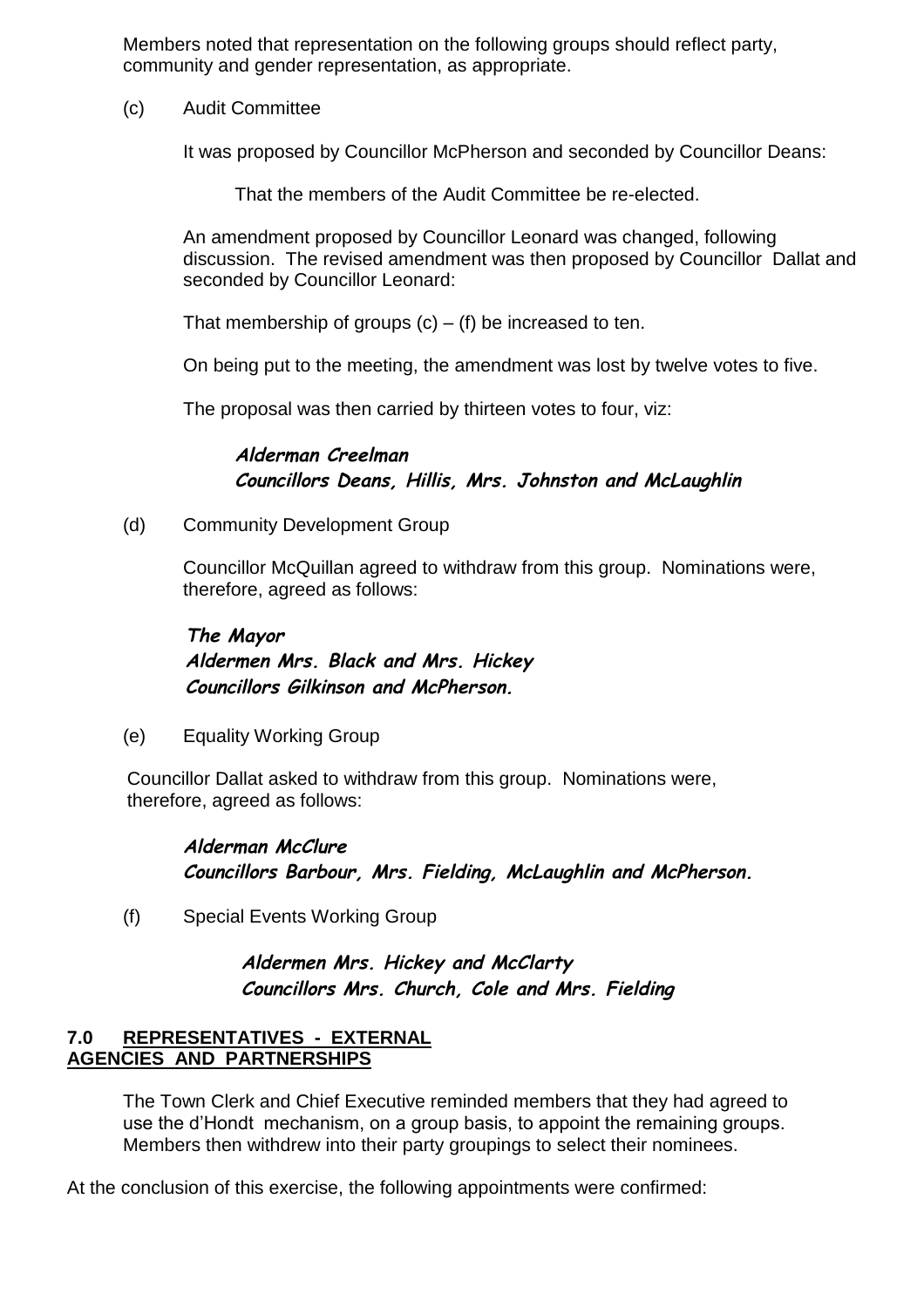(a) Causeway Coast and Antrim Glens Ltd.

*Councillor Hillis*

(b) Causeway Coast and Glens Heritage Trust Board

*Councillor Hillis*

(c) Causeway Coast AONB Management Group

*Councillors Hillis and Leonard*

(d) Causeway Museum Service

*Aldermen Mrs. Black and Creelman Councillors Barbour, Mrs. Church and McQuillan*

(e) Coleraine Arts Committee

*Aldermen Creelman and McClarty Councillors Fitzpatrick and King*

(f) Coleraine and District Home Safety Committee

*Councillors Gilkinson and King*

(g) Coleraine and District Local Sports Advisory Council

*The Mayor Aldermen Creelman and McClarty Councillors Mrs. Fielding and King*

(h) Coleraine and District Road Safety Committee

*Alderman Creelman*

(i) Coleraine Harbour Commission

*Alderman Mrs. Hickey Councillors Ms. Alexander and Fitzpatrick*

(j) Coleraine Local Action Group for Enterprise Ltd.

*Councillors Cole, Gilkinson and King*

(k) Coleraine Town Centre Partnership

*Alderman McClure Councillors Mrs. Johnston and McLaughlin*

(l) Coleraine Twinning Association

*Aldermen Mrs. Black and McClarty*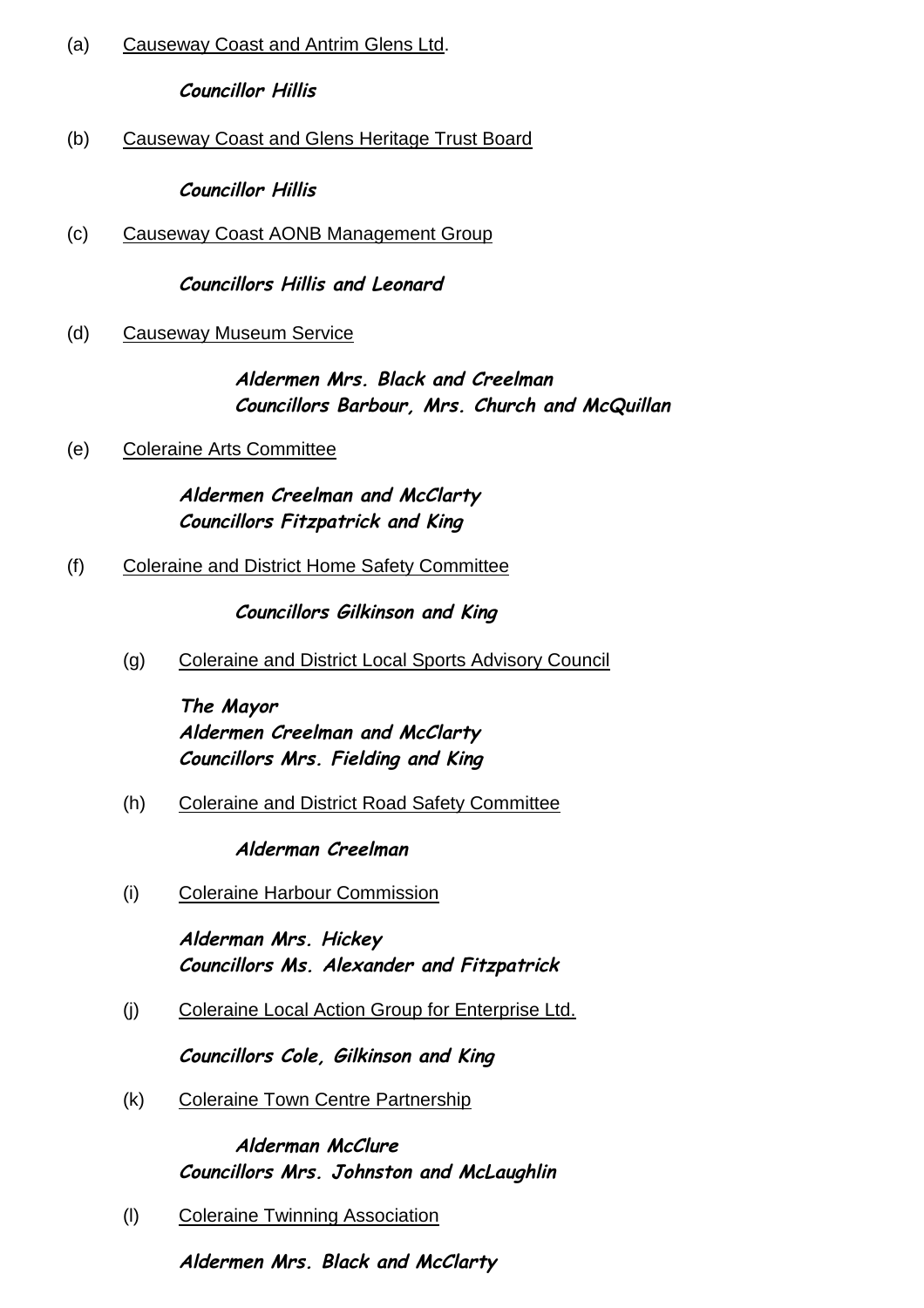# *Councillors Mrs. Fielding and McPherson*

(m) Irish Society's Local Advisory Committee

*The Mayor Councillors Mrs. Church and Deans*

(n) Lower Bann Partnership (from date of AGM)

*Councillor King*

(o) Lower Bann Advisory Committee

*Councillors Cole and McLaughlin*

(p) Management Committee of Causeway Citizens' Advice Bureau

*Councillors Leonard and McLaughlin*

(q) North East Partnership

*Alderman McClure*

(r) Northern Ireland Amenity Council

*Alderman Mrs. Black*

(s) Northern Ireland Housing Council

*Councillor McQuillan*

(t) Portrush, Portstewart and District Road Safety Committee

*Alderman Mrs. Hickey*

(u) Reserve Forces and Cadets' Association for Northern Ireland

*Councillor Gilkinson*

(v) Riverside Theatre Management Committee

*Alderman Mrs. Hickey Councillor Deans*

(w) Somme Advisory Committee

*Councillor McLaughlin*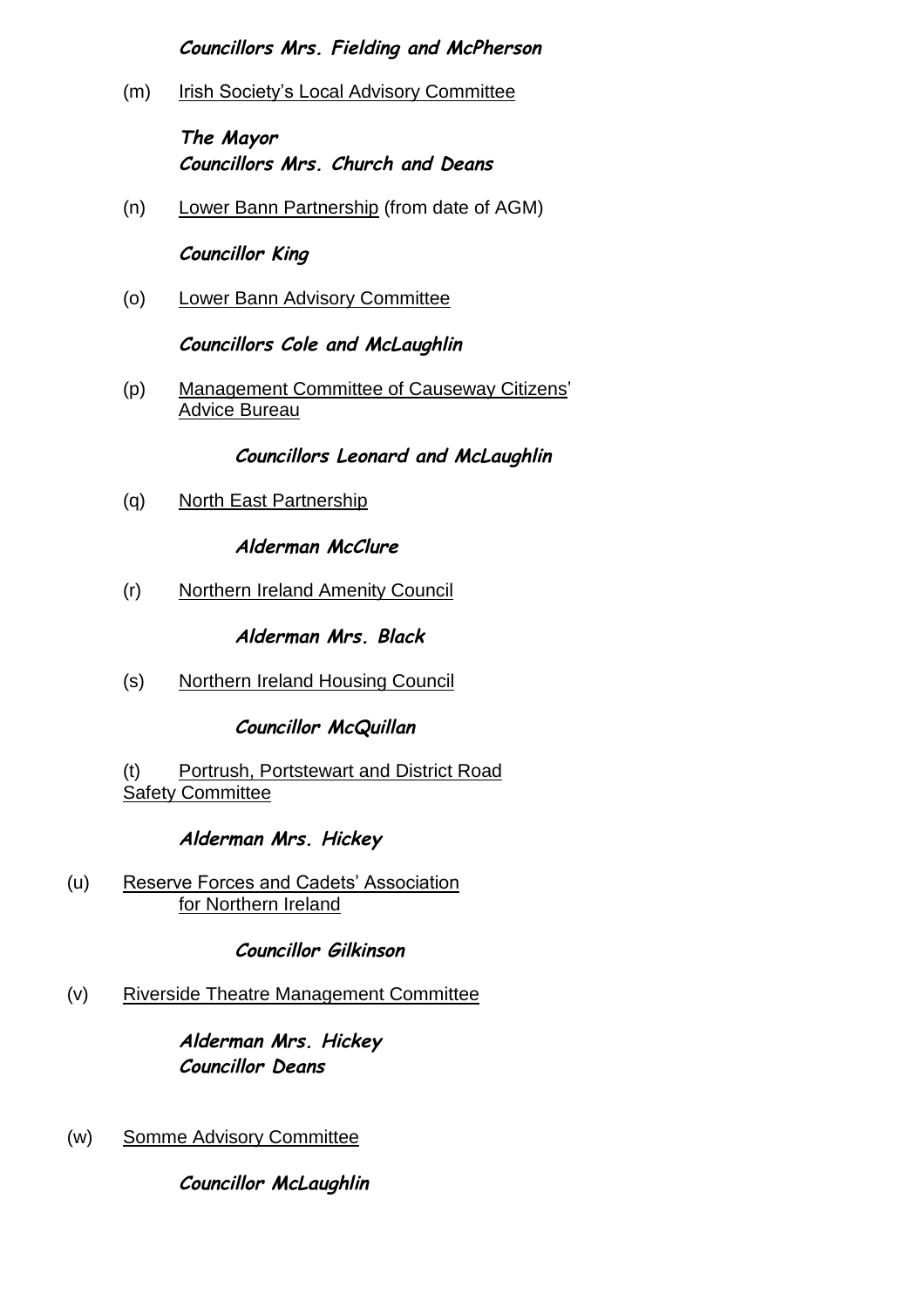(x) Sperrins Tourism Ltd.

# *Councillor Cole*

(y) Tourism Development Taskforce

*Councillor Gilkinson*

(z) Trustees of Garvagh Museum

# *Councillor Mrs. Church*

# **REPRESENTATIVES - LOCAL GOVERNMENT 8.0 BODIES**

- It was agreed that representatives, as undernoted, be nominated to serve on the following local government bodies:
	- (a) Local Government Partnership on Travellers' Issues

*Alderman Mrs. Hickey Councillor King*

(b) National Association of Councillors - General Management Committee

*Councillor Hillis*

(c) National Association of Councillors - Northern Ireland Region

> *Alderman McClure Councillors Deans, Hillis and McLaughlin*

(d) Northern Group Building Control Committee

*Councillors Deans and McPherson Substitutes: Alderman Creelman and Councillor Mrs. Church*

(e) Northern Group Environmental Health **Committee** 

> *Alderman Creelman Councillor Barbour Substitutes: Councillors Mrs. Fielding and Gilkinson*

(f) North West Regional Waste Management **Group** 

> *The Mayor Councillor McPherson*

# **REPRESENTATIVES - MANAGEMENT 9.0**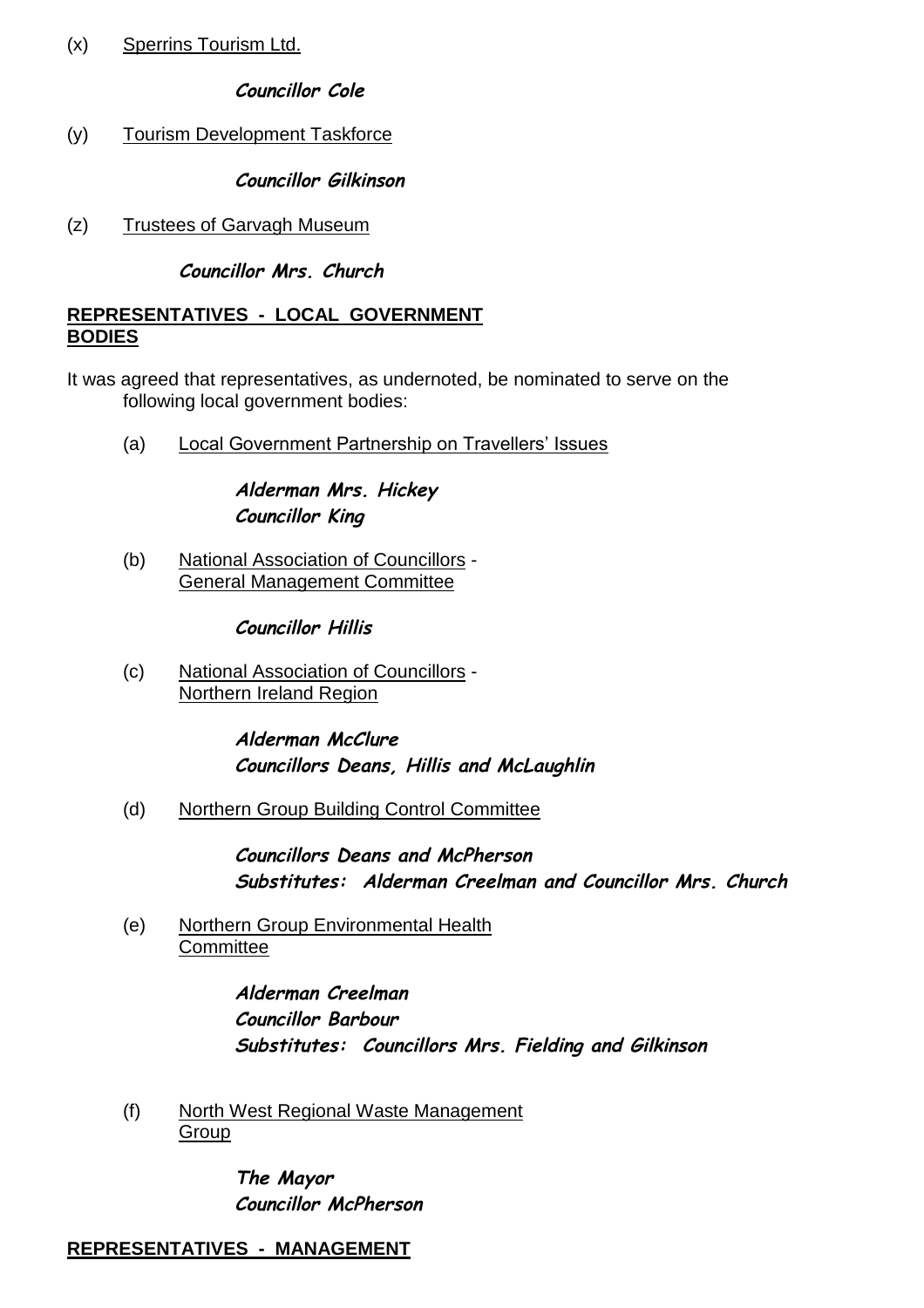# **COMMITTEES/COMMUNITY GROUPS**

It was agreed that representatives, as undernoted, be nominated to serve on the following Management Committees/Community Groups:

(a) Ballysally Youth and Community Centre Joint Management Committee

# *The Mayor Alderman McClure Councillor McPherson*

(b) Castlerock Community Association

# *Councillors King and McQuillan*

(c) Castlerock Recreation and Youth Hall Management Committee

# *Councillors King and McQuillan*

(d) Coleraine Borough 50+ Forum

*Alderman McClure*

(e) Coleraine West Community Centre Management Committee

# *Alderman McClarty Councillors Leonard and McLaughlin*

(f) Garvagh Hall Management Committee

# *Councillors Mrs. Church, Cole and McQuillan*

# (g) Harpur's Hill Community Centre Management **Committee**

*The Mayor Councillors McLaughlin and McPherson*

(h) Kilrea Town Hall Management Committee

*Councillors Mrs. Church, Cole and Dallat*

(i) Portballintrae Residents' Association

*Alderman Mrs. Black Councillor McPherson*

(j) Portstewart Community Association

*Alderman Mrs. Hickey Councillors Fitzpatrick and Hillis*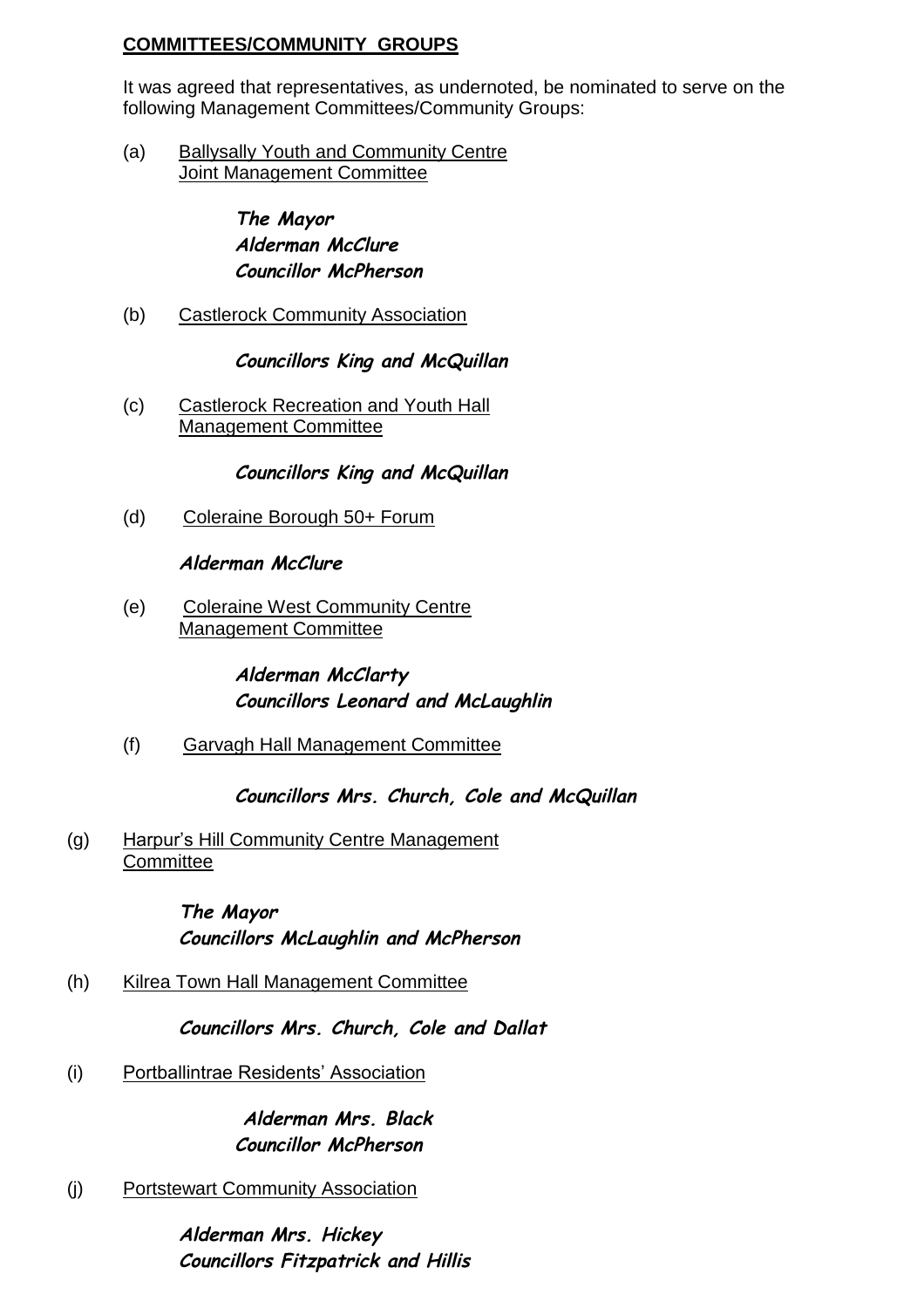### (k) Windyhall Community Centre Management **Committee**

# *The Mayor Alderman McClure Councillor Mrs. Johnston*

# **COMMITTEE APPOINTMENTS 2007/2008 10.0**

It was agreed that representatives, as undernoted, be nominated to serve on the following Committees:

(a) Vice Chairman Leisure and Environment **Committee** 

*Councillor Gilkinson*

(b) Craigahulliar Monitoring Committee

*Alderman Creelman Councillors Mrs. Fielding and Leonard*

(c) Night Safe Coleraine

*The Mayor Alderman Creelman Councillors Fitzpatrick and McPherson*

(d) North West '200' Committee

*Alderman Creelman Councillors Barbour, Fitzpatrick, Hillis, Mrs. Johnston and McPherson*

(e) Spanboard Liaison Group

*Councillor King*

(f) Street Trading Group

*Alderman McClure Councillors Cole, Hillis, King and McQuillan*

(g) Vice Chairman Planning Committee

*Councillor Mrs. Church*

(h) Balanced Communities Review Group

*Alderman Mrs. Hickey Councillors Ms. Alexander, Mrs. Church and Leonard*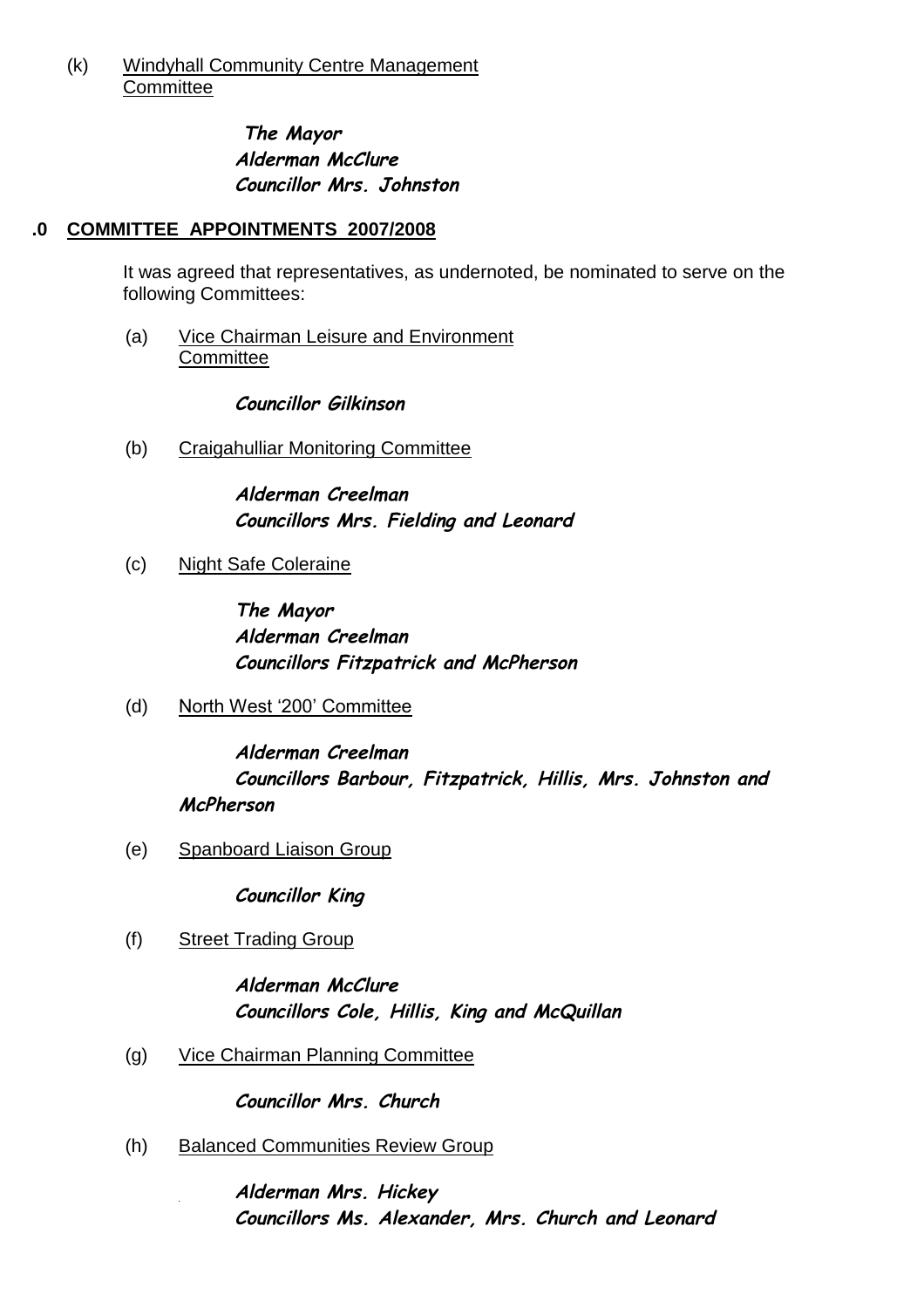(i) Planning Services Working Group

# *The Mayor Councillors Ms. Alexander, Barbour, Deans, King and McLaughlin*

(j) Vice Chairman Policy and Development **Committee** 

*Councillor Cole*

(k) Coleraine Urban Development Project

*Alderman McClure Councillors Barbour and Mrs. Johnston*

(l) Economic Development Committee

*The Mayor Councillors Barbour and Deans*

(m) Gender Action Working Group

*Alderman Mrs. Hickey Councillors Deans and Mrs. Johnston*

(n) Human Resources Group

*Alderman Mrs. Hickey Councillors Barbour, Mrs. Church, Cole and McLaughlin*

(o) Northern Corridor Railways Group

*Alderman McClure Councillor Dallat*

(p) Property Group

*The Mayor Alderman McClure Councillors Deans, Mrs. Johnston, King and McLaughlin*

(q) Social Committee

*Aldermen Mrs. Black and Mrs. Hickey Councillor Mrs. Fielding*

(r) Zomba Group

*Alderman McClarty Councillors Mrs. Church, Cole, Mrs. Fielding and McPherson*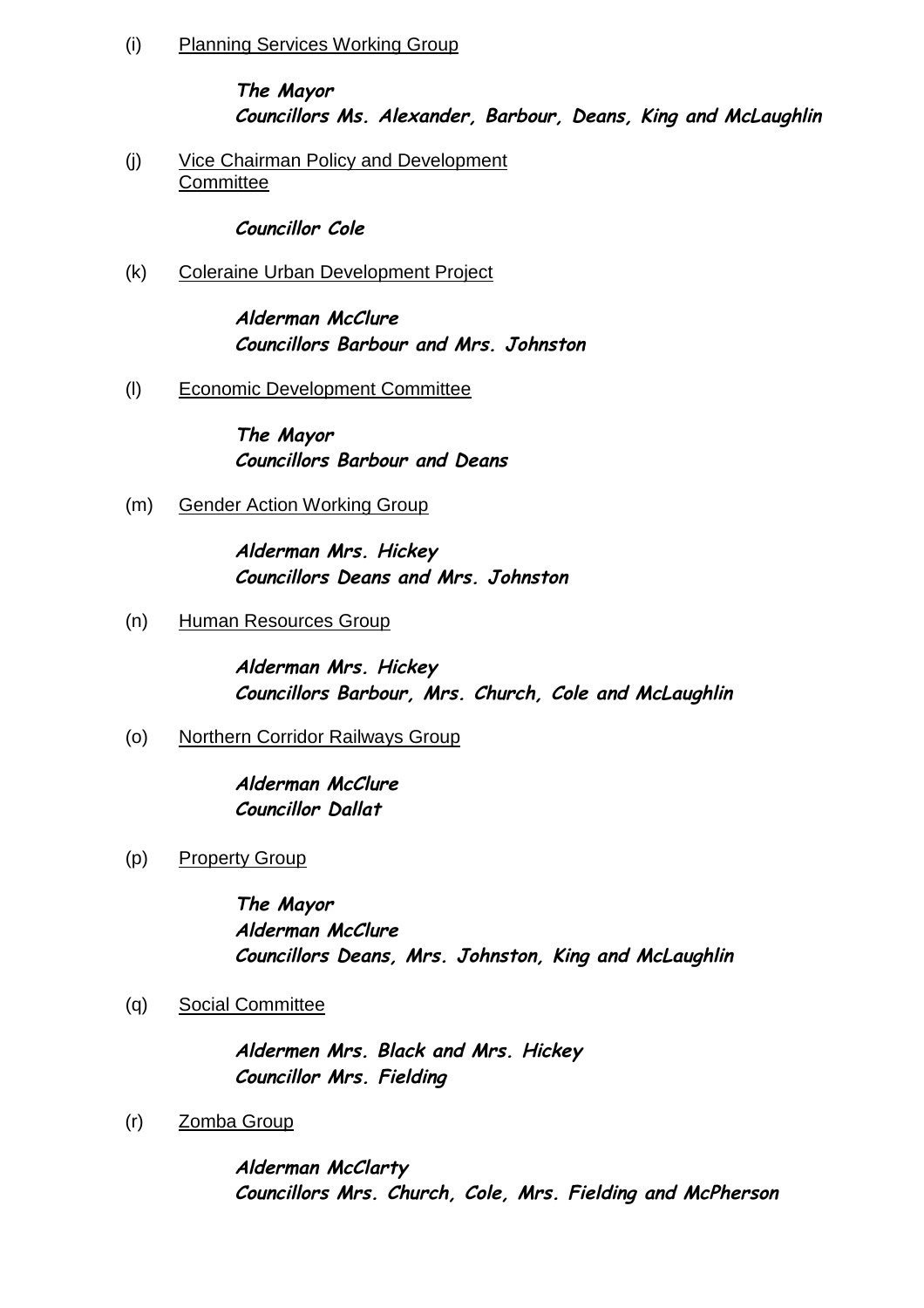# **11.0 MATTERS FOR INFORMATION**

Members noted the contents of the following reports (previously supplied):

- General Attendance Record (2006/2007).
- Council/Committee Attendance and Allowances Report –2006/2007. In response to members' queries the Town Clerk and Chief Executive advised that, as this information had been requested at such short notice from the relevant bodies, it was expected that there could be some discrepancies; these would, however, be examined with the bodies concerned.
- Ongoing representation from the 2006 Annual Meeting.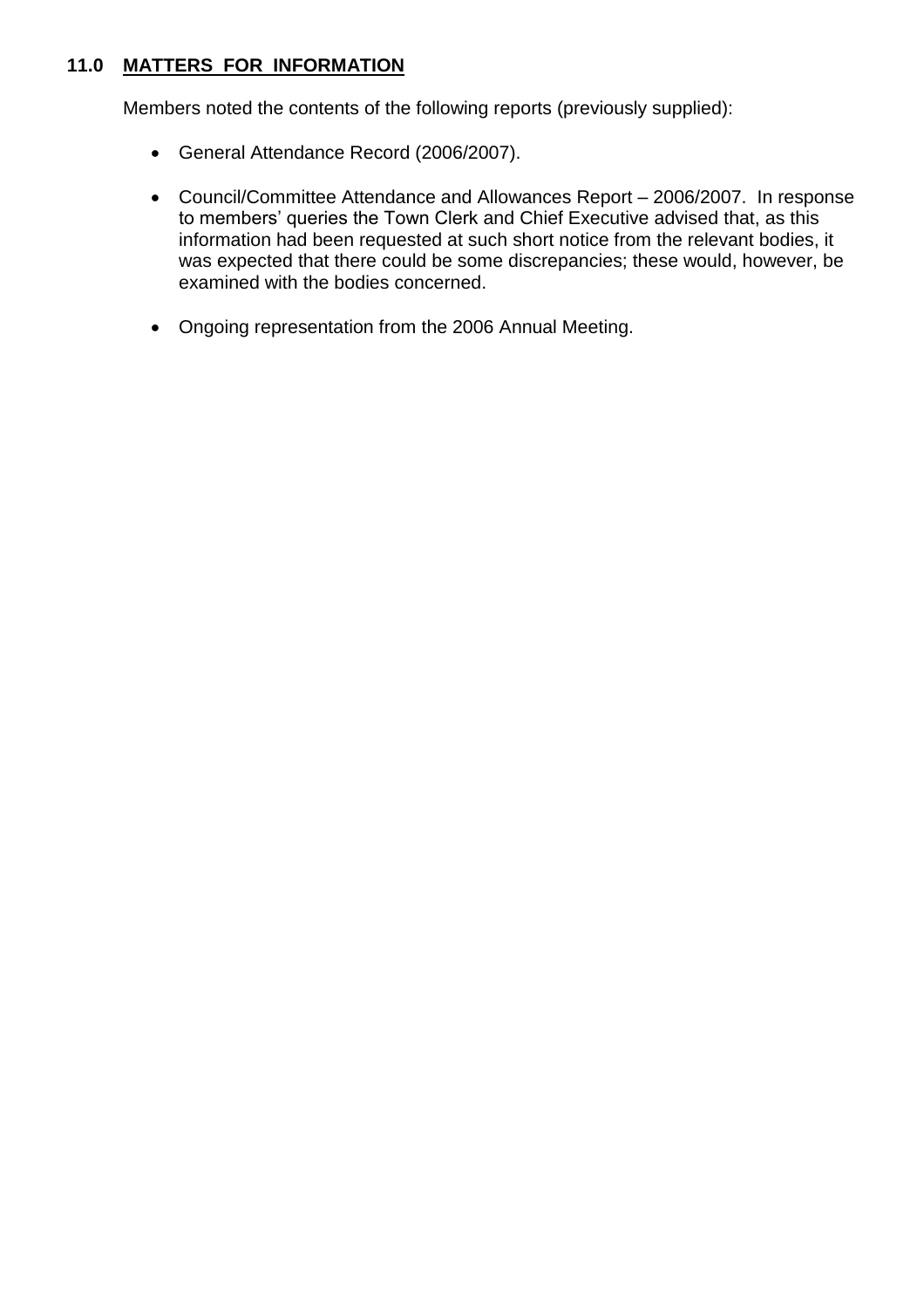### **LEISURE AND ENVIRONMENT COMMITTEE**

**5 th June, 2007.**

| <b>Present:</b>                          | Councillor T. J. Deans, in the Chair                                                                                                                                                                                                                                          |                                                                                                                                 |  |
|------------------------------------------|-------------------------------------------------------------------------------------------------------------------------------------------------------------------------------------------------------------------------------------------------------------------------------|---------------------------------------------------------------------------------------------------------------------------------|--|
|                                          | The Deputy Mayor, Councillor E. P. Fielding (Mrs.)                                                                                                                                                                                                                            |                                                                                                                                 |  |
|                                          | <b>Aldermen</b>                                                                                                                                                                                                                                                               |                                                                                                                                 |  |
|                                          | E. T. Black (Mrs.)<br>W. T. Creelman<br>M. T. Hickey (Mrs.)                                                                                                                                                                                                                   | D. McClarty<br>(Items $1.0 - 20.0$ )                                                                                            |  |
|                                          | <b>Councillors</b>                                                                                                                                                                                                                                                            |                                                                                                                                 |  |
|                                          | D. D. Barbour<br>(Items $1.0 - 18.0$ ) N. F. Hillis<br>J. M. Bradley<br>O. M. Church (Mrs.)<br>(Items $1.0 - 5.7.2$ )<br>A. S. Cole<br>J. J. Dallat<br><b>B.</b> Fitzpatrick                                                                                                  | S. Gilkinson<br>E. A. Johnston (Mrs.)<br>W. A. King<br><b>B.</b> Leonard<br>G. L. McLaughlin<br>R. A. McPherson<br>A. McQuillan |  |
| <b>Officers in</b><br><b>Attendance:</b> | Director of Technical Services, Director of Leisure<br>Services, Director of Environmental Health, Leisure<br>Services Officer (Facilities), Head of Administrative Services,<br>Principal Building Control Officer (Items 4.1 – 17.0) and<br><b>Administrative Assistant</b> |                                                                                                                                 |  |
| Apology:                                 | Councillor Ms. Alexander                                                                                                                                                                                                                                                      |                                                                                                                                 |  |

### **2.0 WELCOME**

The Chairman welcomed everyone to the meeting.

### **3.0 BERTIE PEACOCK MEMORIAL**

The Chairman introduced Mr. Adrian McNeice and Mr. Victor Leonard from the Bertie Peacock Sculpture Committee who were in attendance to address Committee.

Mr. McNeice updated members on the background of the Sculpture Committee and gave a summary of the many sporting achievements of Mr. Bertie Peacock. The Committee had decided on a bronze statue which would be unveiled at the top of Queen Street, Coleraine, at the 25<sup>th</sup> Anniversary of the Milk Cup on Saturday, 28<sup>th</sup> July, 2007.

The total cost of the project would be in the region of £75,000 and funding from events held by various organisations was expected to raise up to £35,000.

A request for Council funding, to make up the balance, was then made by the representatives.

It was then proposed by Alderman McClarty, seconded by Councillor Cole and agreed: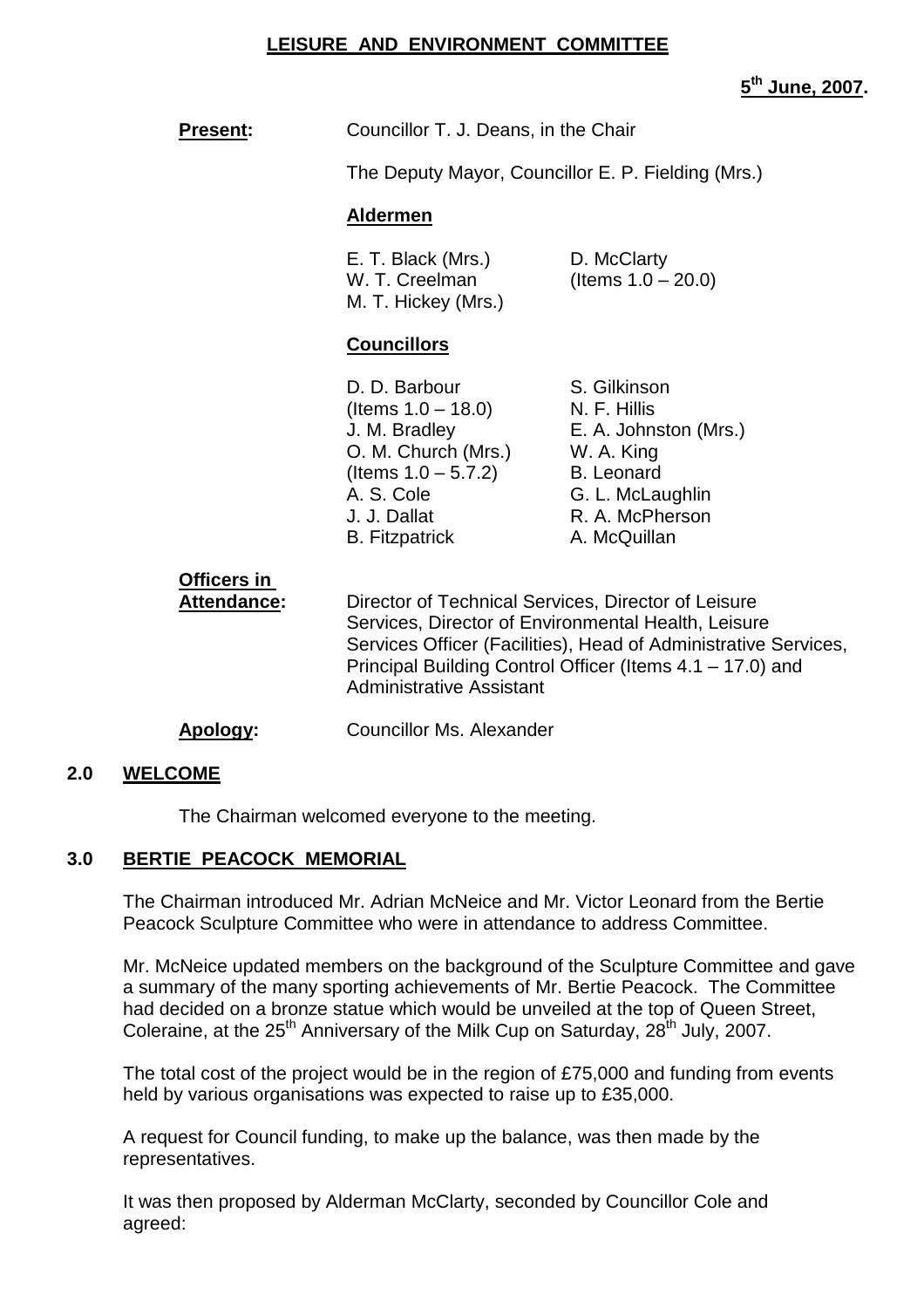That Council fund the balance of up to £45,000 for the memorial.

The Chairman thanked the representatives of the Bertie Peacock Sculpture Committee for their presentation, after which they withdrew.

# **3.0 ENVIRONMENTAL HEALTH REPORT**

The Report of the Director of Environmental Health was considered (previously supplied).

Matters arising:

Consultation Paper on Options for Implementing Recommended: a Contaminated

3.1 Contaminated Land in Consideration was given to information on this Northern Ireland – Consultation Paper, as detailed in the report.

Land Regime That Council support the technical conclusions of the working group and lobby for a system to fully compensate local authorities for work done in the implementation of the eventual contaminated land regime in Northern Ireland.

3.2 Removal of Risk Consideration was given to information on this Assessment for topic, as detailed in the report.

Hygiene Regulation That Council conduct negotiations so that (852/2004) the Proposal is adopted with amendments resulting in legislation fully in line with the proportionate application of the food hygiene rules to ensure public health protection is maintained.

> This would allow flexibility to be offered to low risk businesses, such as public houses with no catering, confectioners, chemist shops etc., provided consistency could be ensured.

3.3 Portballintrae Sewage Consideration was given to information on this Treatment Works topic, as detailed in the report.

Recommended:

That Council convene a meeting to include representatives of Northern Ireland Water, E.H.S, Portballintrae Residents' Association and elected members of Coleraine Borough Council and Moyle District Council to lobby for a definitive start date for this project and to press for effective enforcement action by E.H.S.

Small Businesses – Consultation on the EC Recommended: Proposal to Amend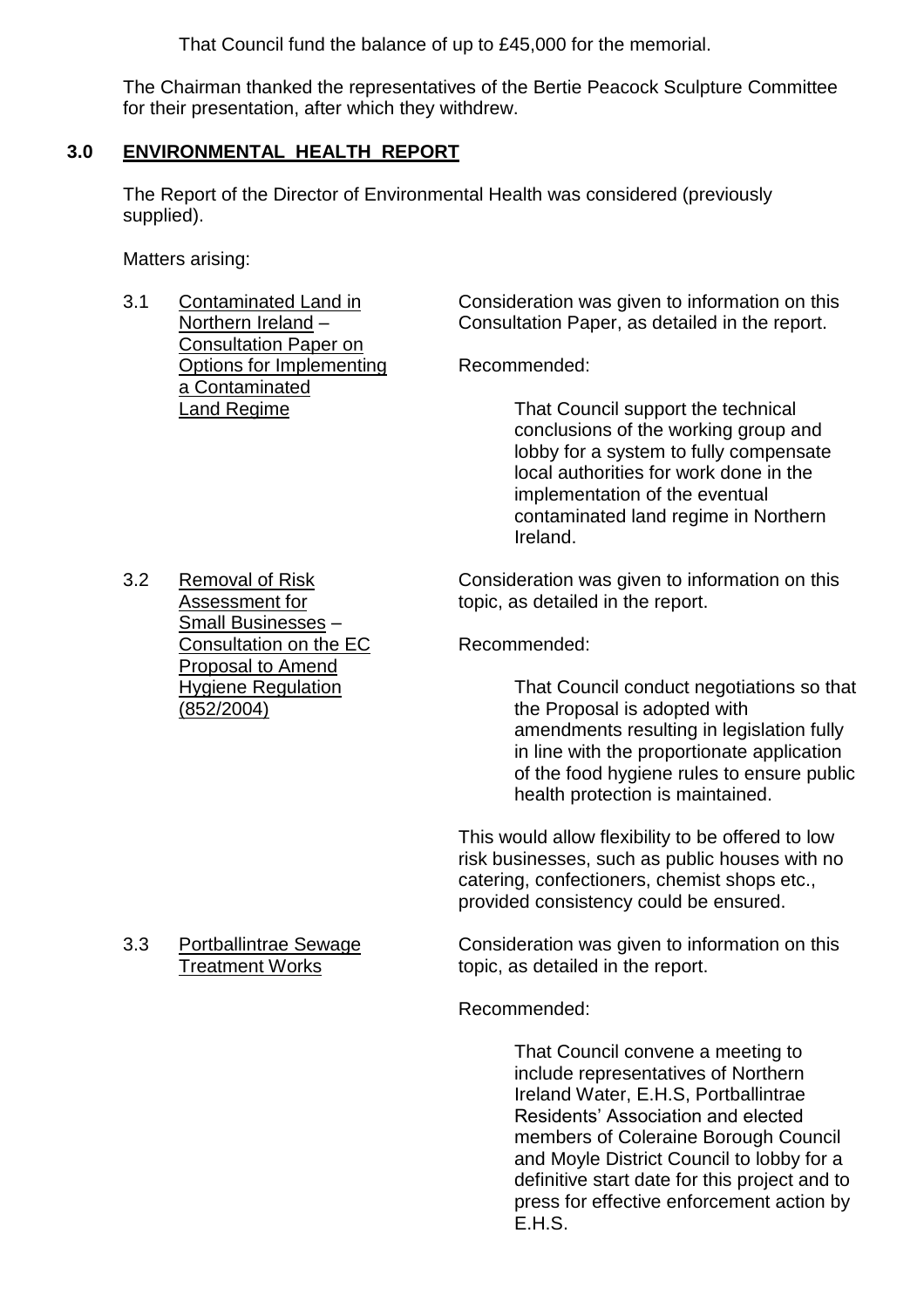Dogs (N.I.) Order 1991 -

3.4 William Johnston Members noted that Night Safe, Coleraine and Memorial Trust the Home Safety Equipment Scheme were both awarded Certificates of Commendation from the William Johnston Memorial Trust.

> The Certificates were received by the Mayor on 9<sup>th</sup> May, 2007.

The Mayor congratulated the Director of Environmental Health and his Department.

3.5 The Dogs (N.I.) Order 1983 Members noted the undernoted details as amended by The Dangerous regarding this topic.

Outcome of Legal Proceedings Defendant: Mr. K. McCrory & Ms. V. Hourican 9 Glendun Close Dhu Varren Portrush

- Offences: (i) Having possession of a dog of the type known as a Pit Bull terrier;
	- (ii) Keeping a dog without a valid licence;
	- (iii) Not having valid identification on a dog.
- Result: £500 fine for keeping a Pit Bull type dog £100 for not having a licence £50 for not having identification £500 legal costs £32 for court fees £56.40 certificate of pedigree

A Destruction Order was made in respect of the dog.

The case was contested and heard in May 2007. At court Mr. K. McCrory took full responsibility for the offence; the case against Ms. V. Hourican was dismissed.

Saturday 4<sup>th</sup> August, 2007

3.6 Fido'sDogShow Members noted information on this Family and Family Fun Day – Fun Day, as detailed in the report.

# **4.0 LEISURE SERVICES REPORT**

The Report of the Director of Leisure Services was considered (previously supplied).

Matters arising:

4.1 Coleraine Festival The Director of Leisure Services confirmed that discussions with the Committee had identified an appropriate range of outreach activities for this year's festival and would be a basis for development in future years. He was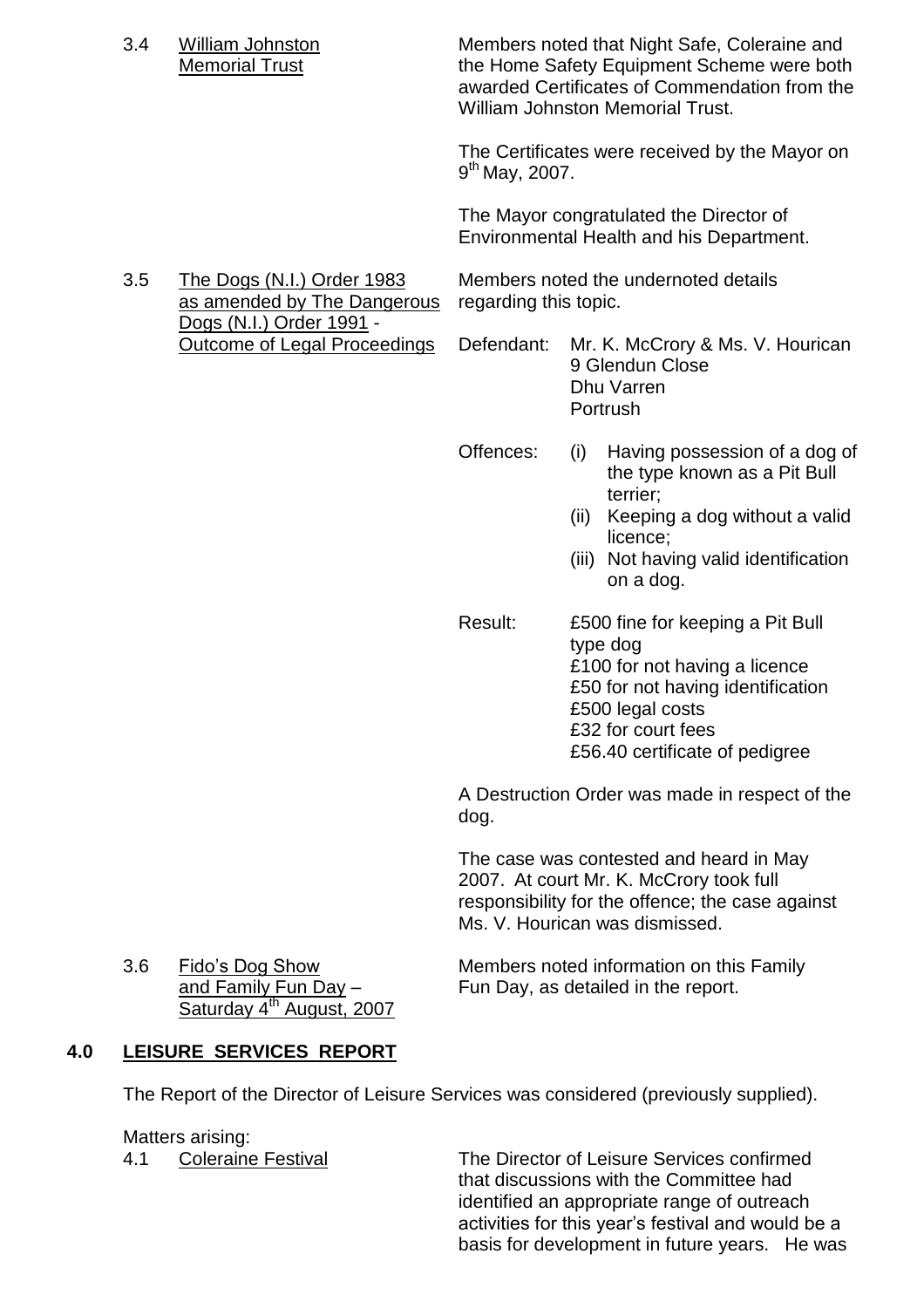|       |                                             | confident that this development path would<br>stand up to Local Government Audit scrutiny.                                                                                                                                                                                                                                                                                                                       |
|-------|---------------------------------------------|------------------------------------------------------------------------------------------------------------------------------------------------------------------------------------------------------------------------------------------------------------------------------------------------------------------------------------------------------------------------------------------------------------------|
|       |                                             | It was proposed by Councillor McQuillan and<br>seconded by the Deputy Mayor:                                                                                                                                                                                                                                                                                                                                     |
|       |                                             | That Council recommend a grant of<br>up to £10,000 to the Coleraine Festival.                                                                                                                                                                                                                                                                                                                                    |
|       |                                             | On being put to the meeting, the proposal was<br>carried with eighteen votes for and one against.                                                                                                                                                                                                                                                                                                                |
| 4.2   | <b>Beach Lifeguard Service</b>              | Members noted that the 2007 Beach Lifeguard<br>Service would operate from $30th$ June – $31st$<br>August. The first two weekends in September<br>would also be covered. Twenty Lifeguards and<br>five Beach Wardens would be employed to<br>cover the beaches at Downhill, Castlerock,<br>West Strand, East Strand and Whiterocks,<br>Portrush. The service would operate daily from<br>11.00 $a.m. - 7.00$ p.m. |
| 4.3   | <b>Summer Sports Programme</b>              | Members noted information on this programme,<br>as detailed in the report.                                                                                                                                                                                                                                                                                                                                       |
| 4.4   | <b>Kilrea Riverside Pathway</b>             | Members were disappointed to learn that one of<br>the riparian landowners confirmed that he would<br>be unwilling to sell the necessary land to<br>Council to make this scheme feasible.                                                                                                                                                                                                                         |
|       |                                             | Council Officers had identified a shorter<br>circular route within the vicinity of Portneal<br>Lodge on land owned by Kilrea Enterprise<br>Group (K.E.G.).                                                                                                                                                                                                                                                       |
|       |                                             | The alternative scheme had been costed at<br>approximately £90,000. With upwards of<br>£45,000 funding from B.S.P. and potentially<br>£25,000 - £30,000 'in kind' contribution from<br>D.C.A.L., Council's contribution would be<br>£15,000 - £20,000.                                                                                                                                                           |
|       |                                             | Members noted that an allowance had been<br>made in the capital budget for this amount.                                                                                                                                                                                                                                                                                                                          |
|       |                                             | Recommended:                                                                                                                                                                                                                                                                                                                                                                                                     |
|       |                                             | That Council approve the alternative<br>proposal.                                                                                                                                                                                                                                                                                                                                                                |
| 4.5   | <b>Requests for Financial</b><br>Assistance |                                                                                                                                                                                                                                                                                                                                                                                                                  |
| 4.5.1 | <b>Portrush Summer Theatre</b>              | Council is recommended to approve a grant of                                                                                                                                                                                                                                                                                                                                                                     |

£2,000 to Portrush Summer Theatre to assist with their summer programme from  $4^{\text{th}}$  July  $-$ 25<sup>th</sup> August, 2007.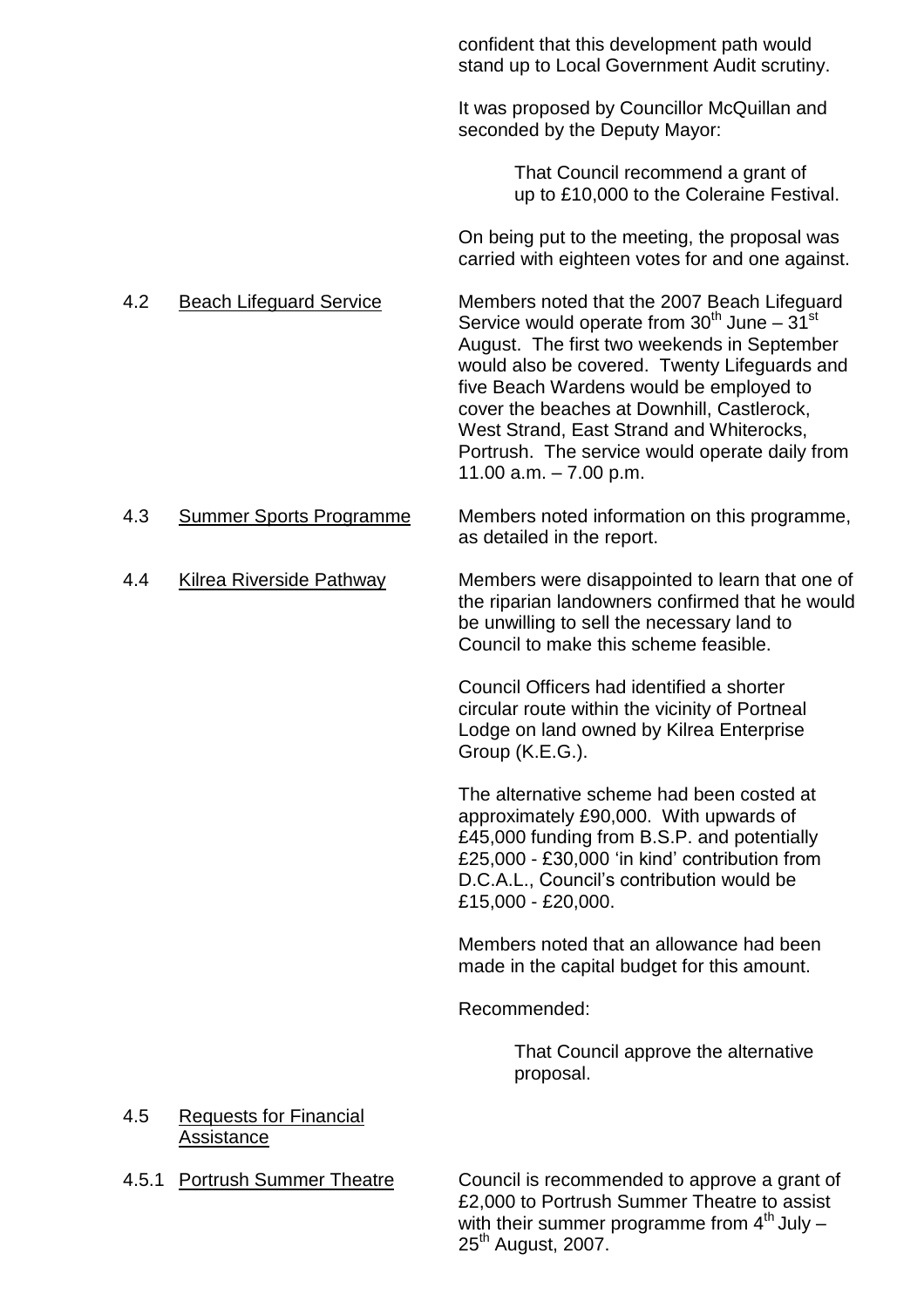|                           | A member informed Committee of a sound<br>problem in Portrush Town Hall due to the<br>Promenade Concerts which were held<br>outside. The Leisure Services Officer informed<br>Committee that Portrush Town Hall was a<br>listed building and, therefore, double glazing<br>would not be permitted. |  |
|---------------------------|----------------------------------------------------------------------------------------------------------------------------------------------------------------------------------------------------------------------------------------------------------------------------------------------------|--|
|                           | The Director of Leisure Services advised<br>members that a new location for the Promenade<br>Concerts was being sought.                                                                                                                                                                            |  |
| 4.5.2 Talks and Tours     | Council is recommended to approve a grant of<br>£700 to the Cultural Development Department<br>of the University of Ulster to assist with their<br>Talks and Tours programme.                                                                                                                      |  |
| 4.5.3 Portrush Sea Cadets | Council is recommended to approve a grant of<br>£250 to Portrush Sea Cadets to assist with<br>hosting the Northern Ireland Sea Cadets'<br>Pulling Championships at Coleraine Marina<br>on 27 <sup>th</sup> May, 2007.                                                                              |  |
| For Information<br>4.6    | Members noted information on the following<br>events as detailed in the report:                                                                                                                                                                                                                    |  |
|                           | 3 <sup>rd</sup> Annual Causeway Coast Ford Fair -<br>(i)<br>Sunday 3 <sup>rd</sup> June, 2007 at 12 noon                                                                                                                                                                                           |  |
|                           | Riverfest – Saturday $9^{th}$ and Sunday 10 <sup>th</sup><br>(ii)<br>June, 2007                                                                                                                                                                                                                    |  |
|                           |                                                                                                                                                                                                                                                                                                    |  |

(iii) Guided Walks Programme - Summer 2007

# **5.0 TECHNICAL SERVICES REPORT**

The Report of the Director of Technical Services was considered (previously supplied).

Matters arising:

| 5.1 | DRD Roads Service -<br><b>Weight Limits 2007</b> | Members noted information on this topic, as<br>detailed in the report.                                                   |
|-----|--------------------------------------------------|--------------------------------------------------------------------------------------------------------------------------|
| 5.2 | <b>Council Enquiries</b>                         | Members noted information on these enquiries,<br>as detailed in the letters attached to the report.                      |
| 5.3 | <b>Roselick Recycling Centre</b><br>Portstewart  | Recommended:<br>That Council carry out improvement<br>works to the facilities available to the<br>public at this centre. |

The scheme would include a concrete surface to the entire area with new and improved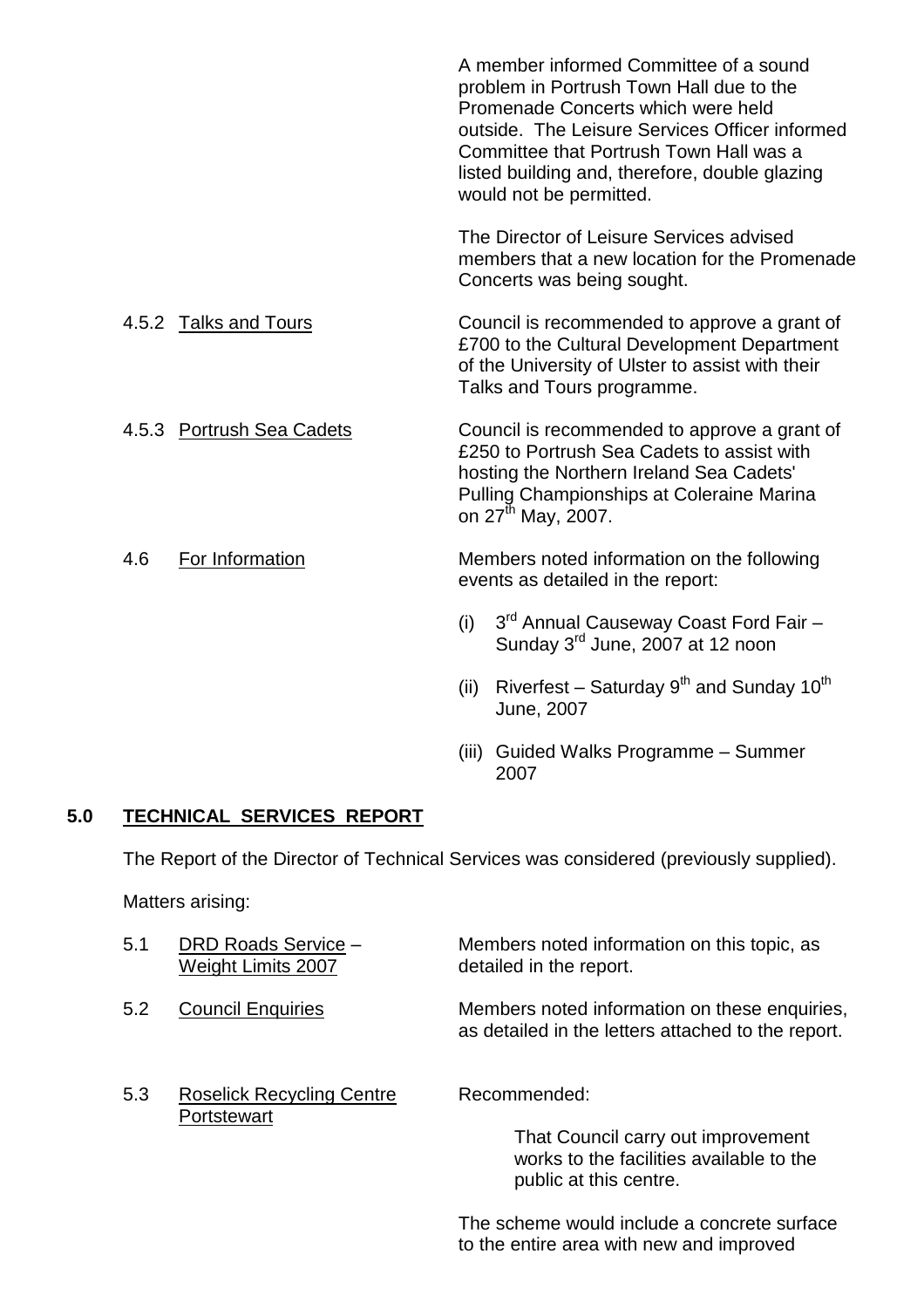# 5.4 Entertainments Licence

| 5.4.1 | The Anchor Bar and<br>Anchorage Inn,<br>87-89 The Promenade,<br>Portstewart               | Application for an Entertainments Licence<br>had been received from Mr. I. Madden,<br>c/o The Anchor Bar, which requires referral<br>to Council.                                                                                                               |  |
|-------|-------------------------------------------------------------------------------------------|----------------------------------------------------------------------------------------------------------------------------------------------------------------------------------------------------------------------------------------------------------------|--|
|       |                                                                                           | Recommended:                                                                                                                                                                                                                                                   |  |
|       |                                                                                           | That this be deferred to Council on<br>26 <sup>th</sup> June, 2007 when both the applicant<br>and P.S.N.I. would be given the<br>opportunity to address Council.                                                                                               |  |
| 5.5   | <b>Building Control</b>                                                                   |                                                                                                                                                                                                                                                                |  |
| 5.5.1 | <b>Approvals</b>                                                                          | Members noted that approval had been granted<br>for 42 applications.                                                                                                                                                                                           |  |
|       | 5.5.2 New Regulations                                                                     | Members noted that due to additional<br>requirements under the Building Regulations,<br>regarding mainly energy efficiency within<br>buildings and the reduction of the carbon<br>footprint, the workload of existing Building<br>Control staff had increased. |  |
|       |                                                                                           | An assessment of the effect on the response<br>times and work levels within the section is<br>being undertaken to establish the adequacy of<br>existing staffing levels and a report would be<br>brought to Council in due course.                             |  |
| 5.6   | <b>North West Region Waste</b><br><b>Management Group</b>                                 |                                                                                                                                                                                                                                                                |  |
|       | 5.6.1 Compost Contracts                                                                   | Members noted information on these contracts,<br>as detailed in the report.                                                                                                                                                                                    |  |
|       | 5.6.2 Regional Landfill                                                                   | Members noted information on this topic, as<br>detailed in the report. The Director of Technical<br>Services advised that there had been a request<br>for a debrief since the issue of his report; this<br>debrief was now being organised.                    |  |
|       | 5.6.3 Mechanical Biological<br><b>Treatment (MBT) Plant</b>                               | Members noted information on this topic,<br>as detailed in the report.                                                                                                                                                                                         |  |
| 5.7   | <b>Waste Electrical and</b><br><b>Electronic Equipment</b>                                |                                                                                                                                                                                                                                                                |  |
| 5.7.1 | <b>Collection and Processing</b><br>of WEEE Material from<br><b>Designated Collection</b> | Recommended:<br>That Council enter into an agreement                                                                                                                                                                                                           |  |

Facilities under Council **EXP** with ERP for the provision of the Control **Control** collection and processing of household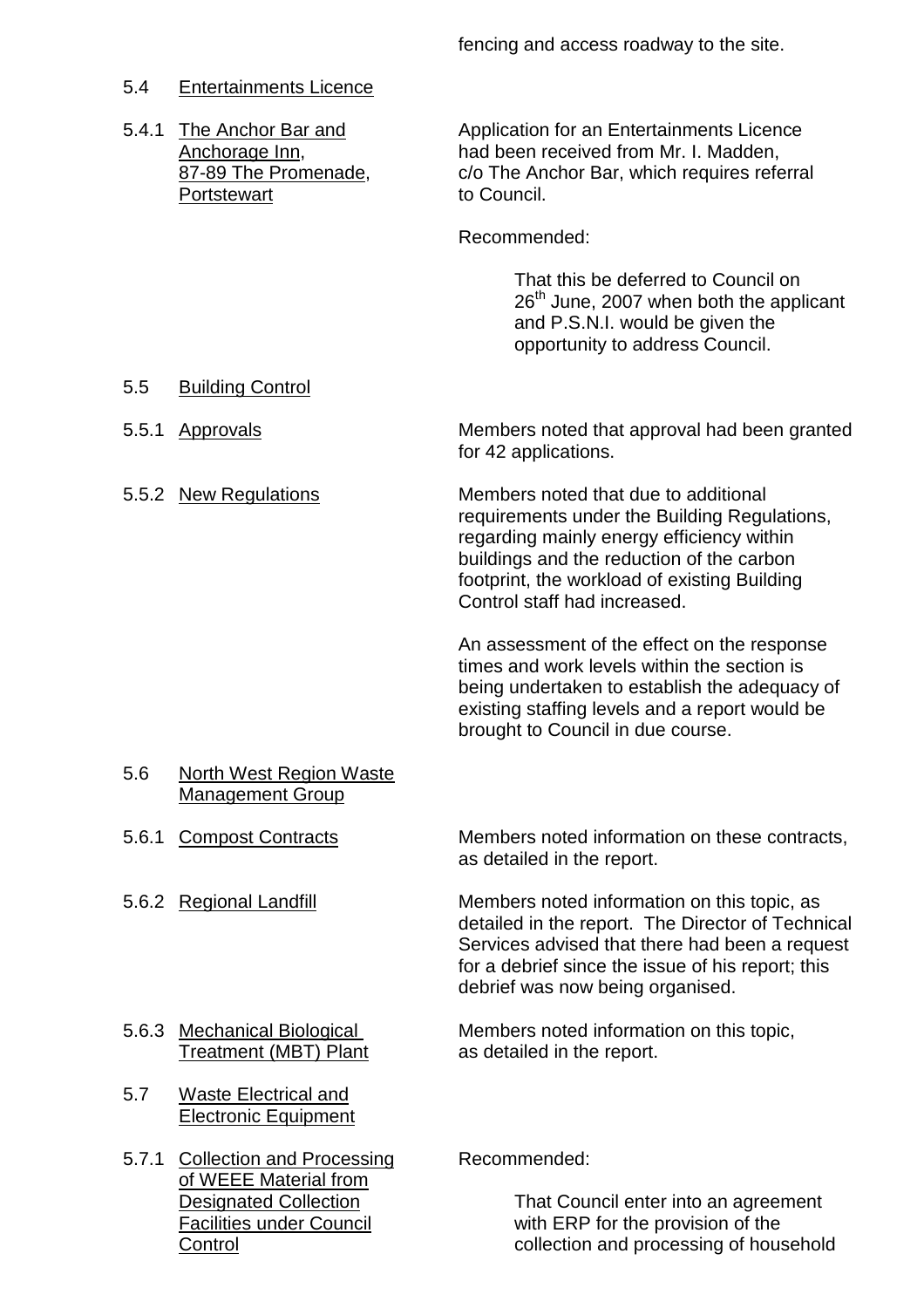- WEEE from their Designated Collection Facilities for one year from 1<sup>st</sup> July, 2007 with the option of 6 monthly extensions until the final period  $1<sup>st</sup>$  July, 2009 to  $31<sup>st</sup>$ December, 2009.
- 

for the Collection and That Avenue Recycling, Natural World Processing of Household Products, Shore Recycling and Tech Rec WEEE from Designated be awarded inclusion on the framework Collection Facilities **Collection Facilities** agreement to supply suitable services associated with contingency arrangements for the collection and processing of household WEEE from Designated Collection Facilities (DCF) operating under the control of the Council. These contingency arrangements will apply in the event that the Council is unable to secure an agreement with a Producer Compliance Scheme (PCS) for any of its separately collected household WEEE. It would also apply in cases whereby the PCS has not been able to fulfil its obligations under any agreement duly made. The duration of the framework agreement would be for one year from  $1<sup>st</sup>$  July, 2007 with the option of 6 monthly extensions until the period 1<sup>st</sup> July, 2009 to 31<sup>st</sup> December, 2009.

# **6.0 NOTICE OF MOTION SUBMITTED BY COUNCILLOR LEONARD**

The undernoted Notice of Motion was proposed by Councillor Leonard and seconded by Councillor Dallat:

"This Council accepts that we have a corporate responsibility to implement and mainstream actions and policies that discharge our responsibilities for the environment. While fully acknowledging individual actions already taken this Council agrees to review, report on and put into place agreed actions and policies to reduce Coleraine Council's 'carbon footprint'. This Council further accepts that we may have to prioritise, set realistic targets and timetable actions in various Departments of Council."

Councillor Leonard spoke on the Motion and sought Council's support.

On being put to the meeting, the Motion was carried with nine members voting for and none against.

# **7.0 A26 DUALLING –GLARRYFORD TO A44 DRONES ROAD JUNCTION - PUBLIC CONSULTATION**

Read letter from Roads Service informing members of a Public Consultation on Tuesday,  $12^{th}$  June, 2007 from 3.30 p.m. to 9.00 p.m. and Wednesday,  $13^{th}$  June,

5.7.2 Framework Agreement for Recommended: Contingency Arrangements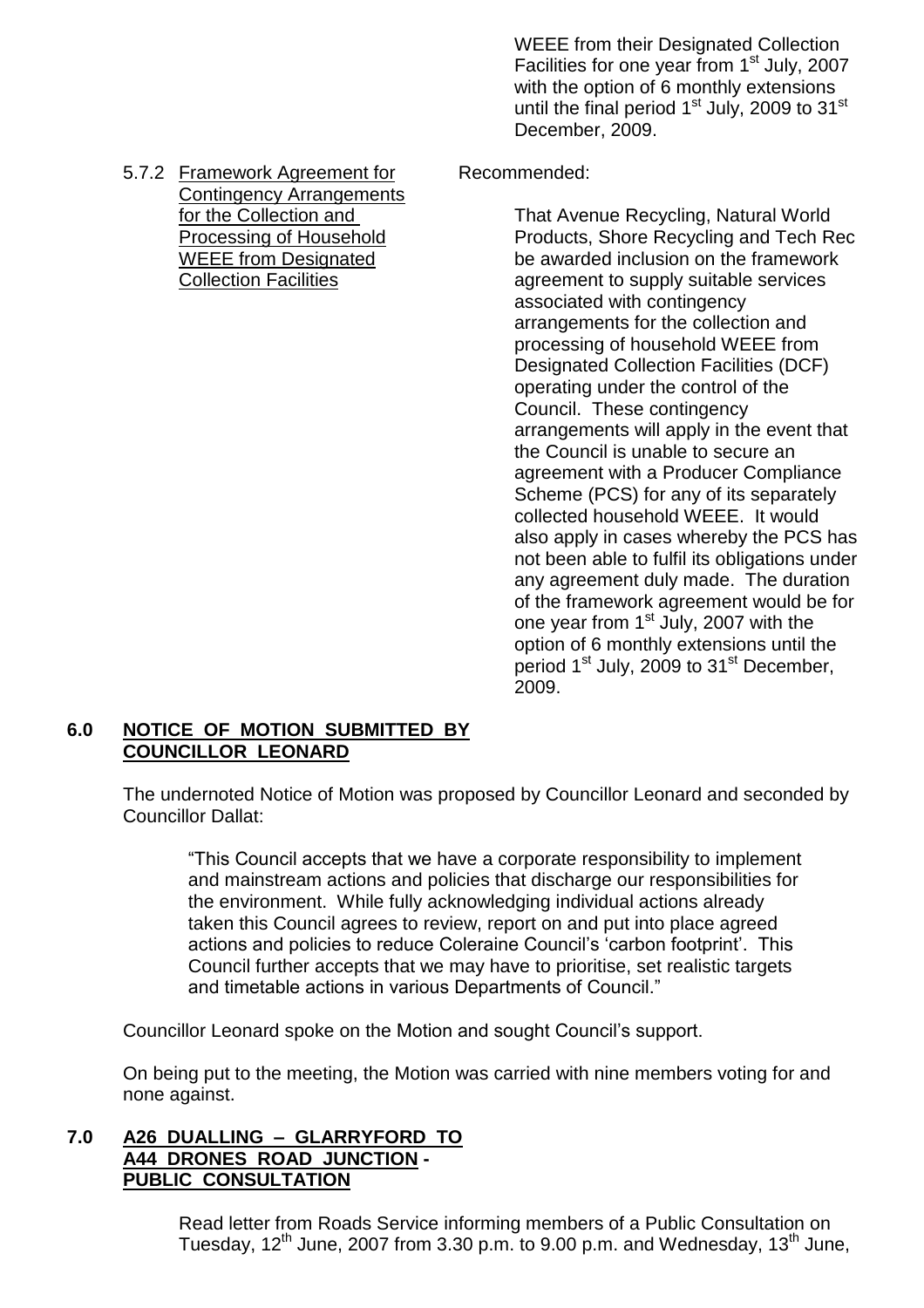2007 from 1.00 p.m. to 9.00 p.m. at The Fort Royal Inn, 147 Crankhill Road, Glarryford.

#### **8.0 RECRUITMENT EXERCISE FOR NEW TOWN CLERK AND CHIEF EXECUTIVE**

The Local Government Staff Commission had advised that it would be possible for a single member of the interview panel to observe one of the exercises at the Assessment Centre testing which would take place in Cloonavin on Thursday 7<sup>th</sup> June, 2007.

The following member expressed an interest in attending:

Councillor S. Gilkinson

### **9.0 PLANTING IN PORTSTEWART**

In response to a member's query regarding the lack of plants in Portstewart, the Director of Leisure Services advised that the bedding programme had recently commenced. He would speak to the Parks Department and would report to the member on her concerns.

#### **10.0 PORTSTEWART TOWN HALL**

A member requested that the rent be waived for a Community Group's meetings held in Portstewart Town Hall. The Director of Leisure Services informed members that Council's policy was that all groups using the hall had to pay rent.

#### **11.0 PROMENADE CONCERTS**

A member expressed concern regarding a misunderstanding between Council and a band. The Director of Leisure Services informed Committee that the misunderstanding had been resolved.

#### **12.0 COLERAINE SHOWGROUNDS**

A member requested an update on Council's appraisal of Coleraine Showgrounds. The Director of Leisure Services informed members that he would have a full report for discussion at the Leisure and Environment Committee meeting in September 2007.

#### **13.0 COLERAINE AMENITY SITE**

In response to a member's query regarding the height of the skips at the amenity site, the Director of Technical Services would investigate the matter.

#### **14.0 LODGE ROAD ROUNDABOUT**

In response to a member's query regarding flowerbeds at the Lodge Road roundabout, the Director of Leisure Services informed Committee that more flower boxes were being added and that the summer planting was in progress.

#### **15.0 COLERAINE TOWN HALL**

Several members expressed concern at the amount of litter discarded on the floor during a dance competition in Coleraine Town Hall. The Director of Leisure Services would investigate the matter.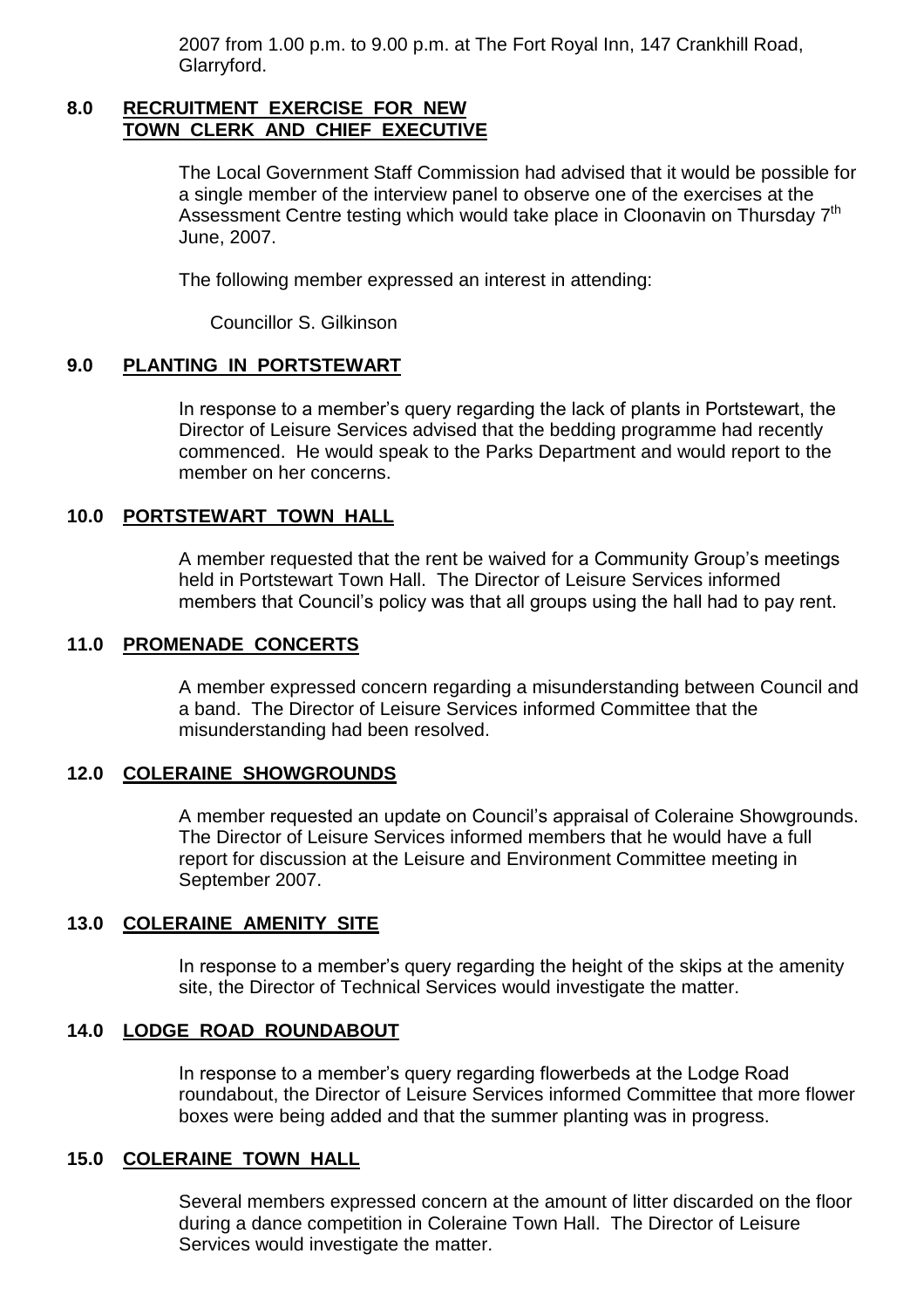A member suggested that the Caretaker's uniform be updated.

### **16.0 NORTHERN IRELAND AIR SHOW**

A member sought clarification regarding the participation of the R.A.F. at this year's Air Show. The Director of Leisure Services informed Committee that fewer aircraft would be available this year because of other commitments.

# **17.0 ILLEGAL CONCRETE PLANT**

A member informed Committee of an illegal Concrete Plant at Moneydig Road, Kilrea. The Director of Environmental Health was aware of the situation and stated that Planning Service was the lead body. He would update members on progress in addressing the illegal plant.

### **18.0 PORTSTEWART PROMENADE**

A member expressed concern regarding the state of the lighting on Portstewart Promenade. The Director of Technical Services informed members that the lights had been restrung two years ago.

### **19.0 KILREA TOWN HALL**

In response to a member's query regarding repairs to Kilrea Town Hall, the Director of Leisure Services advised that the work had been carried out.

### **20.0 GRASS CUTTING**

A member requested that Council forward a letter to the D.R.D. Roads Service expressing concern at the lack of grass cutting in the Borough and to ask that the Roads Service review its policy on the number of times the grass is cut.

### **21.0 KILREA PITCH**

A member requested that a ball stop be provided.

### **22.0 PARKER AVENUE, PORTRUSH**

A member informed Committee that the perimeter fence at Parker Avenue required immediate attention.

### **23.0 RECEPTION FOR MS. HANNAH SHIELDS**

Members were reminded to reply to the Mayor's Secretary regarding the reception for Ms. Hannah Shields.

#### **24.0 BEST KEPT AWARDS – 50TH ANNIVERSARY**

A request was made that an Amenity Council book, which marked the 50<sup>th</sup> Anniversary of the Best Kept initiative, be made available for purchase at the Tourist Information Centres.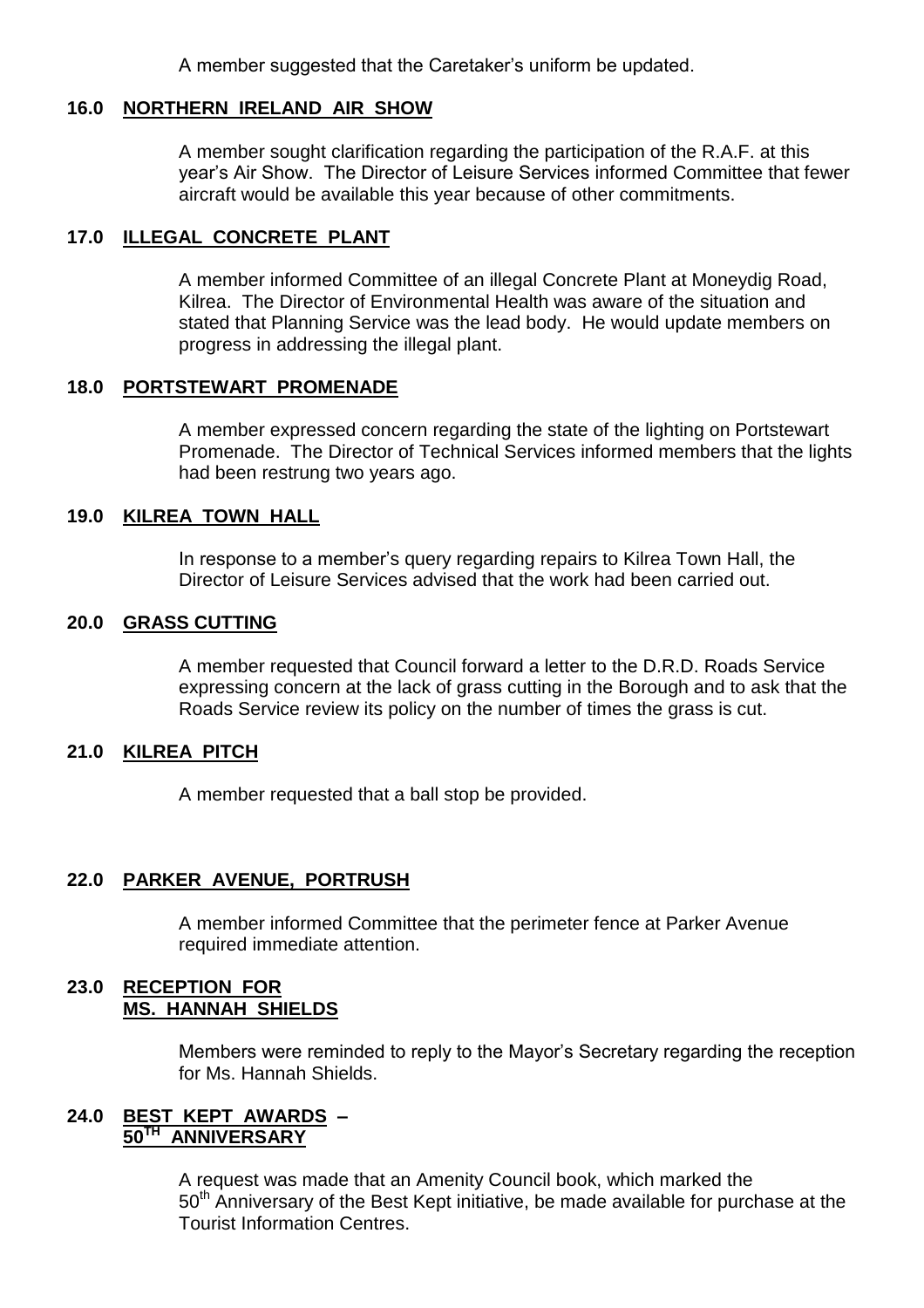# **25.0 THANKS**

The Chairman, Councillor Deans, thanked members and officers for their support during his term as Chairman of the Leisure and Environment Committee.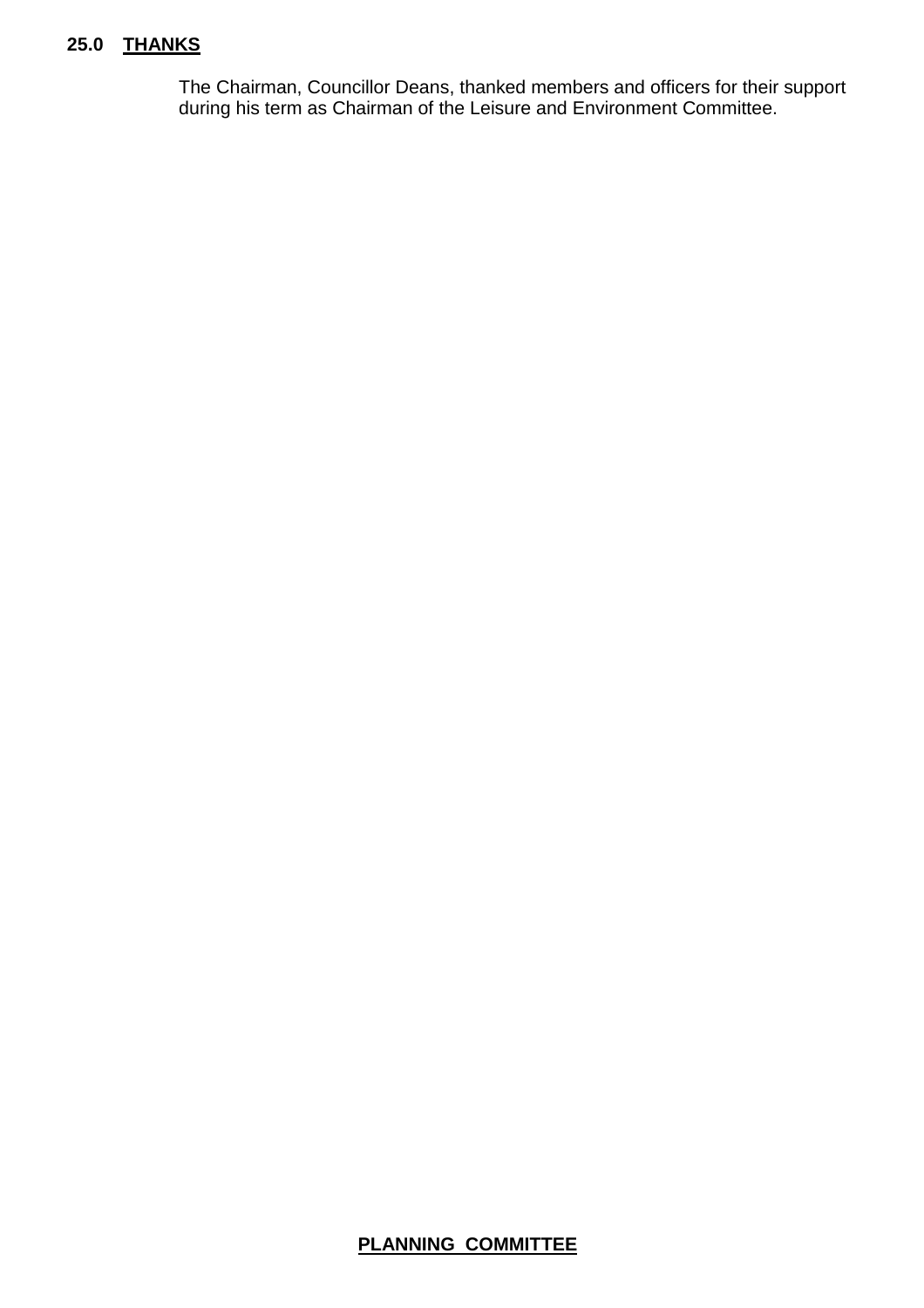| <b>Present:</b>                          | Alderman W. J. McClure in the Chair                                                                                                                                   |                                                                                                                                                                          |  |
|------------------------------------------|-----------------------------------------------------------------------------------------------------------------------------------------------------------------------|--------------------------------------------------------------------------------------------------------------------------------------------------------------------------|--|
|                                          |                                                                                                                                                                       | The Mayor, Councillor J. M. Bradley                                                                                                                                      |  |
|                                          | The Deputy Mayor, Councillor E. A. Johnston (Mrs.)                                                                                                                    |                                                                                                                                                                          |  |
|                                          | <b>Aldermen</b>                                                                                                                                                       |                                                                                                                                                                          |  |
|                                          | W. T. Creelman<br>(Items $2.0 - 3.17$ )                                                                                                                               | M. T. Hickey (Mrs.)<br>D. McClarty                                                                                                                                       |  |
|                                          | <b>Councillors</b>                                                                                                                                                    |                                                                                                                                                                          |  |
|                                          | C. S. Alexander (Ms.)<br>D. D. Barbour<br>O. M. Church (Mrs.)<br>(Items $2.0 - 3.17$ )<br>A. S. Cole<br>T. J. Deans<br>E. P. Fielding (Mrs.)<br><b>B.</b> Fitzpatrick | S. Gilkinson<br>N. F. Hillis<br>(Items $2.0 - 3.17$ )<br>W. A. King<br><b>B.</b> Leonard<br>G. L. McLaughlin<br>R. A. McPherson<br>A. McQuillan<br>(Items $2.0 - 3.17$ ) |  |
| <u>Also in</u><br>Attendance:            | Representatives from the Planning Service -<br>Mrs. M. MacIntyre, Divisional Planning Manager,<br>Mr. P. Duffy and Mr. R. McGrath                                     |                                                                                                                                                                          |  |
| <b>Officers in</b><br><b>Attendance:</b> | Town Clerk and Chief Executive, Principal<br>Environmental Health Officer, Administrative Officer<br>and Administrative Assistant                                     |                                                                                                                                                                          |  |
| <b>Apologies:</b>                        | Alderman Mrs. Black and Councillor Dallat                                                                                                                             |                                                                                                                                                                          |  |

### **1.0 WELCOME**

The Chairman welcomed everyone present to the Meeting including visitors in the public gallery and the Divisional Planning Manager.

#### **2.0 DEPARTMENT FOR REGIONAL DEVELOPMENT - RESPONSE**

The Town Clerk and Chief Executive referred to the decision at the April meeting of the Committee to write to the Minister, expressing Council's serious concern at the increasing number of applications within the Borough for high density urban developments and calling for an urgent review of PPS12 to address the issue. He then tabled letter dated  $6<sup>th</sup>$  June, 2007 from the Director of The Department for Regional Development in response which confirmed the recent increase in such applications and outline Planning Service's role in determining the applications against current planning policy.

The Divisional Planning Manager referred to the number of applications on the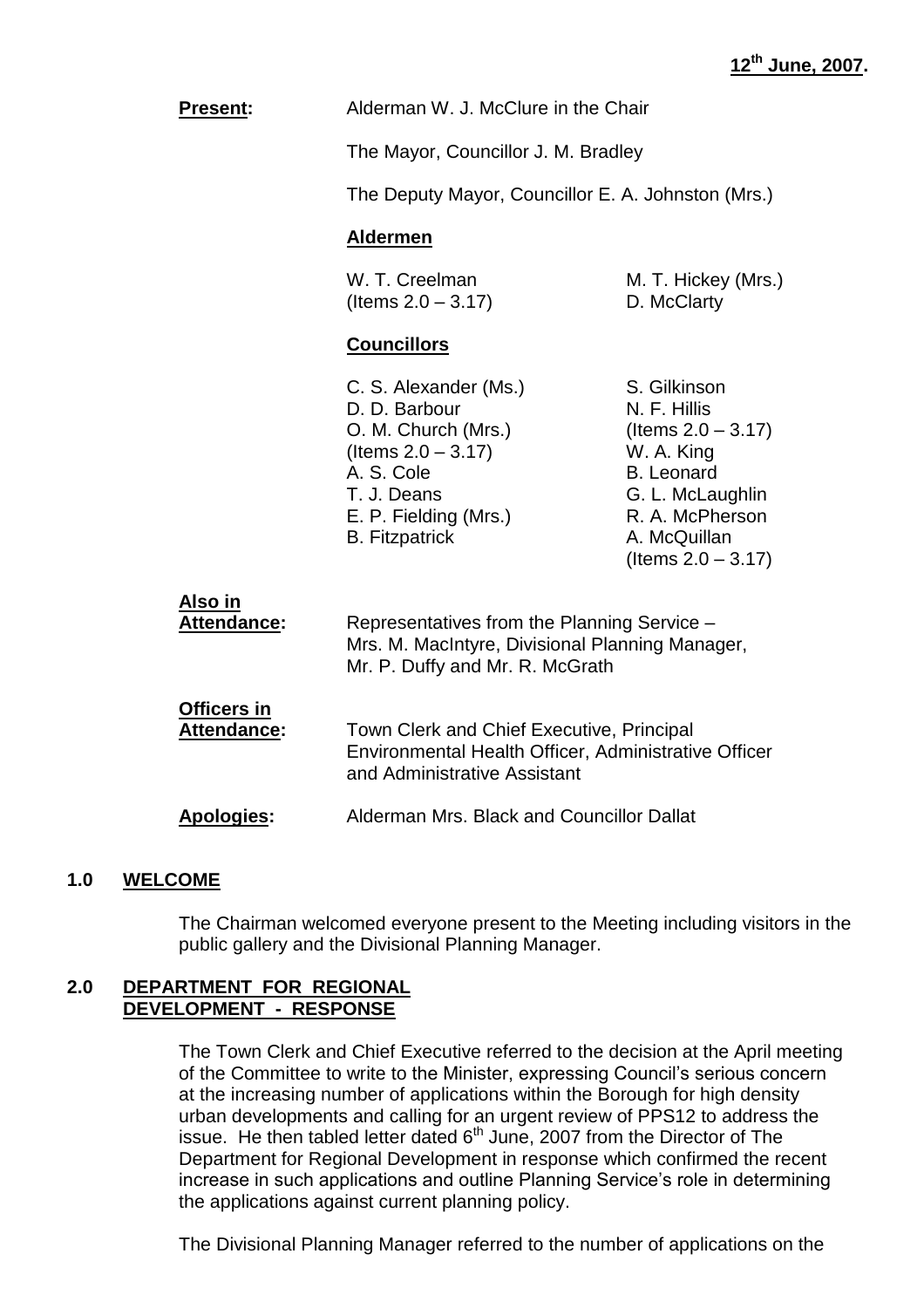Planning Schedule that fell within the category of proposals that gave rise to Council's representation to the Minister. She explained that, whilst planning policy did not preclude redevelopment of existing sites within established residential areas, it was a question of exercising professional judgement in determining such applications. She stated that the thirty recommended refusals on the Schedule did not represent a change of policy but were a result of Planning Service's consideration of the cumulative impact of such developments on established residential areas.

A full discussion ensued during which the Divisional Planning Manager answered members' queries.

# **3.0 PLANNING APPLICATIONS**

A list of one hundred and eighteen applications was presented for consideration (previously supplied).

# **Applications Deferred from Previous Meeting**

3.1 Application No. D1 C/2004/0125/O Site for dwelling and garage adjacent to 22 Ballyrogan Road, Garvagh for Mr. F. Smyth

The opinion of the Planning Service was to refuse.

It was proposed by Councillor McQuillan, seconded by Councillor Cole and unanimously agreed:

> That the application be approved.

The opinion of the Planning Service was to refuse.

It was agreed that the application be refused.

The opinion of the Planning Service was to refuse.

It was agreed that the application be refused.

The opinion of the Planning Service was to approve.

It was agreed that the application be approved.

The opinion of the Planning Service was to approve.

It was agreed that the application be approved.

3.2 Application No. D2 C/2006/0028/F 4 no. semi detached houses and associated garages at 13 and 15 Larkhill Road, Portstewart for Mr. I. McCollogh

- 3.3 Application No. D3 C/2006/0186/F Demolition of existing dwelling and erection of new two storey dwelling and detached garage at 21 Warren Crescent, Portstewart for Mr. McIntyre
- 3.4 Application No. D4 C/2006/0265/F Demolition of existing sales building and erection of replacement sales building at 277 Dunhill Road, Coleraine for Mr. Wilson
- 3.5 Application No. D5 C/2006/0316/O Site for replacement dwelling 200m south west of 52 Ballyversal Road, Coleraine for Mr. Kearney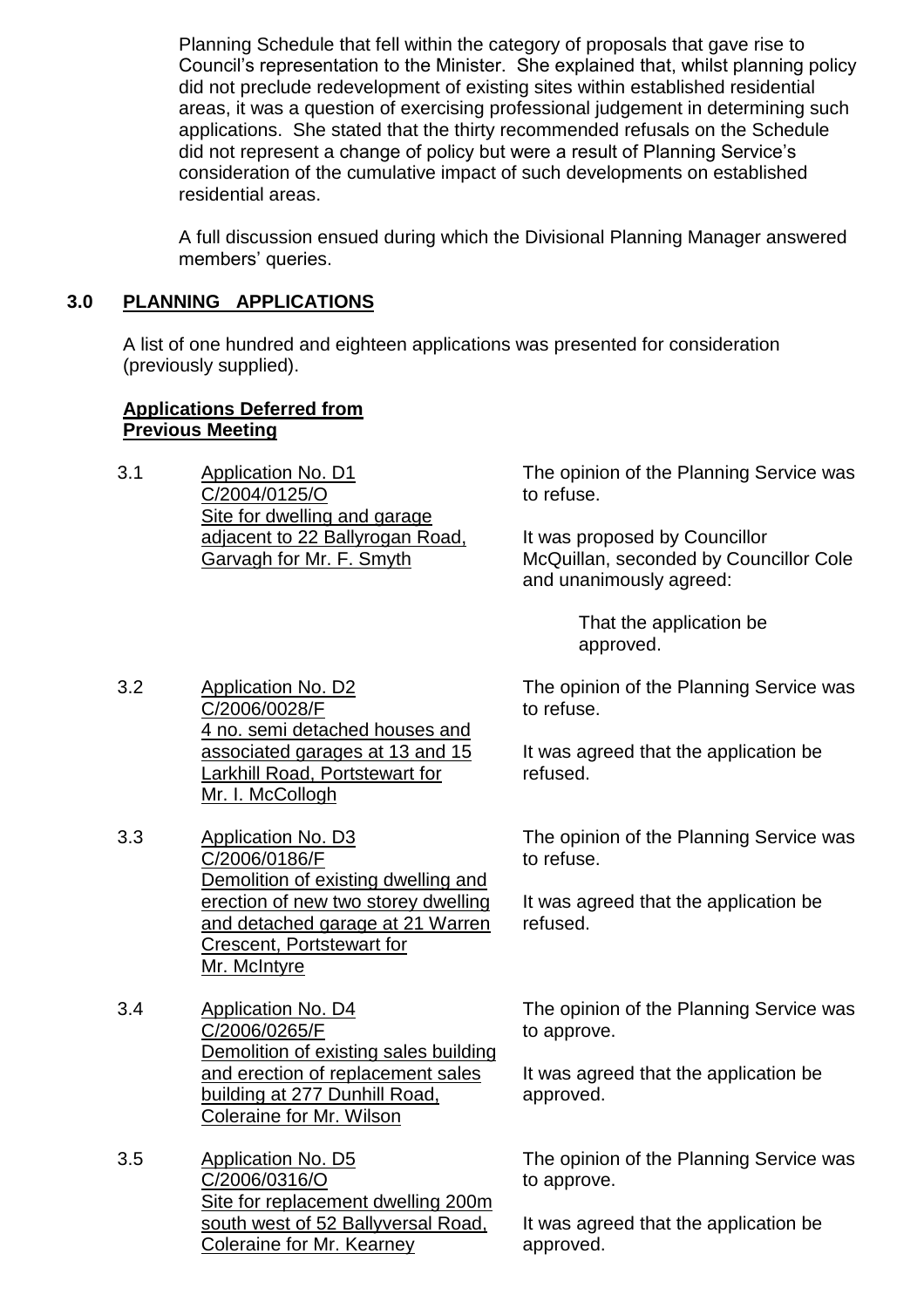- 3.6 Application No. D6 C/2006/0484/F Demolition of existing house and erection of 4 no. semi detached dwellings at 19 Strand Crescent, Portstewart for NM Developments
- 3.7 Application No. D7 C/2006/0540/O Outline application to replace existing dwelling with 2 no. semi detached dwellings at 4 Lissadell Gardens, Portstewart for Mr. and Mrs. McGeough
- 3.8 Application No. D8 C/2006/0817/F Demolition of existing detached dwelling and erection of two semidetached dwellings at No. 20 Seaview Drive North, Portstewart for Dr. R. McCrea
- 3.9 Application No. D9 C/2006/0828/O Proposed 4 no. chalet type townhouses at 183 Mountsandel Road, Coleraine for Mr. A. Mairs

The opinion of the Planning Service was to refuse.

It was agreed that the application be refused.

The opinion of the Planning Service was to refuse.

It was agreed that the application be refused.

The opinion of the Planning Service was to refuse.

It was agreed that the application be refused.

The opinion of the Planning Service was to approve.

It was proposed by Councillor Deans and seconded by Councillor Ms. Alexander:

> That the application be refused.

On being put to the Meeting the proposal was carried, eight members voting in favour and five members voting against.

3.10 Application No. D10 C/2006/0831/F Erection of three storey dwelling at rear of 13 Coleraine Road, Portstewart for Messrs. Armstrong and Kelly

- 3.11 Application No. D11 C/2006/0894/F Proposed development of 7 no. apartments at 71 Eglinton Street, Portrush for GSG Construction Ltd.
- 3.12 Application No. D12 C/2006/0956/F 2 no. proposed dwellings at 17 Gloucester Crescent, Portstewart for AJM Properties

The opinion of the Planning Service was to refuse.

It was agreed that the application be refused.

The opinion of the Planning Service was to approve.

It was agreed that the application be approved.

The opinion of the Planning Service was to refuse.

It was agreed that the application be refused.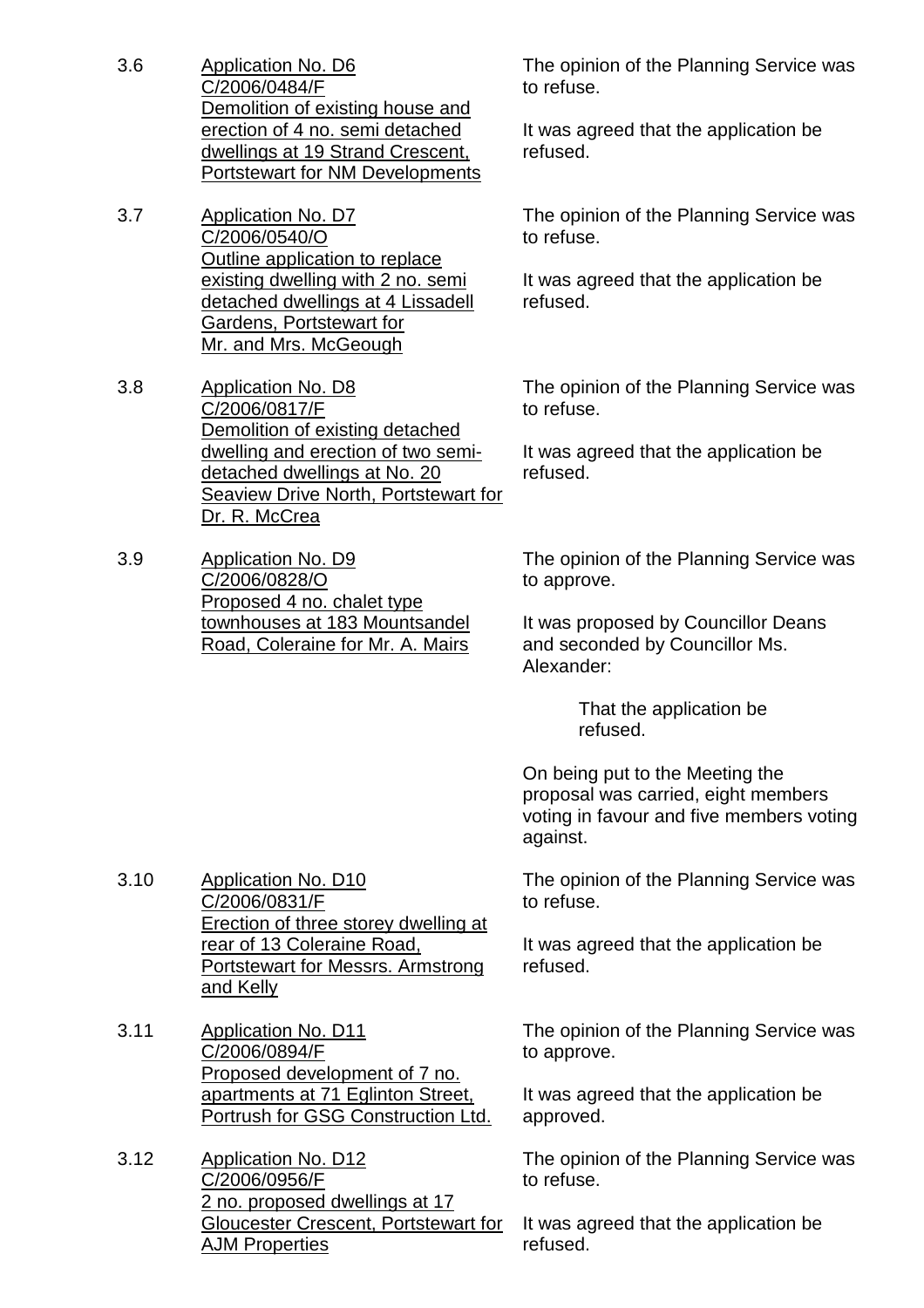- 3.13 Application No. D13 C/2006/0959/F 2 no. dwellings at 18 Seaview Drive North, Portstewart for Mr. and Mrs. D. Currie
- 3.14 Application No. D14 C/2006/1001/RM Proposed house at rear of 9 Hopefield Avenue, Portrush for Mr. R. Martin
- 3.15 Application No. D15 C/2006/1024/F Apartment development (5 units) at Nos. 154 and 156 Lower Main Street, Portrush for M. Lyttle

# **NEW APPLICATIONS**

3.16 Application No. 1 C/2006/0165/F Residential development comprising of 17 apartments with 2 selfcontained retail units at ground floor at 5 –16 Harbour Road, Portstewart for Mullaghboy Construction

The opinion of the Planning Service was to refuse.

It was agreed that the application be refused.

The opinion of the Planning Service was to approve.

It was agreed that the application be approved subject to a condition relating to access.

The opinion of the Planning Service was to approve.

It was agreed that the application be approved.

The opinion of the Planning Service was to approve.

It was agreed that the application be removed from the schedule to facilitate the Planning Service in addressing the P2 challenge which had been received and to proceed with further neighbour notification.

It was noted that the application would be brought back to Council in due course.

The opinion of the Planning Service was to refuse.

It was proposed by Councillor McQuillan and seconded by Alderman McClarty:

> That the application be deferred for one month to facilitate an office meeting on the grounds that the agent could address the particular issues raised by the Planning Service.

On being put to the Meeting the proposal was carried, sixteen members voting in favour and two members voting against.

The Divisional Planning Manager sought

3.17 Application No. 3 C/2006/0498/F Demolition of existing dwelling and construction of 4 no. semi detached dwellings with associated car parking at 1 Fenagh Park, Coleraine for M & M Construction Ltd.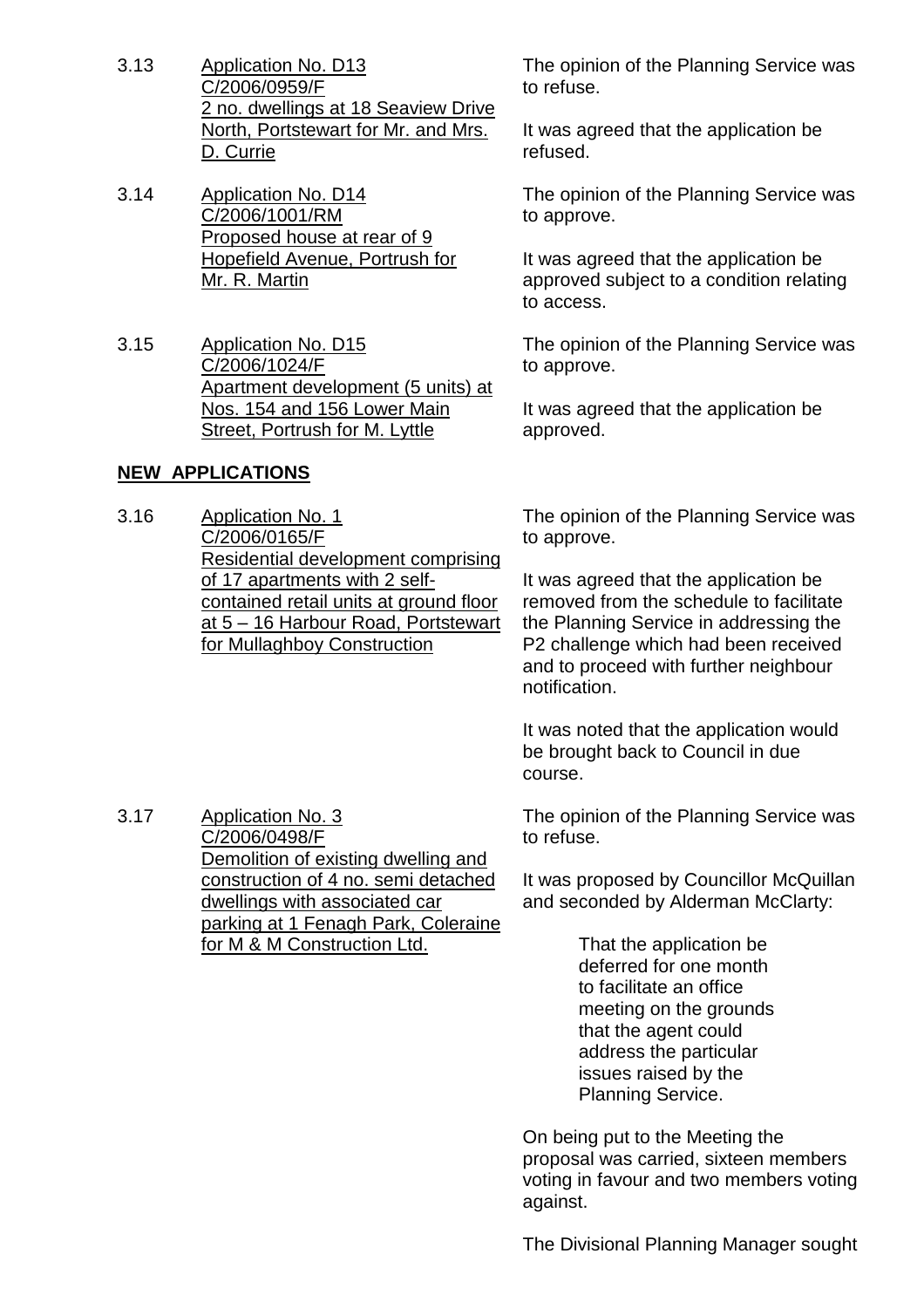clarification of the Council's corporate view.

Following discussion it was proposed by Councillor McQuillan and seconded by Councillor McPherson:

> That Council form a corporate view following the office meeting.

On being put to the meeting the proposal was carried, eighteen members voting in favour and one member voting against.

The Divisional Planning Manager advised members that a deferral could not be granted as no corporate view had been expressed.

Following discussion it was proposed by Councillor Deans and seconded by Councillor Hillis:

> That Council adjourn until a meeting is arranged between the Planning Working Group, the Minister for Regional Development and the Divisional Planning Manager.

The Town Clerk and Chief Executive advised members of Council's statutory responsibility in relation to the Planning consultation process regardless of other considerations. He pointed out also that an early meeting with the Minister was very unlikely.

At this stage in the meeting it was agreed that the meeting be adjourned for twenty minutes and that members go into "Committee" to discuss a possible way forward.

The Mayor asked to be recorded as being against the adjournment of the meeting for twenty minutes.

Following a lengthy discussion it was proposed by Councillor McPherson and seconded by Councillor Gilkinson:

> That the current meeting be adjourned and a meeting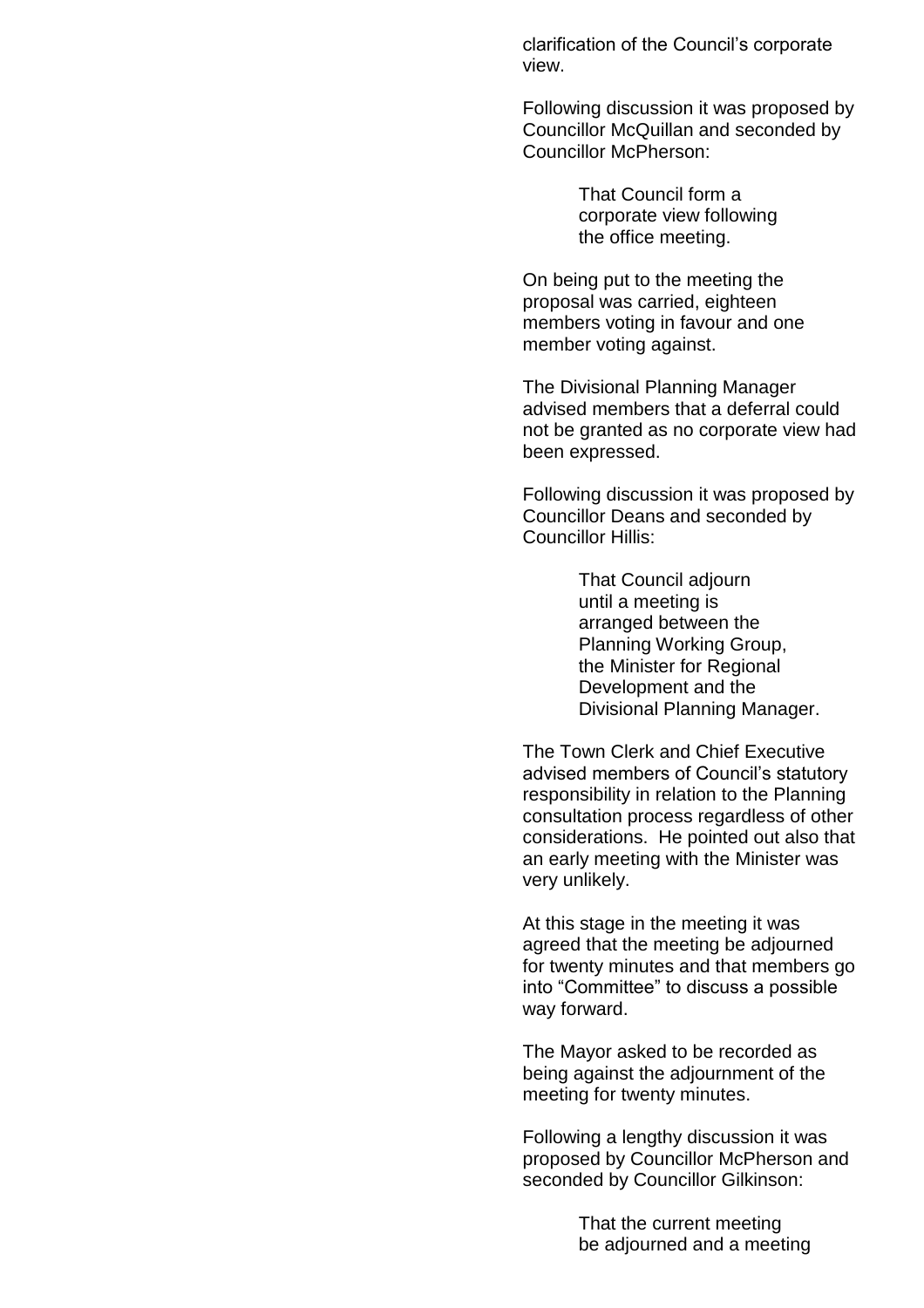be arranged with the Chief Executive of the Planning Service as soon as possible.

On being put to the meeting the proposal was carried, eleven members voting in favour and two members voting against.

It was agreed that members resolve themselves out of "Committee".

The Town Clerk and Chief Executive advised the Planning Service representatives and members of the public that:

- (a) The meeting would be adjourned and an urgent meeting would be sought with the Chief Executive of the Planning Service; and
- (b) It was requested that the pending applications be held until the meeting with the Chief Executive takes place.

The Divisional Planning Manager advised members that she would advise the Chief Executive accordingly but would reserve her position regarding the pending applications.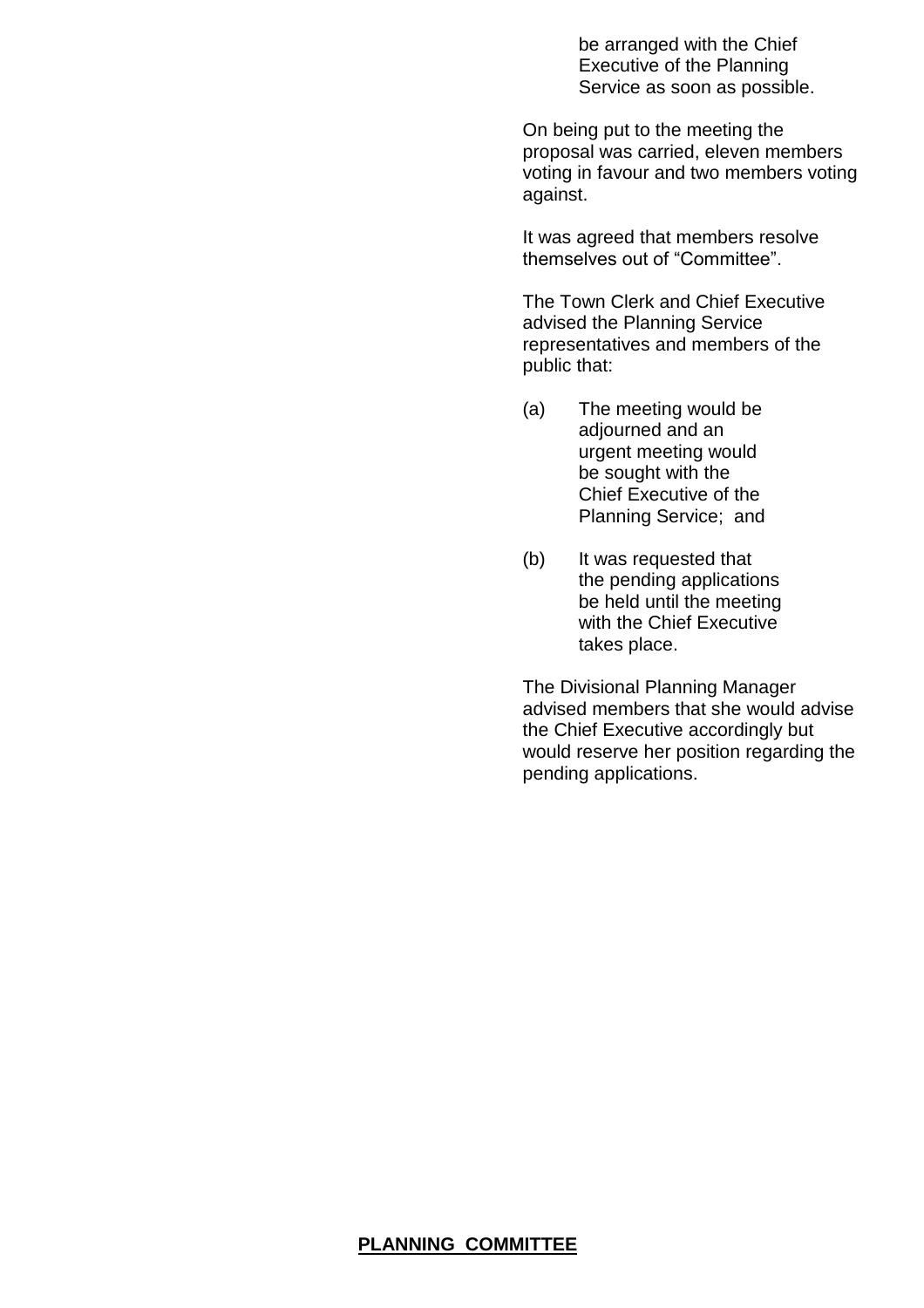| <b>Present:</b>                          |                                                                                                                                          | Alderman W. J. McClure in the Chair                                                                    |  |
|------------------------------------------|------------------------------------------------------------------------------------------------------------------------------------------|--------------------------------------------------------------------------------------------------------|--|
|                                          |                                                                                                                                          | The Mayor, Councillor J. M. Bradley                                                                    |  |
|                                          | <b>Alderman</b>                                                                                                                          |                                                                                                        |  |
|                                          | E. T. Black (Mrs.)                                                                                                                       |                                                                                                        |  |
|                                          | <b>Councillors</b>                                                                                                                       |                                                                                                        |  |
|                                          | C. S. Alexander (Ms.)<br>O. M. Church (Mrs.)<br>T. J. Deans<br>(Items $1.0 - 7.3$ )<br>E. P. Fielding (Mrs.)<br>$($ ltems 2.13 $-$ 10.0) | S. Gilkinson<br>N. F. Hillis<br>W. A. King<br><b>B.</b> Leonard<br>G. L. McLaughlin<br>R. A. McPherson |  |
| Also in<br><b>Attendance:</b>            | Representatives from the Planning Service -<br>Mr. P. Duffy and Mr. R. McGrath                                                           |                                                                                                        |  |
| <b>Officers in</b><br><b>Attendance:</b> | Town Clerk and Chief Executive, Administrative<br><b>Officer and Administrative Assistant</b>                                            |                                                                                                        |  |
| Apologies:                               | The Deputy Mayor<br>and McQuillan                                                                                                        | Aldermen Creelman, Mrs. Hickey and McClarty<br>Councillors Barbour, Cole, Dallat, Fitzpatrick          |  |

### **1.0 UPDATE - PLANNING APPLICATIONS**

The Town Clerk and Chief Executive updated members following the adjournment of the Planning Committee meeting on  $12<sup>th</sup>$  June, 2007:

- straightforward approvals had been issued;
- new list to be considered that day comprising approvals and refusals but excluding applications affected by PPS12 ;
- approximately thirty applications affected by PPS12 would be considered at Planning Committee meeting to be held on 26<sup>th</sup> June, 2007 at which Mr. David Ferguson, Chief Executive of the Planning Service, would attend.

### **2.0 PLANNING APPLICATIONS**

A list of twenty-nine applications was considered (circulated to each member).

| 2.1 | Application No. 6                |
|-----|----------------------------------|
|     | C/2006/0900/F                    |
|     | Demolition of existing semi-     |
|     | detached and construction of new |
|     | detached dwelling at 9 Portrush  |

The opinion of the Planning Service was to refuse.

It was proposed by Councillor Ms. Alexander, seconded by Councillor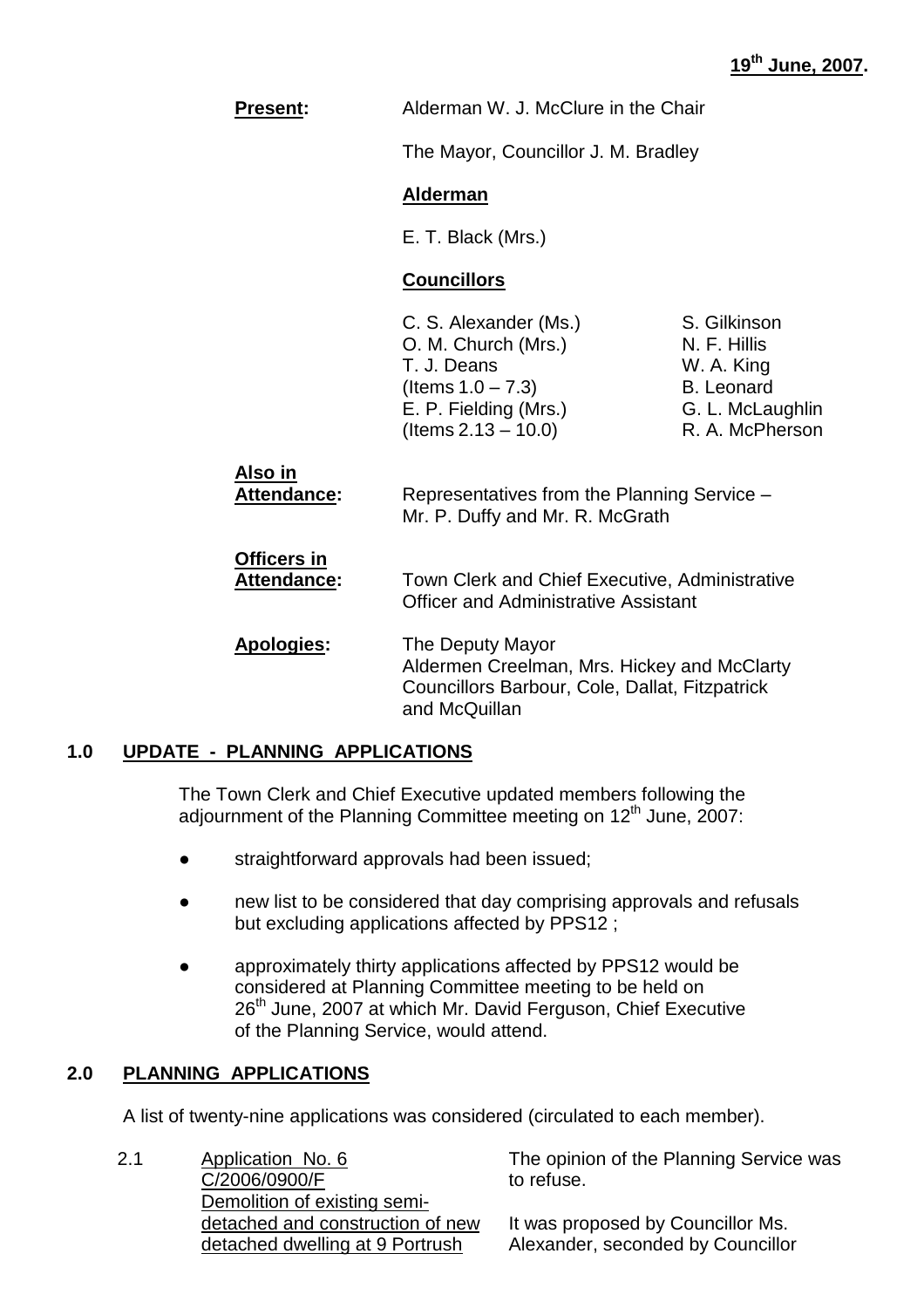Road, Portstewart for Mr. T. Alderdice

2.2 Application No. 9

C/2006/1064/F

Proposed residential development including 12 no. apartments, associated car parking and amenity space at 41 and 41a Castleroe Road, Castleroe for

Leonard and agreed:

That the application be deferred for one month to facilitate an office meeting on grounds relating to design.

The opinion of the Planning Service was to refuse.

It was proposed by Councillor McPherson and seconded by Councillor Mrs. Church:

> That the application be deferred for one month to facilitate an office meeting on the grounds that all material planning considerations had not been assessed.

On being put to the meeting the proposal was carried, seven members voting in favour and three members voting against.

The Mayor requested that he be recorded as agreeing with the recommended refusal.

The opinion of the Planning Service was to approve.

It was proposed by Councillor Ms. Alexander and seconded by Councillor Leonard:

> That the application be deferred for one month to facilitate an office meeting on the grounds that all material planning considerations had not been assessed.

On being put to the Meeting the proposal was carried, five members voting in favour and no one voting against.

The opinion of the Planning Service was to refuse.

It was proposed by Councillor Deans, seconded by Councillor Mrs. Church and agreed:

That the application be

Mr. R. Martin

2.3 Appication No. 12 C/2006/1164/F Extension and alteration to two front existing balconies (retrospective application) at Nos. 7 and 8 Heathmount, Portstewart for Mullan & Cosgrove

2.4 Application No. 15 C/2007/0003/F Demolition of former cinema building and construction of 27 apartments at former Palladium Cinema, Society Street, Coleraine (north of 2 and 4 Newmarket Street) for Mr. S. Moore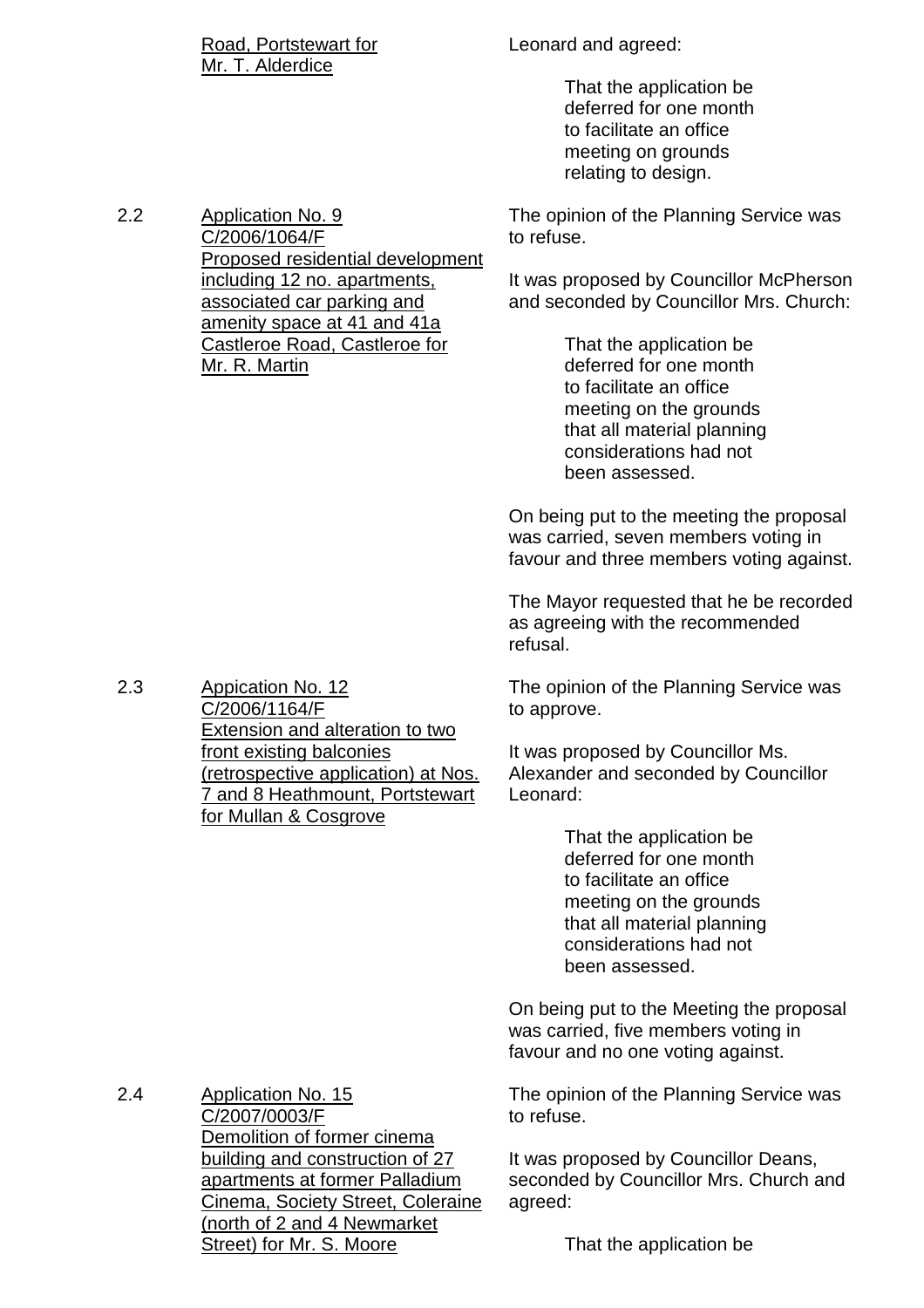deferred for one month to facilitate an office meeting on the grounds that all material planning considerations had not been assessed.

The opinion of the Planning Service was to refuse.

It was proposed by Councillor Ms. Alexander, seconded by Alderman Mrs. Black and agreed:

> That the application be deferred for one month to facilitate an office meeting on the grounds that all material planning considerations had not been assessed.

The opinion of the Planning Service was to refuse.

It was proposed by Councillor Gilkinson, seconded by Councillor Ms. Alexander and agreed:

> That the application be deferred for one month to facilitate an office meeting on grounds relating to design.

The opinion of the Planning Service was to refuse.

It was proposed by Councillor McLaughlin, seconded by Councillor Leonard and agreed:

> That the application be deferred for one month to facilitate an office meeting on the grounds that additional information was now available for consideration.

2.8 Application No. 21 C/2007/0067/F Storey and a half extension to gable of existing single storey dwelling at 80 Dunboe Road, Caslterock for Mrs. S. McMullan The opinion of the Planning Service was to refuse.

It was proposed by Councillor King, seconded by Councillor McPherson and agreed:

2.6 Application No. 19 C/2007/0041/F 2 no. dwelling houses with attached garages in substitution for previous approval C/2005/1181/F at 36 Seafield Park, Portstewart for Maxter Developments Ltd.

2.7 Application No. 20

C/2007/0046/O

Mr. M. O'Reilly

Site for detached dwelling and garage 75m south west of 170 Agivey Road, Coleraine for

2.5 Application No. 17 C/2007/0022/F Demolition of existing dwelling and garage and erection of one new one and a half storey dwelling with integrated double garage adjacent to 61 Ballymacrea Road, Portrush for Gemini Homes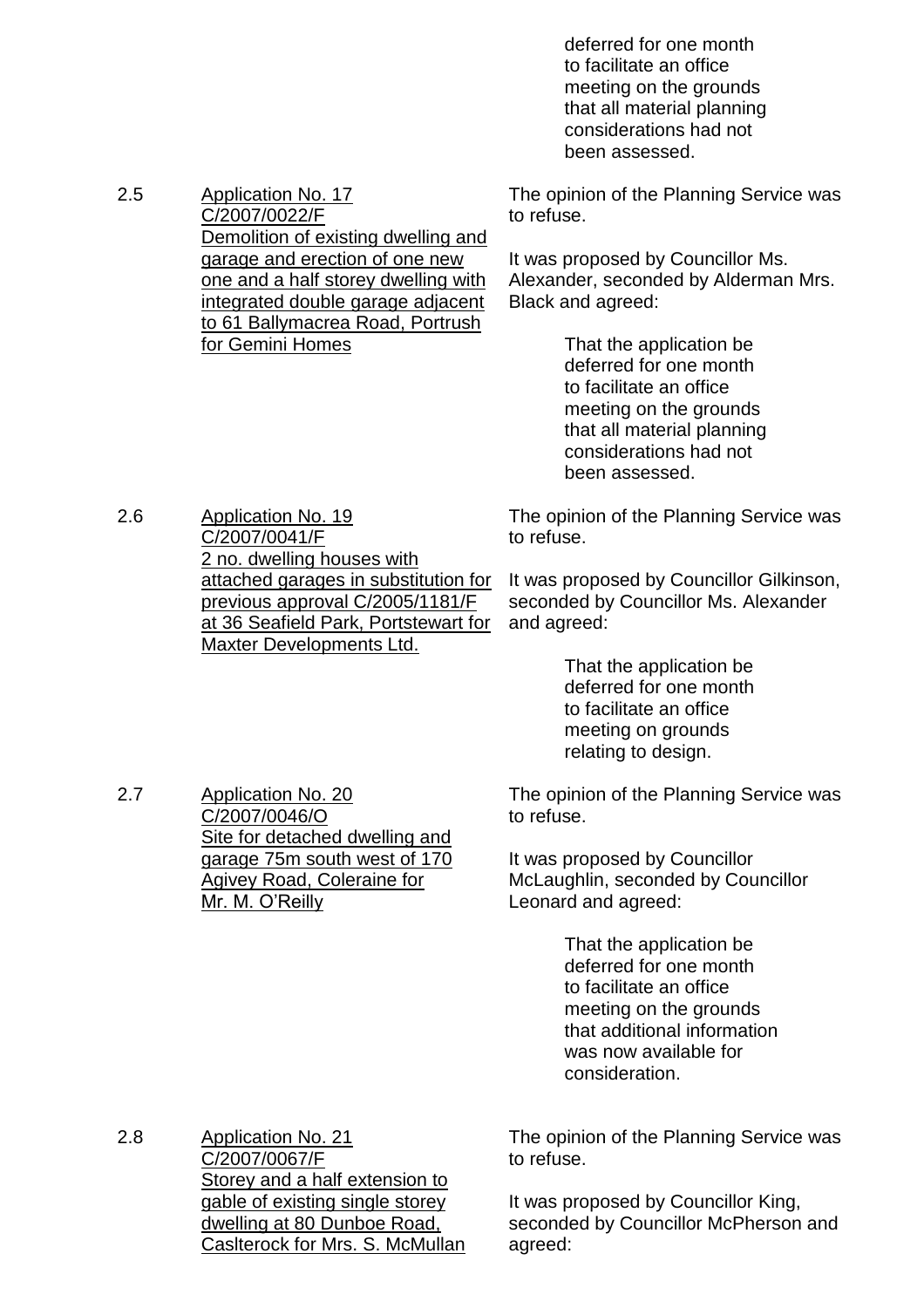That the application be deferred for one month to facilitate an office meeting on the grounds that additional information was now available for consideration.

2.9 Application No. 23 C/2007/0085/F Erection of dwelling (change of house type from one and a half storey to two storey dwelling) at Artidillon Road, Castlerock (90 metres north-north-east of 34 Glebe Road, Castlerock) for Mr. and Mrs. O. Hyndman

2.10 Application No. 24 C/2007/0094/F Extension to existing dwelling to provide large kitchen, master bedroom suite and outside drying room at 14 Carthall Crescent, Coleraine for Mr. W. Tosh

The opinion of the Planning Service was to refuse.

It was proposed by Councillor Hillis, seconded by Councillor Mrs. Church and agreed:

> That the application be deferred for one month to facilitate an office meeting on grounds relating to design.

The opinion of the Planning Service was to approve.

Consideration was given to letter of objection dated  $7<sup>th</sup>$  March, 2007 from Drs. Helen and Christian Holscher (previously supplied).

It was proposed by Councillor McLaughlin, seconded by Councillor Leonard and agreed:

> That the application be deferred for one month to facilitate an office meeting on grounds that the issue of overlooking would be reassessed.

The opinion of the Planning Service was to refuse.

It was proposed by Councillor King, seconded by Councillor McPherson and agreed:

> That the application be deferred for one month to facilitate an office meeting on the grounds that additional information was now available for consideration.

2.11 Application No. 25 C/2007/0097/F Change of driveway layout at 50 Glebe Road, Macosquin, Castlerock for Mr. and Mrs. E. Jorgensen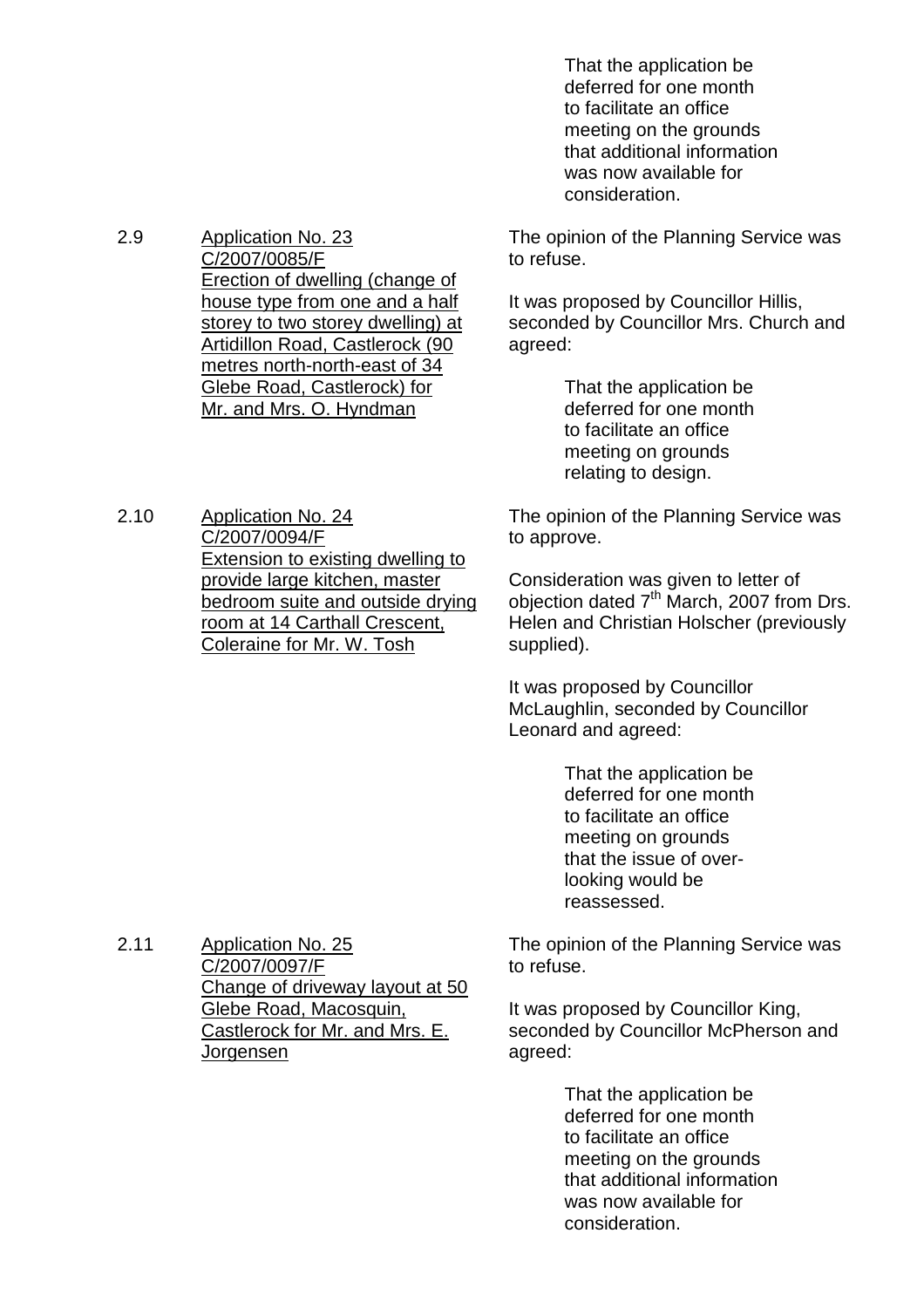2.12 Application No. 26 C/2007/0099/F Conversion of barn with extension/replacement of existing garage to provide additional accommodation to rear of 12/14 Coleraine Street, Kilrea (access via Maghera Street) for Mr. J. Burke

The opinion of the Planning Service was to refuse.

It was proposed by Councillor McLaughlin, seconded by Councillor Leonard and agreed:

> That the application be deferred for one month to facilitate an office meeting on the grounds that additional information was now available for consideration.

The opinion of the Planning Service was to refuse.

It was proposed by Councillor McLaughlin, seconded by Councillor Leonard and agreed:

> That the application be deferred for one month to facilitate an office meeting on grounds relating to PPS6.

The opinion of the Planning Service was to refuse.

It was proposed by Councillor Mrs. Church and seconded by Councillor McPherson:

> That the application be deferred for one month to facilitate an office meeting on the grounds that additional information was now available for consideration.

On being put to the meeting the proposal was carried, seven members voting in favour and three members voting against.

2.15 Application No. 29 C/2007/0244/F Development to include 5 no. townhouses, 6 no. apartments and a pair of semi-detached dwellings at 244 Mussenden Road, Articlave for Dolsis Property Ltd. Heights to be one and a half, two and two and a half storey. Two access points on to Mussenden Gardens

The opinion of the Planning Service was to refuse.

It was proposed by Councillor King, seconded by Councillor McPherson and agreed:

> That the application be deferred for one month to facilitate an office

2.13 Application No. 27 C/2007/0193/F Proposed two storey replacement dwelling with car port and deck over at 4 Craig Vara Terrace, Portrush for Mr. M. Scullion

C/2007/0195/F

Mr. G. Gordon

residential purposes for

Proposed re-development of Nos. 62 –64 Eglinton Street, Portrush to provide 13 no. apartments for

2.14 Application No. 28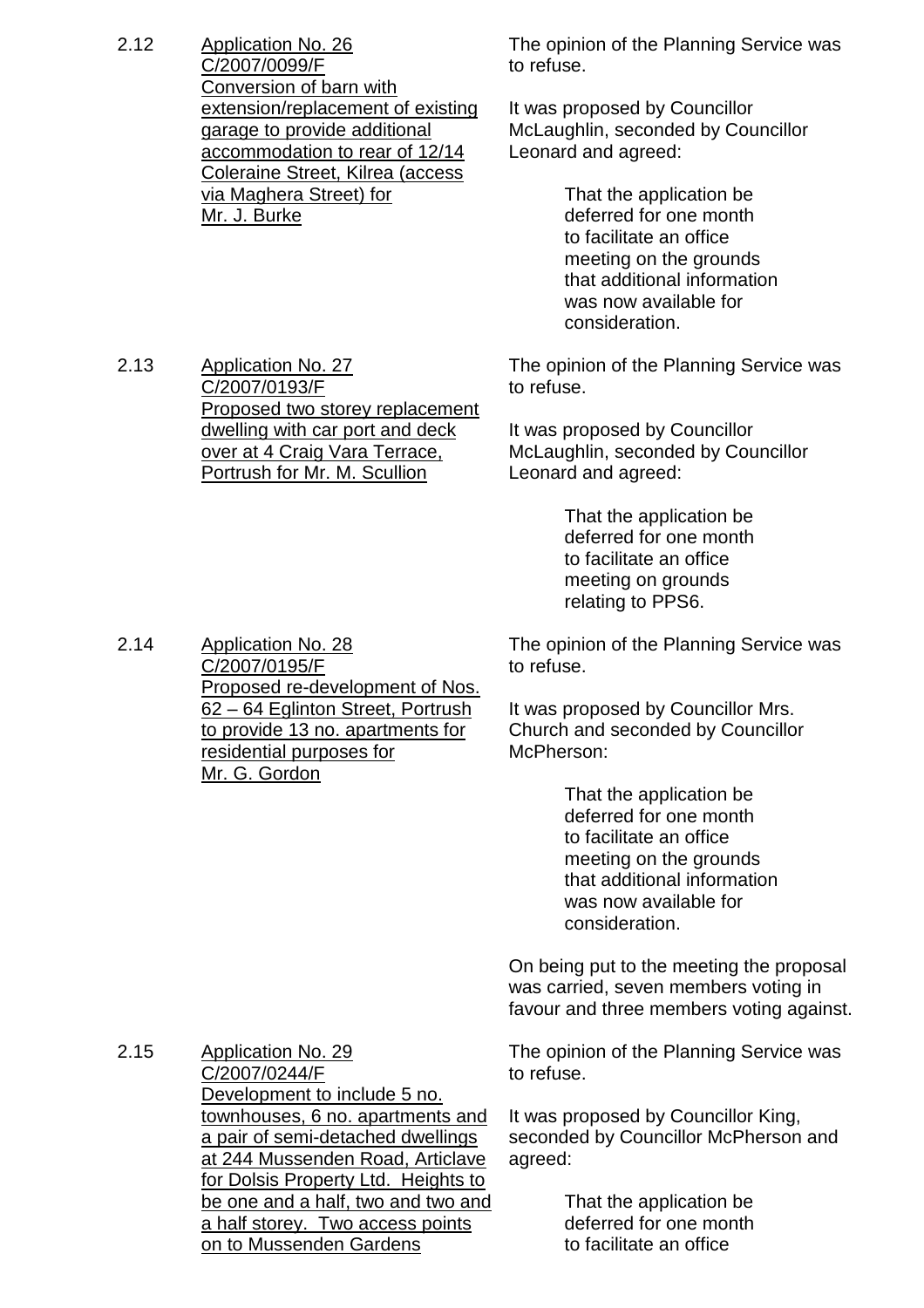meeting on the grounds that revised plans were now available for consideration.

2.16 Remarks Councillor Leonard asked that it be recorded that this list of applications had been completed without any reference to members agreeing or disagreeing with the Planning Service opinion.

# **3.0 LANDS AT LAUREL HILL, COLERAINE**

Mr. Duffy reported that two applications had been received for land at the above location. The first application was for land beside the UDR Camp and the second application relating to Nos. 93/95 Strand Road, Coleraine.

Reference was made to the proposed access and clarification regarding the right of way would be available for the Property Working Group meeting to be held on Thursday, 21<sup>st</sup> June, 2007.

Various issues would be considered by the Planning Service prior to the applications being brought to Council.

### **4.0 GENERAL PLANNING ISSUES**

- 4.1 Management Agreements for Clintonville Gardens and Mill Court, Garvagh
- 4.2 Fence –Skerries Caravan Park Reported that this matter was being
- 4.3 Liaison between Planning Officers and Council's Bio-Diversity Officer regarding tree preservation issues

Reported that these developments would not be the subject of management agreements as planning permission had been granted pre 1990.

investigated by the Enforcement Section.

The Administrative Officer reported that the Council's Bio-Diversity Officer had liaised with the Planning Service Tree Preservation officers and had been provided with maps and full listings of all current Tree Preservation Orders in the Borough.

The Planning Service had agreed to have a meeting with the Bio-Diversity Officer following the Bio-Diversity Steering Group meeting (19<sup>th</sup> June). The meeting would be arranged in the coming weeks and any questions or issues should be forwarded to the Council's Bio-Diversity Officer for discussion at that meeting.

### **5.0 OFFICE MEETINGS**

It was noted that the office meetings would be held on Friday,  $27<sup>th</sup>$  July, 2007.

### **6.0 MANAGEMENT BOARD REFERRALS**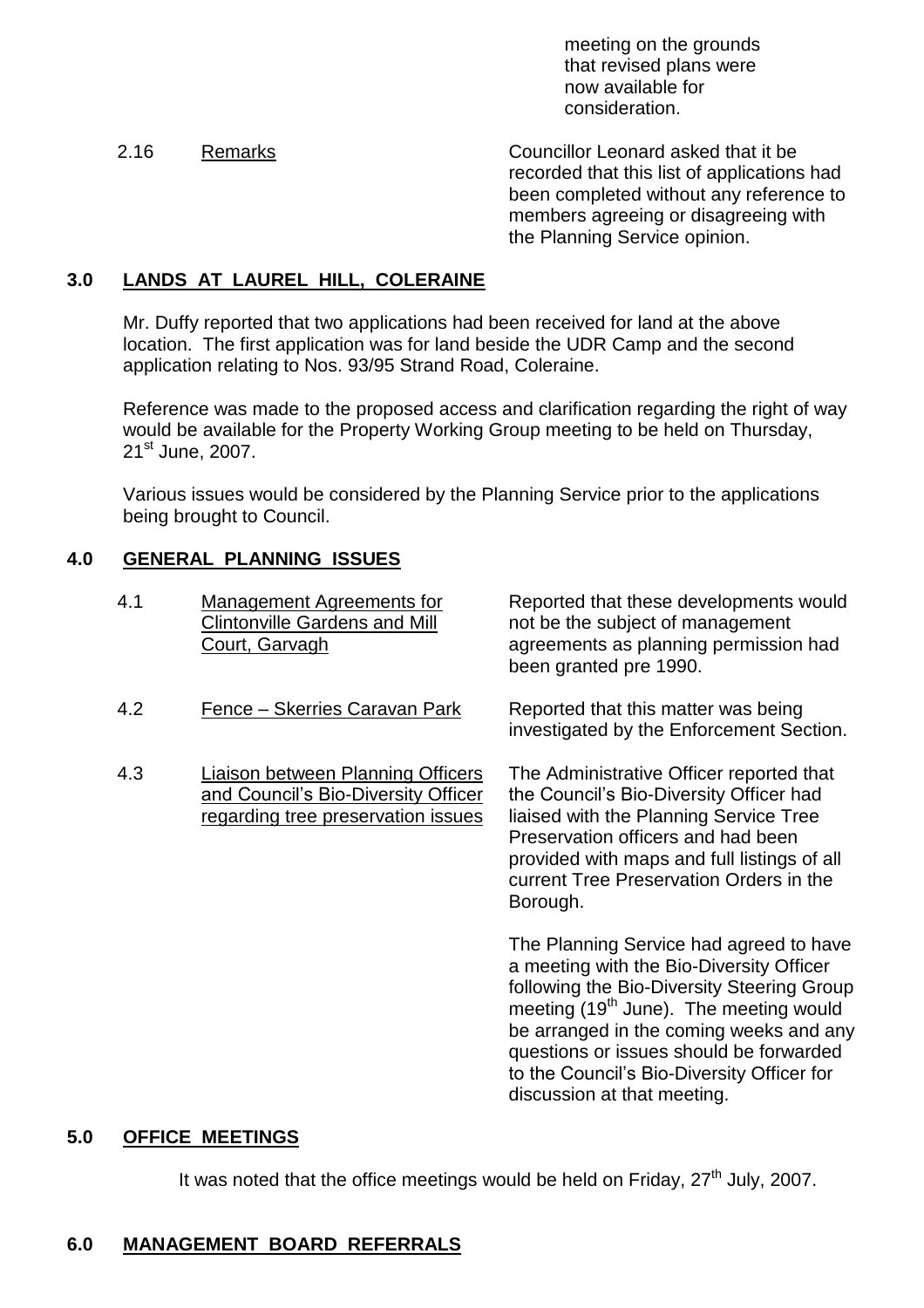6.1 Management Board Referral Process

Consideration was given to letter dated  $24<sup>th</sup>$  May, 2007 from the Chief Executive of the Planning Service regarding the Management Board Referral Process and the BDP Advice Note (previously supplied).

BDP Planning considered that the revised guidance did not depart, in any significant way, from the current guidance. The changes to the Management Board Referral Process were relatively minor and related mainly to the provision of an explanation of what constitutes 'significant development'.

Noted.

Consideration was given to MBR Screening Note from BDP Planning in respect of this application (previously supplied).

BDP Planning reported that the application did not meet the criteria contained in the document 'Guidance for Councils on the Operation of the Management Board Referral Procedure'.

Letter dated  $30<sup>th</sup>$  May, 2007 from Planning Service Headquarters advised members that the decision would now be issued.

# **7.0 PLANNING APPEALS INFORMATION**

Consideration was given to the report on Planning Appeals Information (previously supplied).

7.1 11 no. townhouses and 9 no. apartments with associated parking court and landscaping south of Nos. 1 – 27 Nursery Avenue, Portstewart for Mr. M. Devine

Consideration was given to letter dated 10<sup>th</sup> May, 2007 from the Planning Appeals Commission (previously supplied) advising members that the planning appeal had been dismissed and full planning permission refused.

The Administrative Officer read letter from the Planning Appeals Commission dated  $7<sup>th</sup>$  June, 2007 advising members that the proposal was considered on the basis of the plans originally submitted to the Department and that the usual Commission procedures had been followed. Noted.

6.2 Planning Application No. C/2006/1020/F Installation of 1 no. electrical wind turbine unit and associated underground cabling at Loreto College, Castlerock Road, **Coleraine**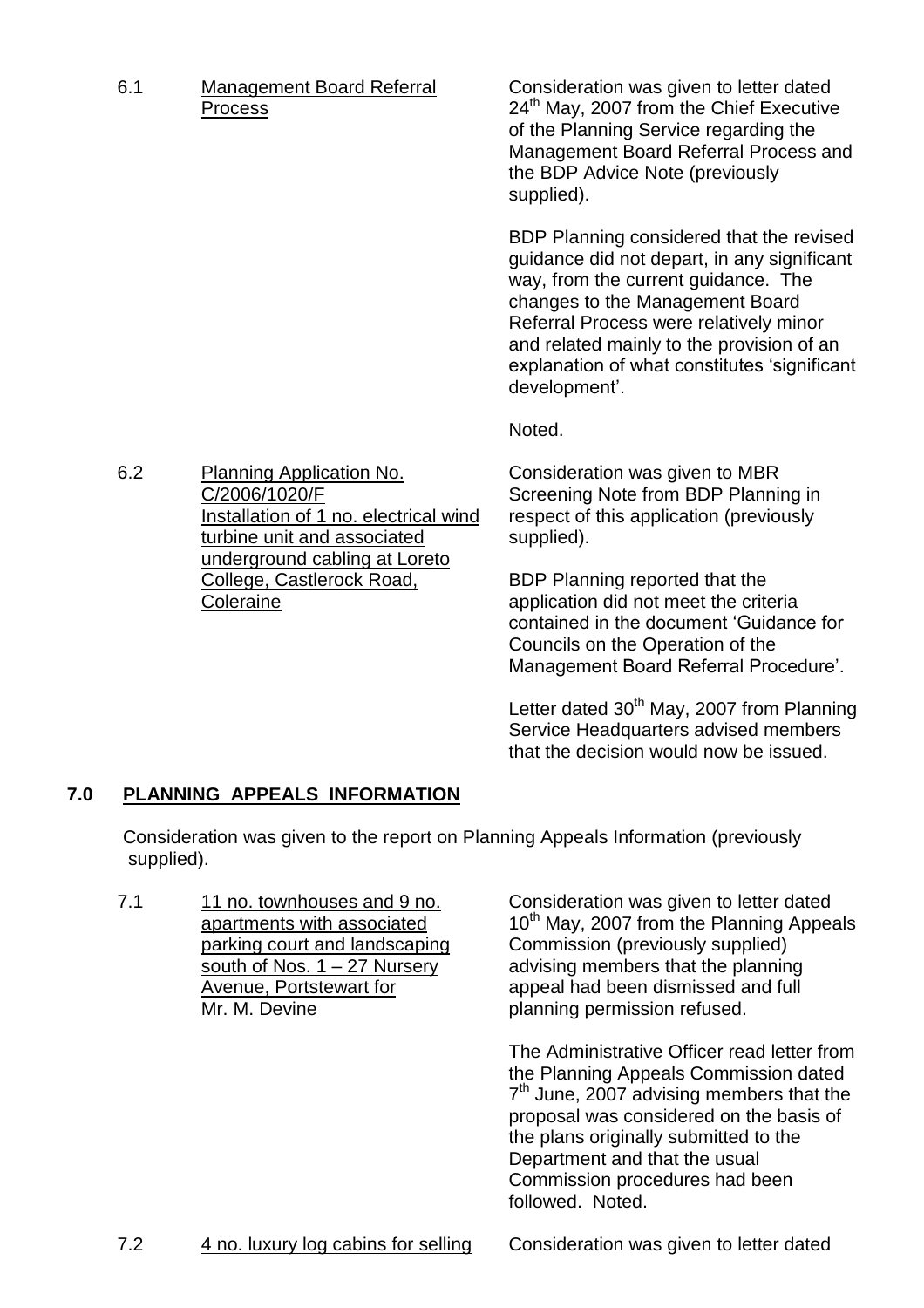fishing holidays (farm diversification), Rhee Farm, 138 Curragh Road, Aghadowey for John and Edith Skuce

7.3 Site for residential development – Castleroe Road, off Lower Paddocks, Coleraine for Maxbro

14<sup>th</sup> May, 2007 from the Planning Service advising members of the Department's amended and additional reasons for refusal (previously supplied). Noted.

Consideration was given to letter dated 16<sup>th</sup> May, 2007 from the Planning Service advising members of the withdrawal of the reason for refusal (previously supplied). Noted.

# **8.0 URBAN & RURAL PLANNING ASSOCIATES**

Consideration was given to letter dated  $4<sup>th</sup>$  June, 2007 from Urban & Rural Planning Associates regarding the proposed house attached to Salmon Cottage, Dominican Walk, Berne Road, Portstewart (Planning Ref. C/2007/0282/F) (previously supplied). Noted.

#### **9.0 PLANNING SERVICE REVIEW OF COUNCIL CONSULTATION PROCEDURES**

Read letter from NILGA advising members that BearingPoint, Management & Technology Consultants, were undertaking an extensive programme of consultation, which included meetings with each of the twenty-six Councils, in relation to the above Planning Service Review. It was noted that a meeting was scheduled to take place in Coleraine on 25<sup>th</sup> June, 2007 which would give members an opportunity to feed into the process.

### **10.0 JUDICIAL REVIEW OF PPS14**

Reported that the Hearing in the High Court for the Judicial Review of PPS 14 'Sustainable Development in the Countryside' had commenced on Monday, 18<sup>th</sup> June, 2007 followed by Wednesday, 27<sup>th</sup> June, 2007. Noted.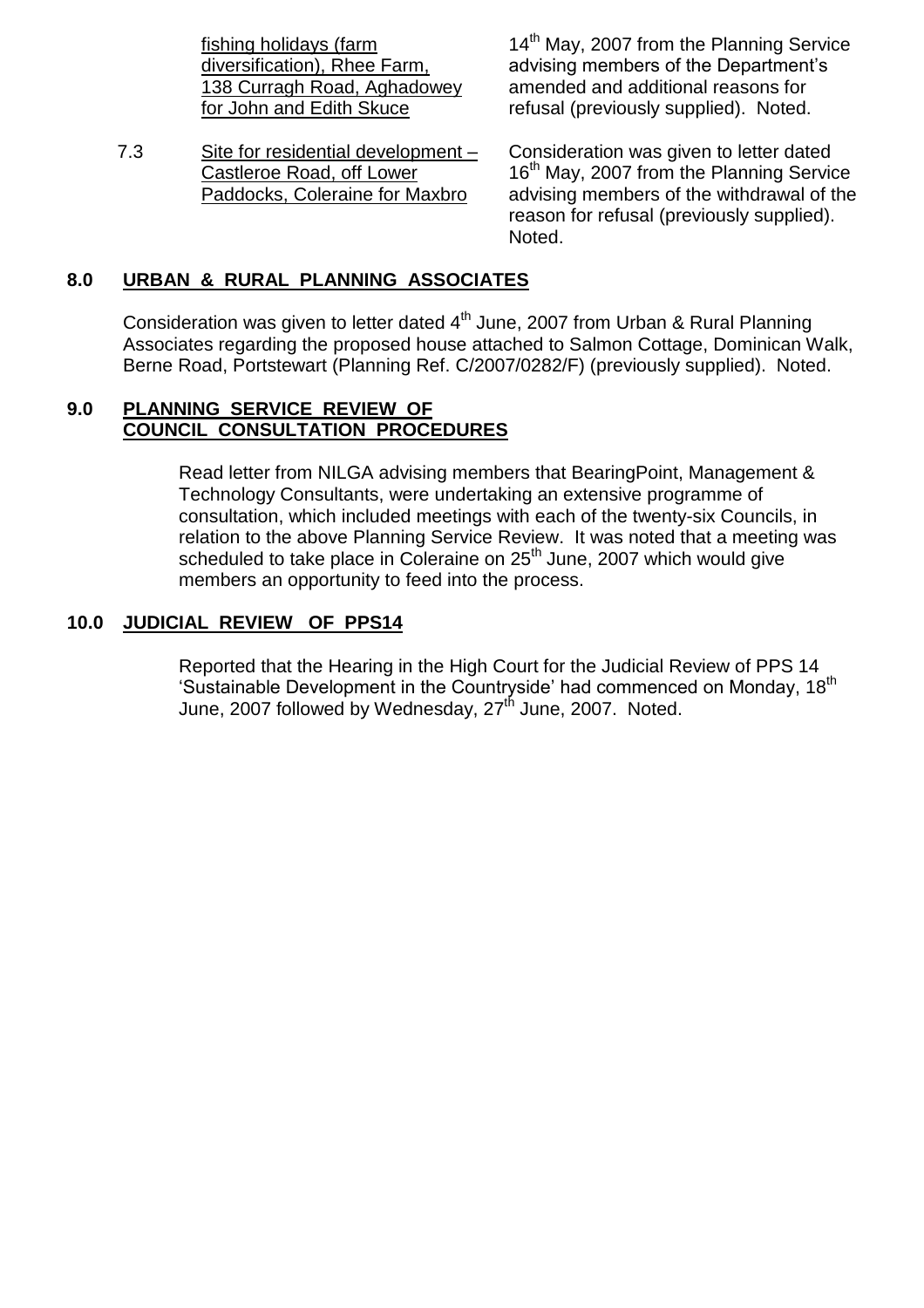#### **POLICY AND DEVELOPMENT COMMITTEE**

**19th June, 2007.**

| <b>Present:</b>                   | Councillor N. F. Hillis, in the Chair                                                                                                                                                                                                                                                                                                              |                                                    |  |
|-----------------------------------|----------------------------------------------------------------------------------------------------------------------------------------------------------------------------------------------------------------------------------------------------------------------------------------------------------------------------------------------------|----------------------------------------------------|--|
|                                   | The Mayor, Councillor J. M. Bradley                                                                                                                                                                                                                                                                                                                |                                                    |  |
|                                   |                                                                                                                                                                                                                                                                                                                                                    | The Deputy Mayor, Councillor E. A. Johnston (Mrs.) |  |
|                                   | Aldermen                                                                                                                                                                                                                                                                                                                                           |                                                    |  |
|                                   | E. T. Black (Mrs.)<br>D. McClarty<br>(Items $1.0 - 14.1$ )<br>W. T. Creelman<br>W. J. McClure                                                                                                                                                                                                                                                      |                                                    |  |
|                                   | <b>Councillors</b>                                                                                                                                                                                                                                                                                                                                 |                                                    |  |
|                                   | D. D. Barbour<br>S. Gilkinson<br>O. M. Church (Mrs.)<br>W. A. King<br>A. S. Cole<br><b>B.</b> Leonard<br>(Items $1.0 - 14.1$ )<br>G. L. McLaughlin<br>J. J. Dallat<br>A. McQuillan<br>R. McPherson<br>T. J. Deans<br>E. P. Fielding (Mrs.)                                                                                                         |                                                    |  |
| Officers in<br><b>Attendance:</b> | Town Clerk and Chief Executive (Items $1.0 - 14.1$ ), Director<br>of Corporate Services, Director of Leisure Services (Items 1.0<br>$-8.0$ ), Head of Development Services (Items $1.0 - 14.1$ ),<br>Head of Administrative Services (Items 1.0 - 14.1),<br>Economic Development Manager (Items 1.0 - 14.1) and<br><b>Administrative Assistant</b> |                                                    |  |
| <u>Also in</u><br>Attendance:     | Mr. T. McGonigle and Ms. L. Moffett, Coleraine Borough Flags<br>Forum (Items $1.0 - 2.0$ )                                                                                                                                                                                                                                                         |                                                    |  |
| Apologies:                        | Alderman Mrs. Hickey and Councillor Fitzpatrick                                                                                                                                                                                                                                                                                                    |                                                    |  |

### **1.0 CHAIRMAN'S REMARKS**

The Chairman welcomed everyone to the meeting, with a particular welcome to those seated in the public gallery.

# **2.0 COLERAINE BOROUGH FLAGS FORUM - PRESENTATION**

The Chairman welcomed Mr. T. McGonigle and Ms. L. Moffett, Coleraine Borough Flags Forum, to the meeting. Mr. McGonigle outlined the work of the Flags Forum, highlighting key issues including:

- Rationale of the organisation
- Aims and objectives
- Current situation funding and representation
- $\bullet$  Action plan particularly those actions already achieved

Mr. McGonigle then encouraged Council to recognise the work of the Flags Forum and its potential to facilitate difficult conversations.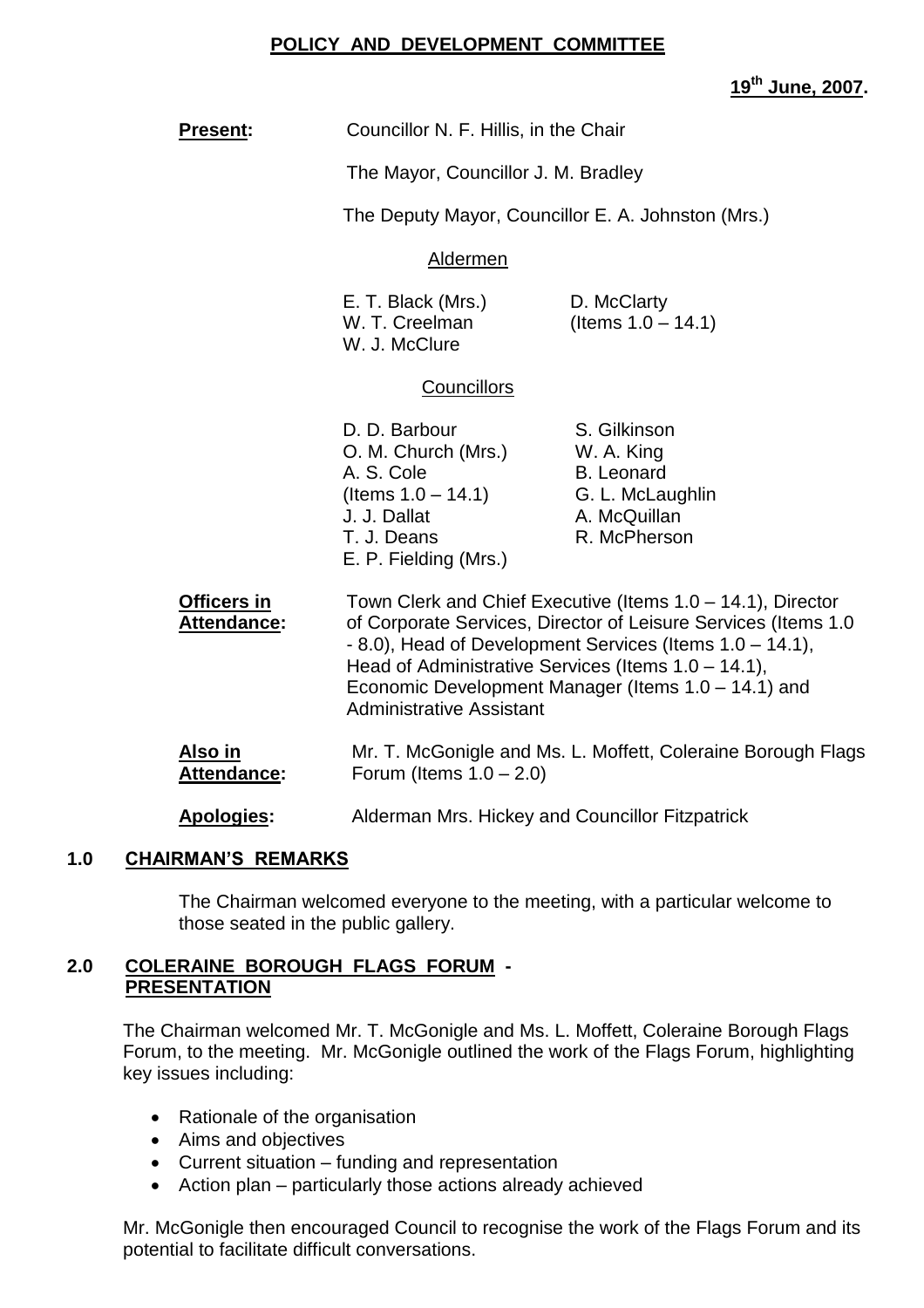A period of discussion ensued during which the representatives answered members' questions and clarified various issues.

Members commended Coleraine Borough Flags Forum on the work being carried out and thanked the representatives for their informative presentation.

# **3.0 DEVELOPMENT SERVICES REPORT**

The Report of the Head of Development Services was considered (previously supplied).

Matters arising:

| 3.1 | <b>Ballysally Development</b><br><b>Company Ltd. Project</b> | It was agreed that this item be considered 'In<br>Committee' at the end of the meeting.                                                                                             |
|-----|--------------------------------------------------------------|-------------------------------------------------------------------------------------------------------------------------------------------------------------------------------------|
| 3.2 | <b>Advice Allocations</b>                                    | Members noted that Age Concern had notified<br>Council that it would no longer be providing<br>an advice service and had asked for funding for<br>advice provision to be withdrawn. |
|     |                                                              | Recommended:                                                                                                                                                                        |
|     |                                                              | That DSD funding for the provision of<br>grant aid to agencies providing general<br>advice, through Council's Community<br>Support Plans, be allocated as follows:                  |
|     |                                                              | Coleraine Citizens' Advice Bureau - £86,479.63<br>Causeway Women's Aid<br>$-$ £17,964.37                                                                                            |
| 3.3 | <b>Causeway Coast and Glens</b><br><b>Heritage Trust</b>     | Council is recommended to contribute £10,745 to<br>Causeway Coast and Glens Heritage Trust for<br>2007/08.                                                                          |
| 3.4 | <b>Sperrins Tourism Ltd.</b>                                 | Council is recommended to contribute £3,500 to<br>Sperrins Tourism Ltd. for 2007/08.                                                                                                |
| 3.5 | <b>Coleraine Development Sites</b>                           | Members noted information on this topic, as<br>contained in the report.                                                                                                             |
|     |                                                              | Recommended:                                                                                                                                                                        |
|     |                                                              | That a representative of DSD be invited to<br>address an autumn meeting of Council.                                                                                                 |
|     |                                                              | Members noted that Roads Service would review<br>its strategy in light of the Minister's decision on<br>which scheme or schemes should be supported<br>by the Department.           |
| 3.6 | <b>Coleraine Harbourlands</b><br>Report                      | Members noted information on this topic, as<br>contained in the report.                                                                                                             |

Recommended:

That a Special Meeting of Council be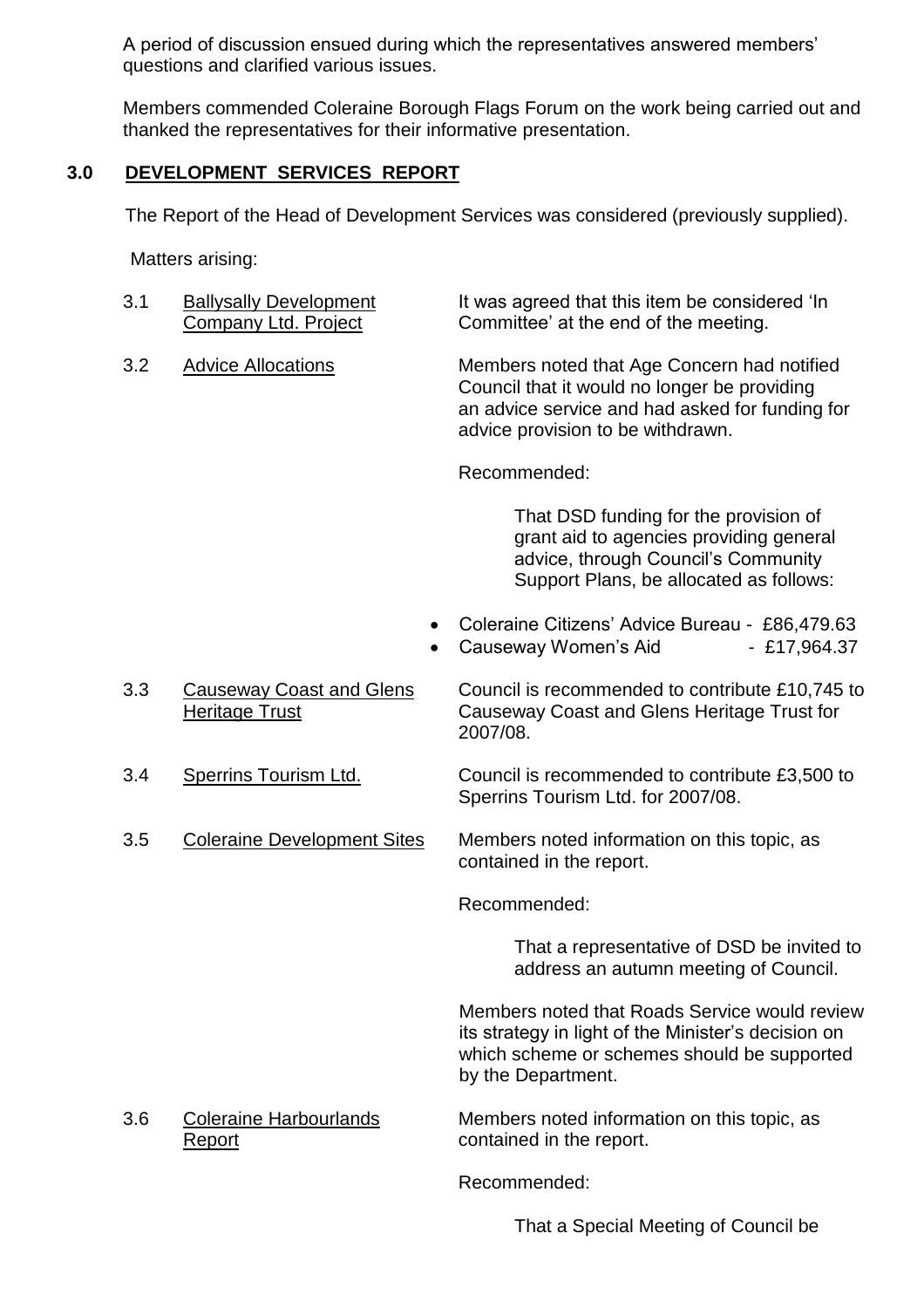convened in September to consider presentations for both the Coleraine Development Sites and the Harbourlands Reports.

- 3.7 Portrush Regeneration Strategy Members noted that the final Strategy was almost Update complete and that a final report would be presented to Council on 26<sup>th</sup> June, 2007.
- 3.8 Community Development Forty six applications had been received under Small Grants Programme this programme; the following grant aid had been approved by the Community Development Sub Group:

| <b>Scheme</b>               | <b>Applications</b><br><b>Received</b> | <b>Applications</b><br>eligible | <b>Total</b><br>Project<br>Costs(E) | <b>Total funds</b><br>levered by<br>scheme (£) | <b>Total eligible</b><br>grant aid $(E)$ |
|-----------------------------|----------------------------------------|---------------------------------|-------------------------------------|------------------------------------------------|------------------------------------------|
| Capacity<br><b>Building</b> | 21                                     | 21                              | 55,273.57                           | 27,174.07                                      | 16,209.50                                |
| Technical<br>Assistance     | 19                                     | 17                              | 252,053.65                          | 237,112.65                                     | 14,941.00                                |
| Social<br>Inclusion         | 6                                      | 6                               | 14,485.00                           | 6495.00                                        | 7,989.50                                 |
| <b>Total</b>                | 46                                     | 43                              | 321,812.22                          | 270,781.72                                     | 39,140.00                                |

3.9 Diary Date: Economic Members noted that a half day event would be Development held on  $26<sup>th</sup>$  September, 2007 to celebrate the success of the recently completed Economic Development Strategy 2001-2006 and to launch the new plan 2007-2009.

# **4.0 CORPORATE SERVICES REPORT**

The Report of the Director of Corporate Services was considered (previously supplied).

Matters arising:

4.1 Members' Special Responsibility Consideration was given to information on this Allowance topic, as contained in the report.

Recommended:

That the recommendation of the National Association of Councillors' representatives (Option C) be adopted with financial allocation as follows:

|                                               | £     |
|-----------------------------------------------|-------|
| Mayor                                         | 5,000 |
| Deputy Mayor                                  | 3,000 |
| Chair - Planning                              | 2,500 |
| Chair - Leisure & Environment                 | 2,000 |
| Chair - Policy & Development                  | 2,000 |
| مستحيله والمستحل والمستنقص المستنفر والمستحدث |       |

| Amount available to other |        |
|---------------------------|--------|
| members                   | 13,600 |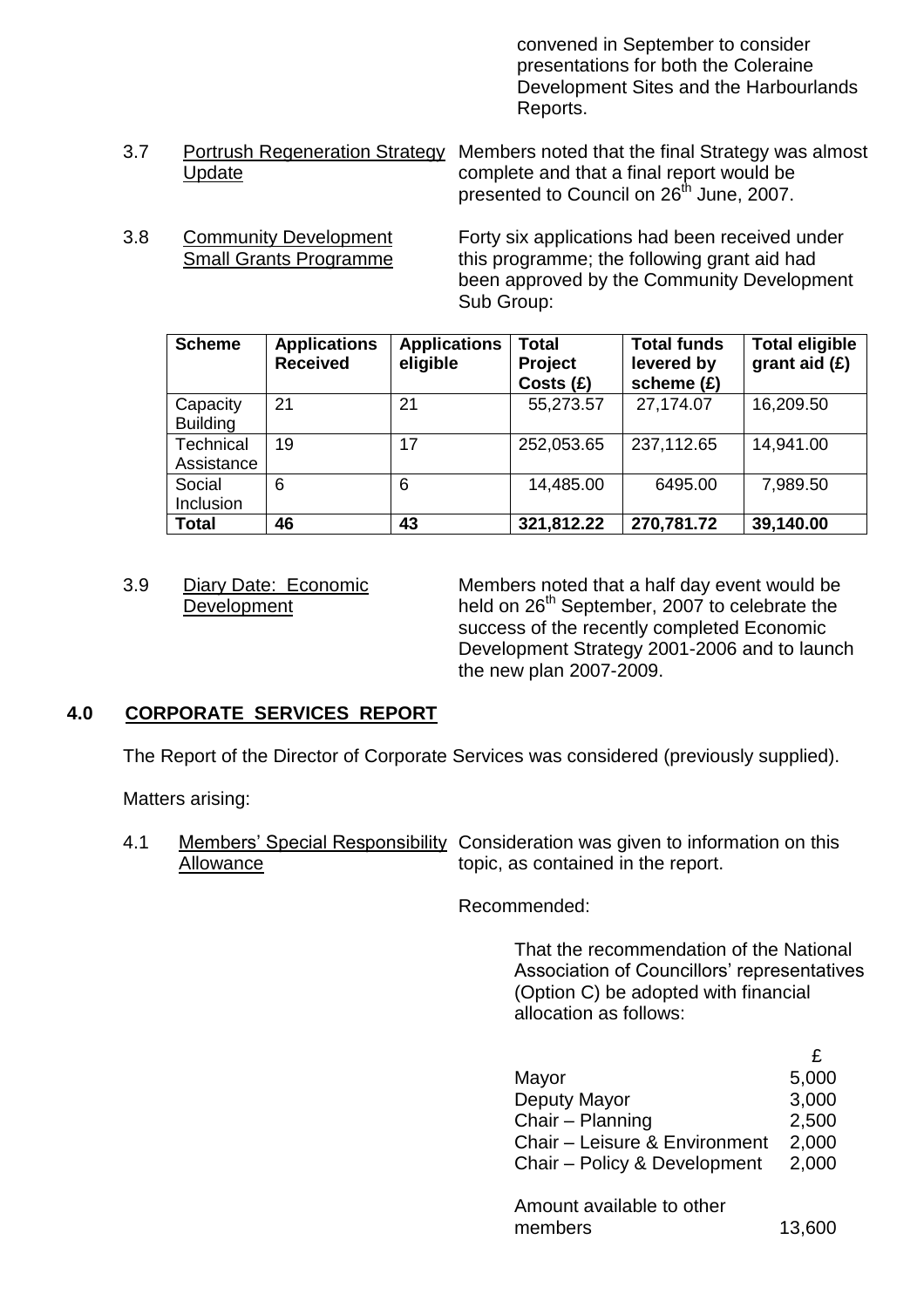|  |  | 80 |
|--|--|----|
|  |  |    |

| 4.2   | <b>Matters for Information</b>           |                                                                                                                                                                      |
|-------|------------------------------------------|----------------------------------------------------------------------------------------------------------------------------------------------------------------------|
| 4.2.1 | Members' Attendance/Travel<br>Allowances | Members noted information on this topic, as<br>contained in the report.                                                                                              |
|       | 4.2.2 Accounts                           | Members noted that accounts for May 2007<br>had been issued.                                                                                                         |
|       | 4.2.3 New Appointments                   | The following appointments had been made in<br>accordance with the Local Government Staff<br>Commission's Code of Procedures on<br><b>Recruitment and Selection:</b> |
|       |                                          | <b>Technical Services Department</b>                                                                                                                                 |
|       |                                          | Joiner (General Works): Mr. A. Forgrave.                                                                                                                             |
|       |                                          | Labourers (General Works): Mr. S. J. Connor<br>and Mr. D. M. Nicholl                                                                                                 |
|       |                                          | <b>Cleansing Labourer (Street Cleansing):</b><br>Mr. C. McKay                                                                                                        |
|       |                                          | Chargehand (General Works): Mr. R. Morrell                                                                                                                           |
|       |                                          | <b>Leisure Services Department</b>                                                                                                                                   |
|       |                                          | Caravan Parks Manager/Warden Carrick Dhu:<br>Mr. J. Gilmour                                                                                                          |
|       | 1.2.1 Recruitment of Town Clerk          | It was agreed that this item he considered 'In                                                                                                                       |

4.2.4 <u>Recruitment of Town Clerk</u> It was agreed that this item be considered 'In and Chief Executive – Update Committee' at the end of the meeting.

# **5.0 LAND AND PROPERTY**

Consideration was given to the report of the Head of Administrative Services on Land and Property (previously supplied).

5.1 Cloonavin Repair Costs The Head of Administrative Services highlighted the key issues of the report, viz:

- (i) Cost to Council of current repairs was expected to be minimal as the major costs would be met by the original building contractor or Council's insurance
- (ii) As the repair costs since the construction of Cloonavin were a relatively small proportion of overall costs at approximately £1,000 per annum, they had been subsumed into the general ongoing maintenance and service costs.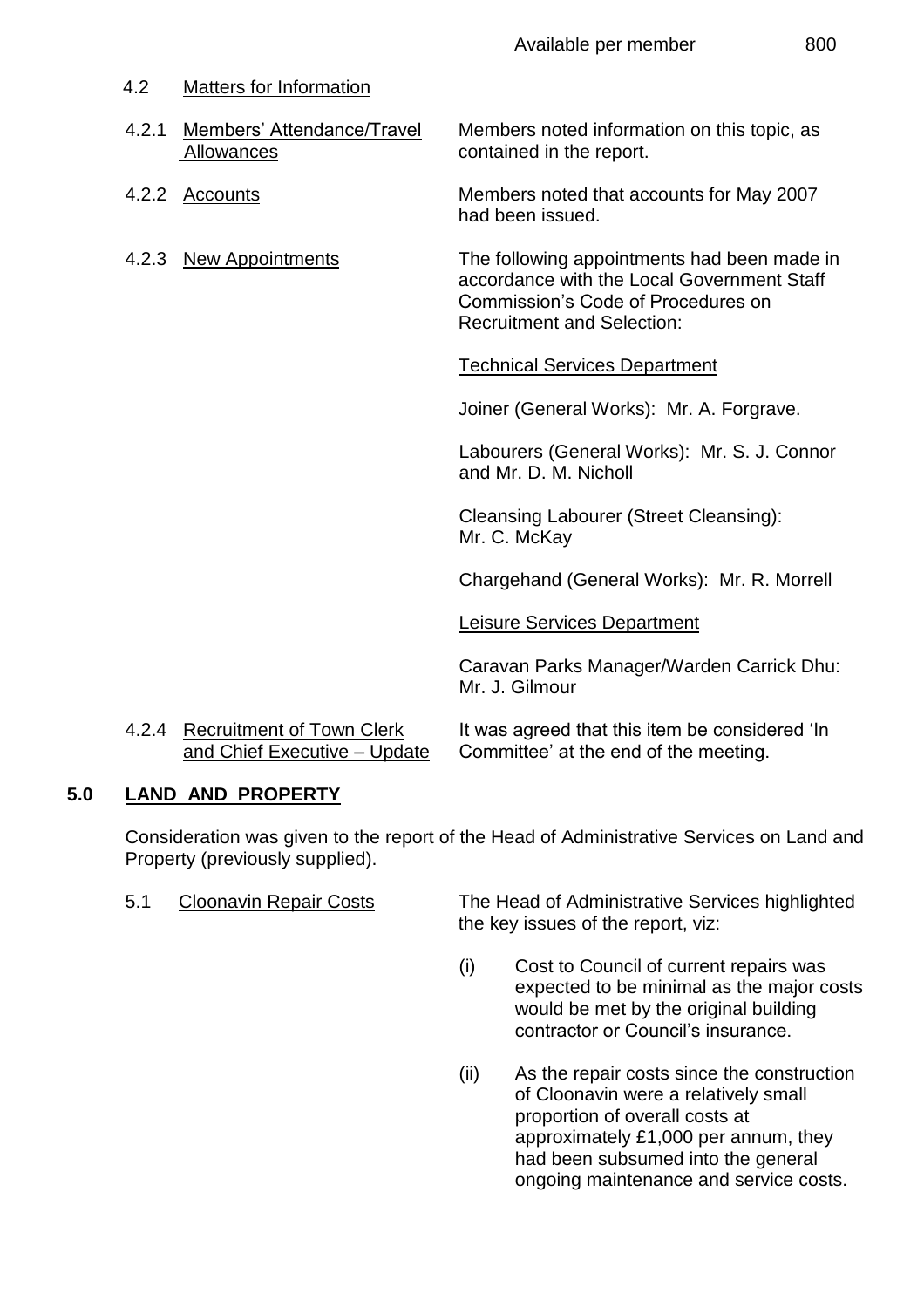(iii) There had been no need for repairs of any significance to Cloonavin to date, at a cost to Council.

Members' questions were answered by the Head of Administrative Services and the information was noted.

5.2 Old Bushmills Distillery - Council is recommended to approve a request Wayleave from Old Buhsmills Distillery for a five metre wide wayleave to lay a 125mm effluent pipe under the Giants' Causeway Railway Track.

5.3 North Coast Wastewater Council is recommended to approve a request Treatment Scheme – Mounting from North Coast Wastewater Treatment Scheme of Telemetry Aerial on Council for permission to mount a telemetry aerial on the Building at Lansdowne side of the old lifeboat building at Lansdowne

Terrace.

Members noted that this aerial would serve the new sewage pumping station, once commissioned and operational. The old pumping station would then be demolished and the footpath reinstated.

# **6.0 BROOK CLINIC - COLERAINE**

Consideration was given to the report of the Town Clerk and Chief Executive on this topic (previously supplied).

Recommended:

That Council ask the Northern Health and Social Care Trust to hold a forum where representatives of all sides could engage constructively in a controlled exchange of information on this specific health issue.

# **7.0 COLERAINE SHOWGROUNDS - UPDATE**

The Director of Leisure Services outlined the background to this issue and advised that the Condition Report which had been received from the Consultant had highlighted a number of health and safety issues at the premises. Accordingly, a number of meetings had been held in an attempt to reduce risk to the public and a programme of work had been agreed. This work would cost in the region of £15,000 - £20,000 and the Milk Cup Committee had indicated that it would be responsible for the costs. It was envisaged that all work would be completed by  $14<sup>th</sup>$  July, 2007 and that the international match to celebrate twenty five years of the Milk Cup and the Milk Cup Final would be held in Coleraine Showgrounds.

A full report would be brought to Council in September on the broader issue of a partnership arrangement for the operation of the facility for wider community use.

A period of discussion ensued during which the Director of Leisure Services answered members' questions.

Members commended the speedy interventions undertaken by the Director of Leisure Services in order to find a positive solution to the difficulties faced in this issue.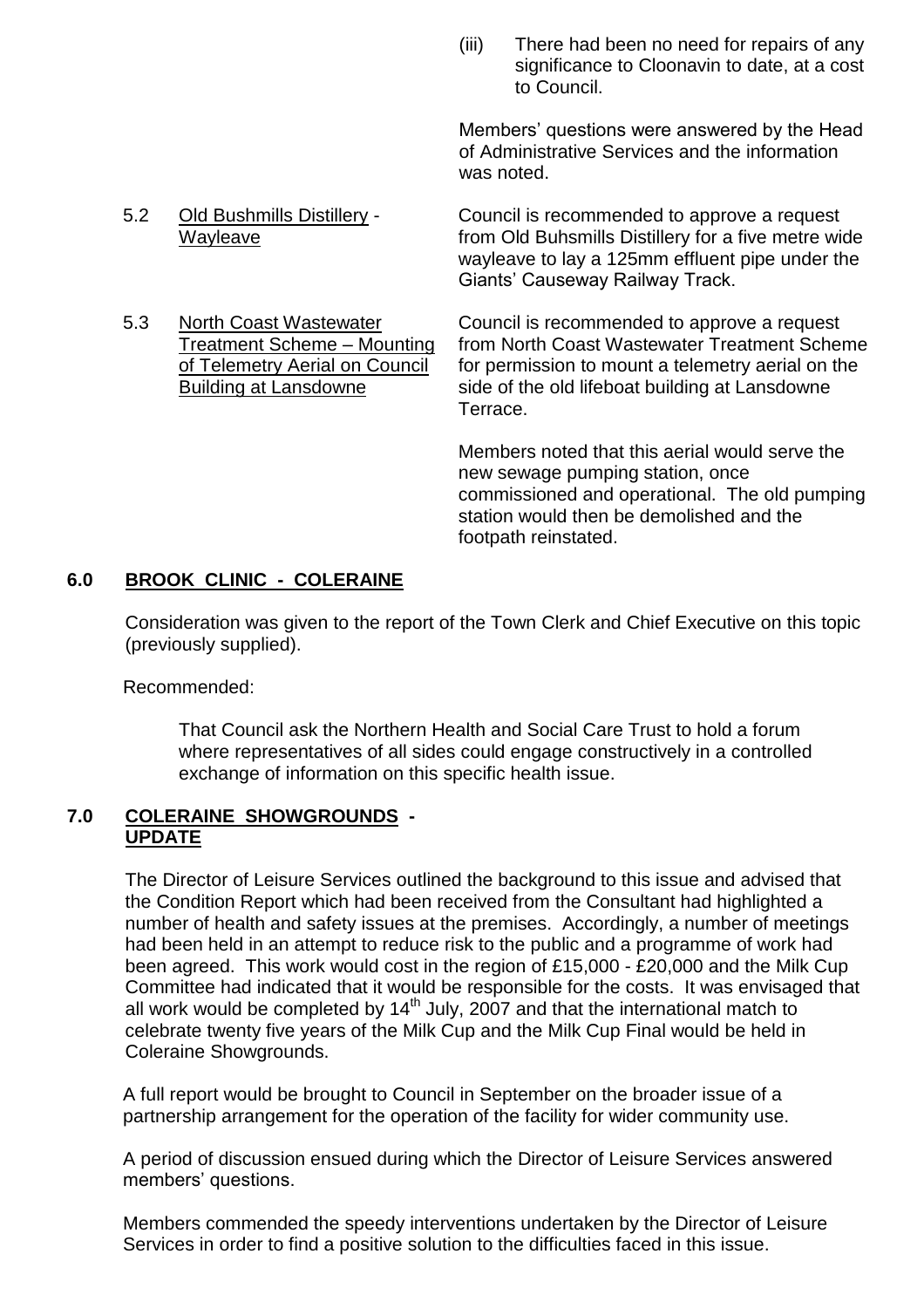## **8.0 NORTHERN CORRIDOR RAILWAYS GROUP - UPDATE**

Following a meeting of the Northern Corridor Railways Group (NCRG) on 14<sup>th</sup> June. 2007 it had been agreed that all constituent Councils would be given an update on the activities of the Group.

The NCRG had been focusing on Government's current and proposed reviews on rail infrastructure and capacity, viz:

- review of the 'lesser-used lines' before 2009:
- the Translink New Trains 2010 Project for submission to the Government's Comprehensive Spending Review in 2007;
- the 'Options for future Train Services Steering Group's' review of train replacement, fleet enlargement and the future size of the rail network;
- the proposed Londonderry to Belfast infrastructure Capacity Study to be commissioned shortly by Translink,

Having decided it was time to make a case for an enhanced rail link on the Belfast to Londonderry corridor, the NCRG had commissioned a lobbying document and a comprehensive Northern Corridor Railway Development Study. The lobbying report, to be completed by the end of June 2007, would be submitted to the 'Options' Group. The Study, to be completed in July, would be publicly launched at a one day conference in September, with a political launch to be held in Stormont soon afterwards.

The Chairman and members commended the Town Clerk and Chief Executive on his work with the NCRG and thanked him for his commitment.

# **9.0 NILGA - CONSULTATION - LETTER DATED 7TH JUNE, 2007**

Read letter from NILGA requesting a meeting to discuss Council's response to the 'Local Government Modernisation and RPA Implementation Consultation on the Way Forward'.

Recommended:

- (i) That Council agree to meet with NILGA in September. A briefing paper would be provided for the meeting.
- (ii) That the NILGA representatives hold an advance meeting to clarify Council's requirements and formulate a checklist.

# **10.0 LETTERS DATED 29TH AND 30TH MAY, 2007 FROM THE WILLIAM KEOWN TRUST - CLOSURE OF POST OFFICES**

Read letters (previously supplied) expressing the Trust's concern at the Minister of State for Trade and Industry's statement regarding his decision to close 2,500 post offices and requesting Council's response to those concerns.

Noted.

**11.0 LETTER DATED 8TH JUNE, 2007 FROM ROADS SERVICE - PUBLICATION OF THE SUB-REGIONAL TRANSPORT PLAN (SRTP)**